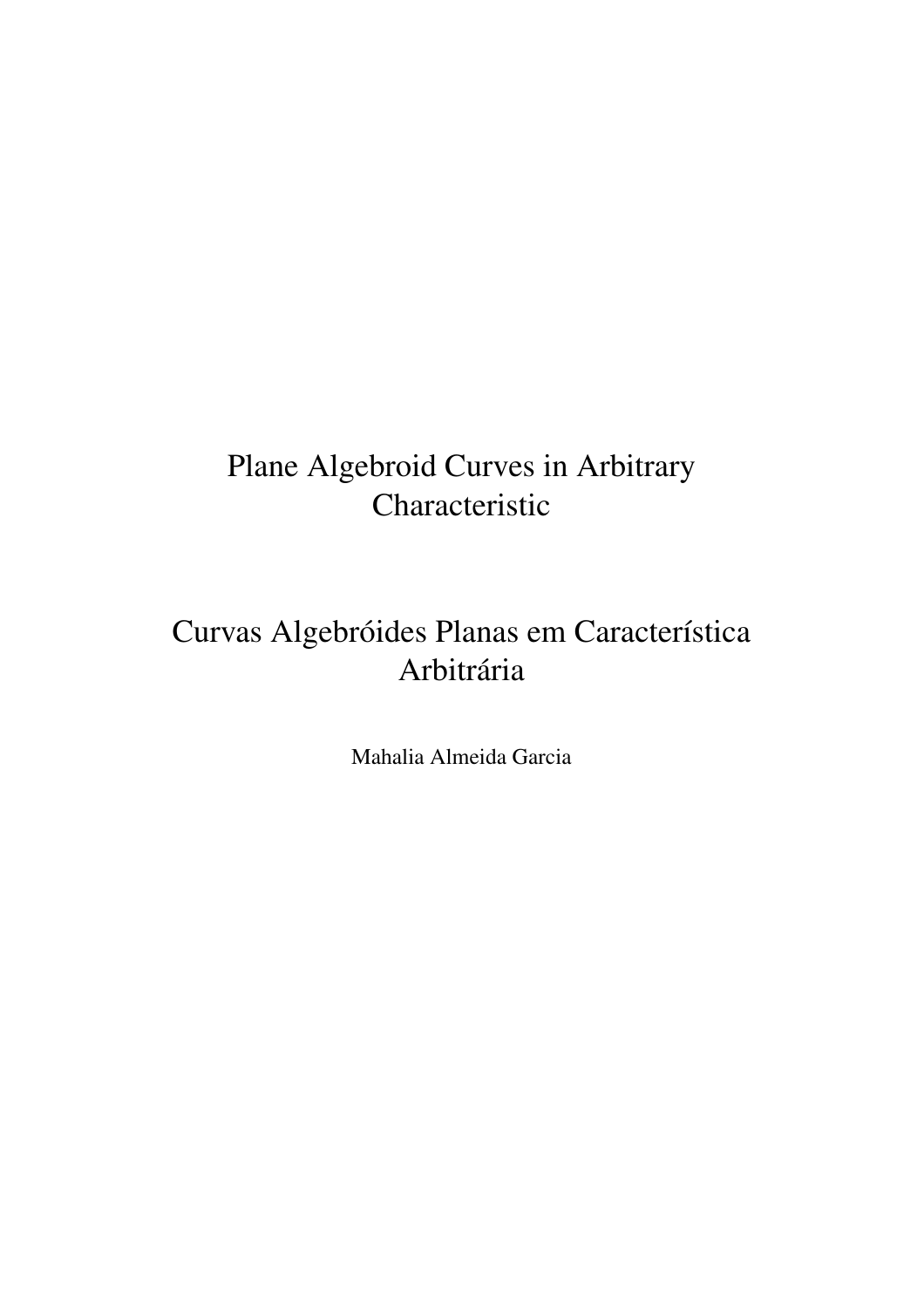#### **Ficha catalográfica elaborada pela Biblioteca do Instituto de Matemática e Estatística**

A447 Almeida Garcia,Mahalia Violeta Plane algebroid curves in abitraty characteristic / Mahalia Violeta Almeida Garcia. – Niterói, RJ : [s.n.], 2016.

66 f.

 Orientador: Prof. Dr. Abramo Hefez. Dissertação (Mestrado em Matemática) – Universidade Federal Fluminense, 2016.

 1.Geometria algébrica 2. Curva algébrica. 3. Singularidades( Matemática). I. Título.

CDD 516.352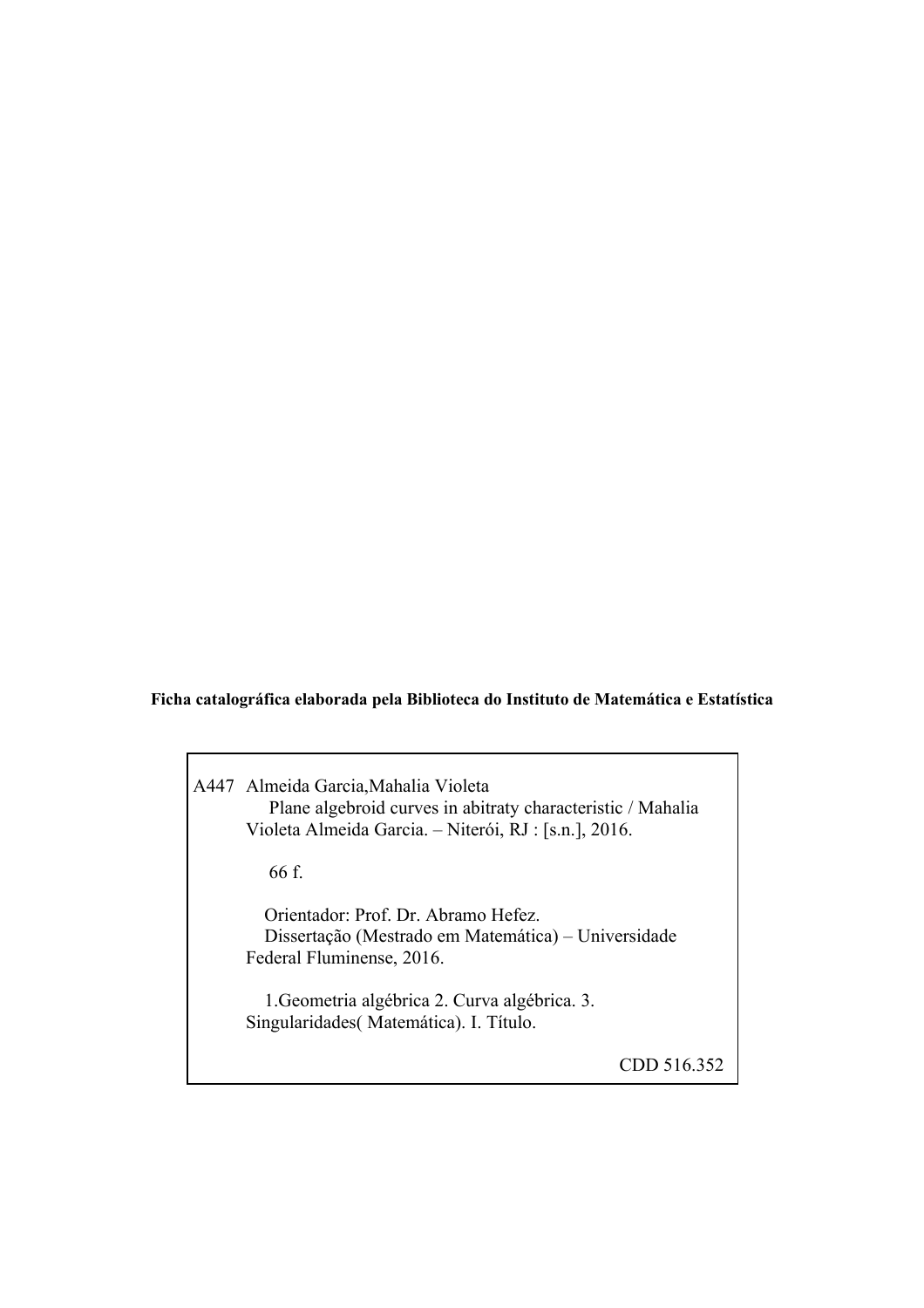To my mom, Tania Eliana Garcia Agudo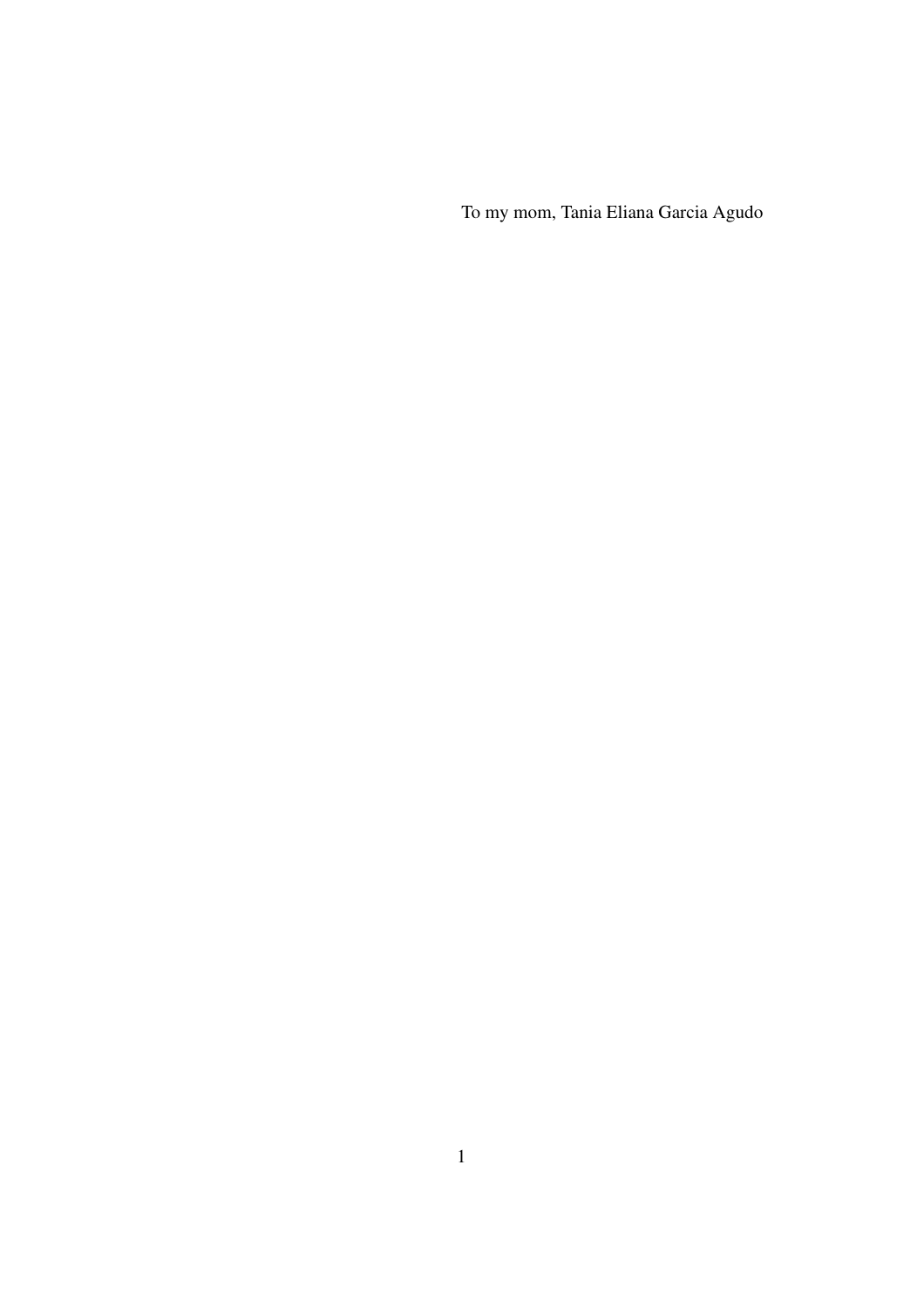### ACKNOWLGEMENTS

I thank God for giving me strength and ability to understand, learn and complete this dissertation.

I would like to thank Professor Abramo Hefez for his guidance, help and patience in carrying out this dissertation.

I would specially like to thank my parents, Tania Eliana Garcia Agudo and Mario Alberto Almeida Salas, for their support and love.

I am really grateful to my friends and professors from UFF, with whom I have learned a lot and had a good time during these three years.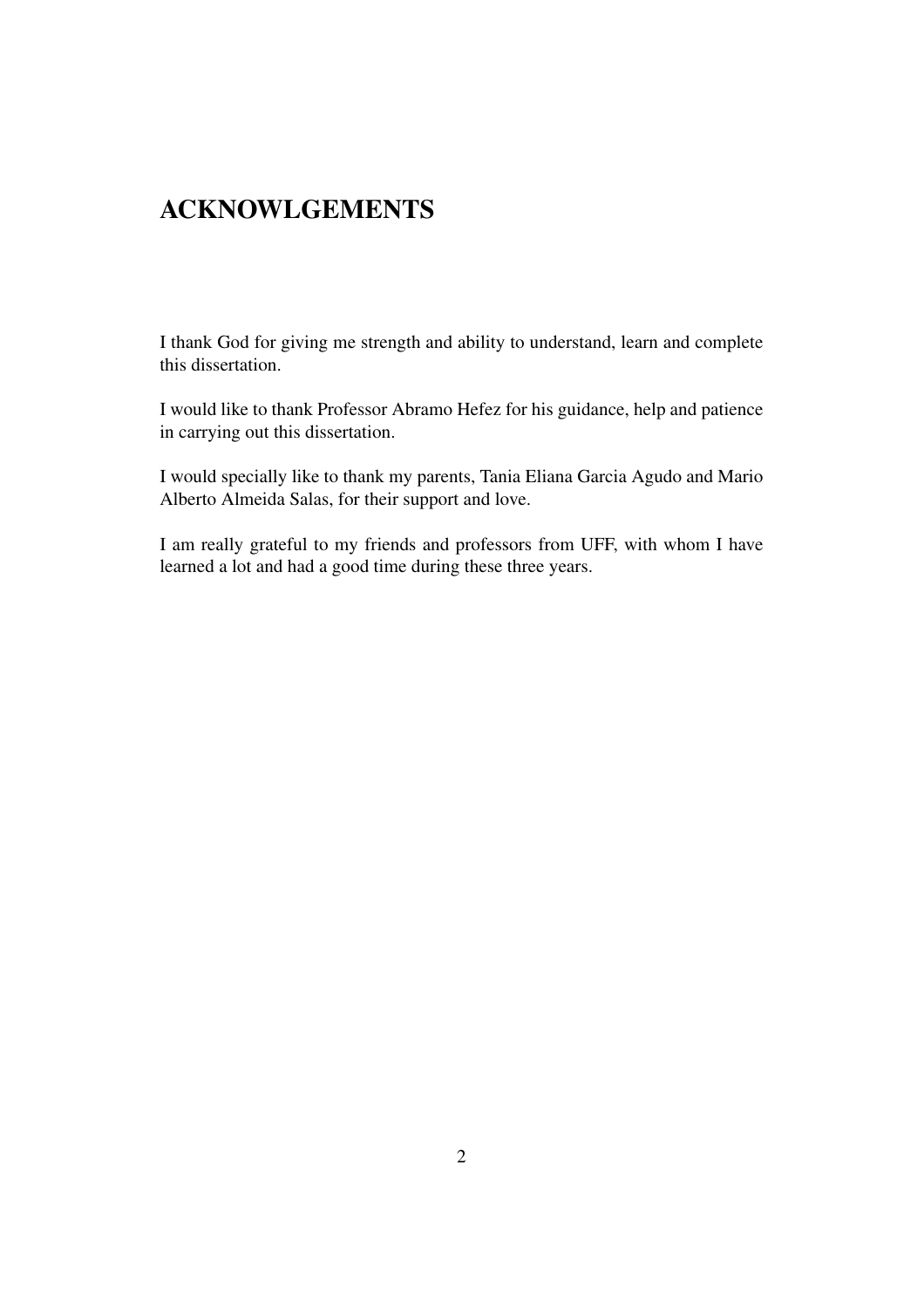#### Abstract

The subject of this Dissertation is the study of germs of plane curves defined over arbitrary algebraically closed fields. Classically, this was performed over the field of complex numbers, by using as a main tool the Newton-Puiseux parametrization, related to the normalization of the curve. The theory was then adapted to arbitrary algebraically closed field using the so-called Hamburger-Noether expansions that take track of the entire desingularization process of the curve. In this work, we will use, instead, the notion of contact order among irreducible curves by means of the logarithmic distance introduced by J. Chadzynski and A. Ploski in [CP]. This attack works in arbitrary characteristic and avoids the use of the Hamburger-Noether expansions, making proofs simpler and more elegant.

The content of this dissertation is as follows:

In Chapter 1, we introduce the notion of algebroid plane curves, their normalization and their intersection theory. We used as a reference for this part the book of A. Seidenberg [Sei] and the survey of A. Hefez [He]. In Chapter 2 and 3, we introduce the notion of semigroup of values of an irreducible plane curve and make a detailed study of their properties, introducing at the end the important notion of Key-polynomials, showing that they are nothing else but some special Apéry polynomials. This part is based on [He] and personal notes of this author. In Chapter 4, we introduce the contact order among irreducible plane curves and study its properties, applying them to deduce some results about irreducible plane curves that have high contact order. The whole theory is used to deduce Merle's and Granja's theorems [Me] and [Gr] over arbitrary algebraically closed fields. To conclude the work we present a result due to E. Garcia Barroso and A. Ploski about the relation among the Milnor number of an irreducible power series and the conductor of its semigroup of values. In this part, we used the works of E. Garcia Barroso and A. Ploski [GB-P1] and [GB-P2].

Keywords: Singularities in positive characteristic, Milnor number in positive characteristic, Singularities of algebroid curves

2010 Mathematics Subject Classification: 14B05, 14H20, 32S05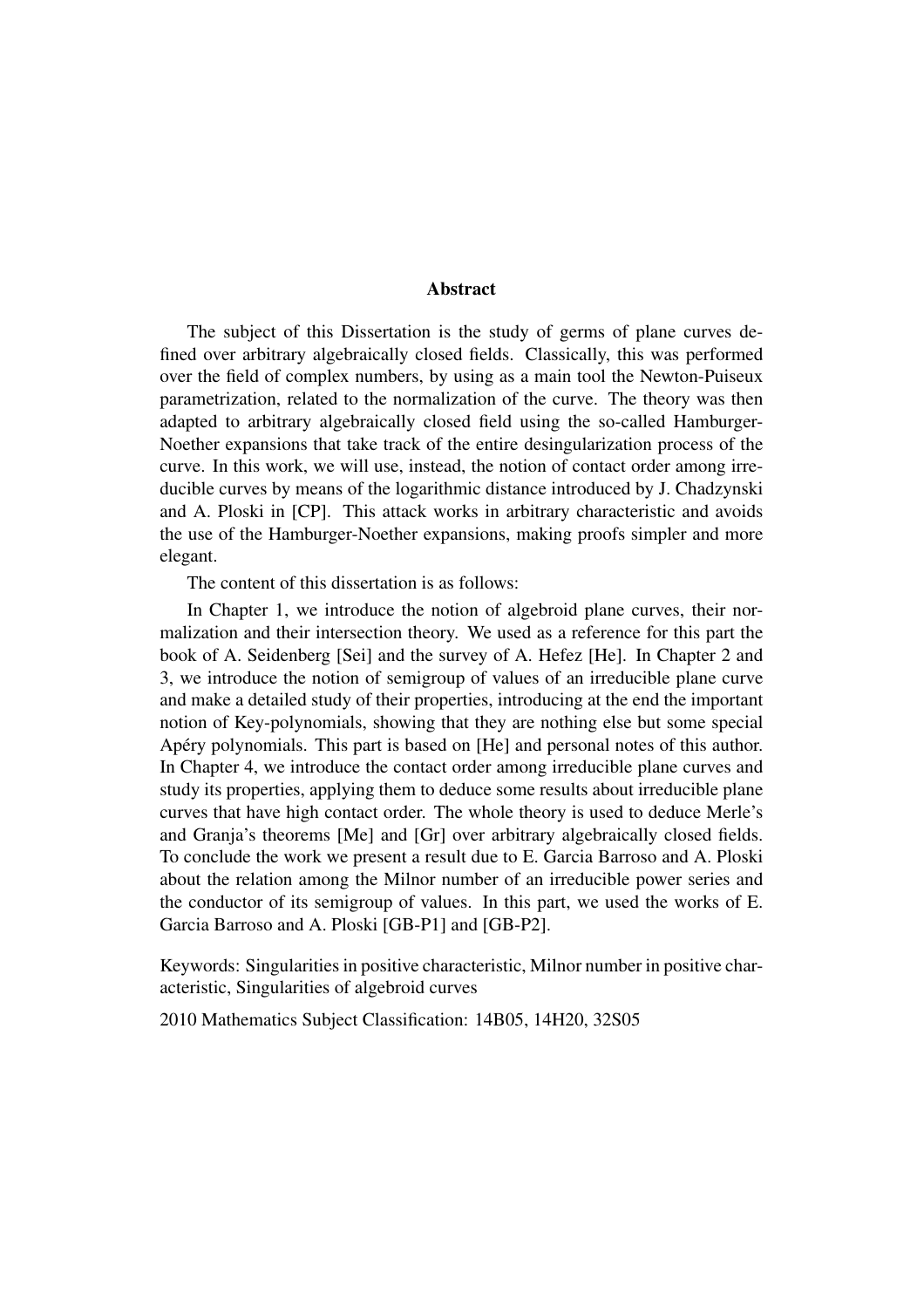#### Resumo

O assunto dessa dissertação é o estudo dos germes de curvas planas definidas sobre corpos algebicamente fechados arbitrários. Classicamente tal estudo era realizado sobre o corpo dos números complexos, utilizando-se como principal ferramenta para isso as parametrizações de Newton-Puiseux, relacionadas com a normalização da curva. Em seguida, a teoria foi adaptada para corpos algebricamente fechados arbitrários, utilizando-se as chamadas expansões de Hamburger-Noether que levam em conta todo o processo de resolução da singularidade da curva. Neste trabalho, usaremos ao invés a noção de contato entre curvas irredutíveis por meio da distância logarítmica introduzida por J. Chadzynski e A. Ploski em [CP]. Essa abordagem funciona em característica arbitrária e evita o uso das expansões de Hamburger-Noether, tornando as demonstrações mais simples e elegantes.

O conteúdo dessa dissertação é o seguinte:

No Capítulo 1, introduzimos a noção de curvas algebróides planas, suas normalizações e a sua teoria de interseção. Usamos nessa parte como referência o livro de A. Seidenberg [Sei] e o "survey de A. Hefez [He]. Nos Capítulos 2 e 3, introduzimos a noção de semigrupo de valores de uma curva plana irredutível e empreendemos um estudo detalhado de suas propriedades, introduzindo no final a importante noção de polinômios-chave, mostrando que não são nada além de polinômios de Apéry particulares. Nessa parte, baseamos-nos em [He] e em notas pessoais desse autor. No Capítulo 4, introduzimos a ordem de contato entre curvas irredutíveis planas e estudamos as suas propriedades, utilizando-as para deduzir alguns resultados sobre curvas irredutíveis que possuem ordem de contato alta. Toda essa teoria e utilizada para deduzir os teoremas de Merle e de Granja, ´ contidos em [Me] e [Gr], sobre corpos algebricamente fechados arbitrários. Para concluir o trabalho, apresentamos um resultado recente devido a E. Garcia Barroso e A. Ploski sobre a relação entre o número de Milnor de uma série irredutvel e o condutor de seu semigrupo de valores. Nessa parte, utilizamos os trabalhos de E. Garcia Barroso e A. Ploski [GB-P1] e [GB-P2].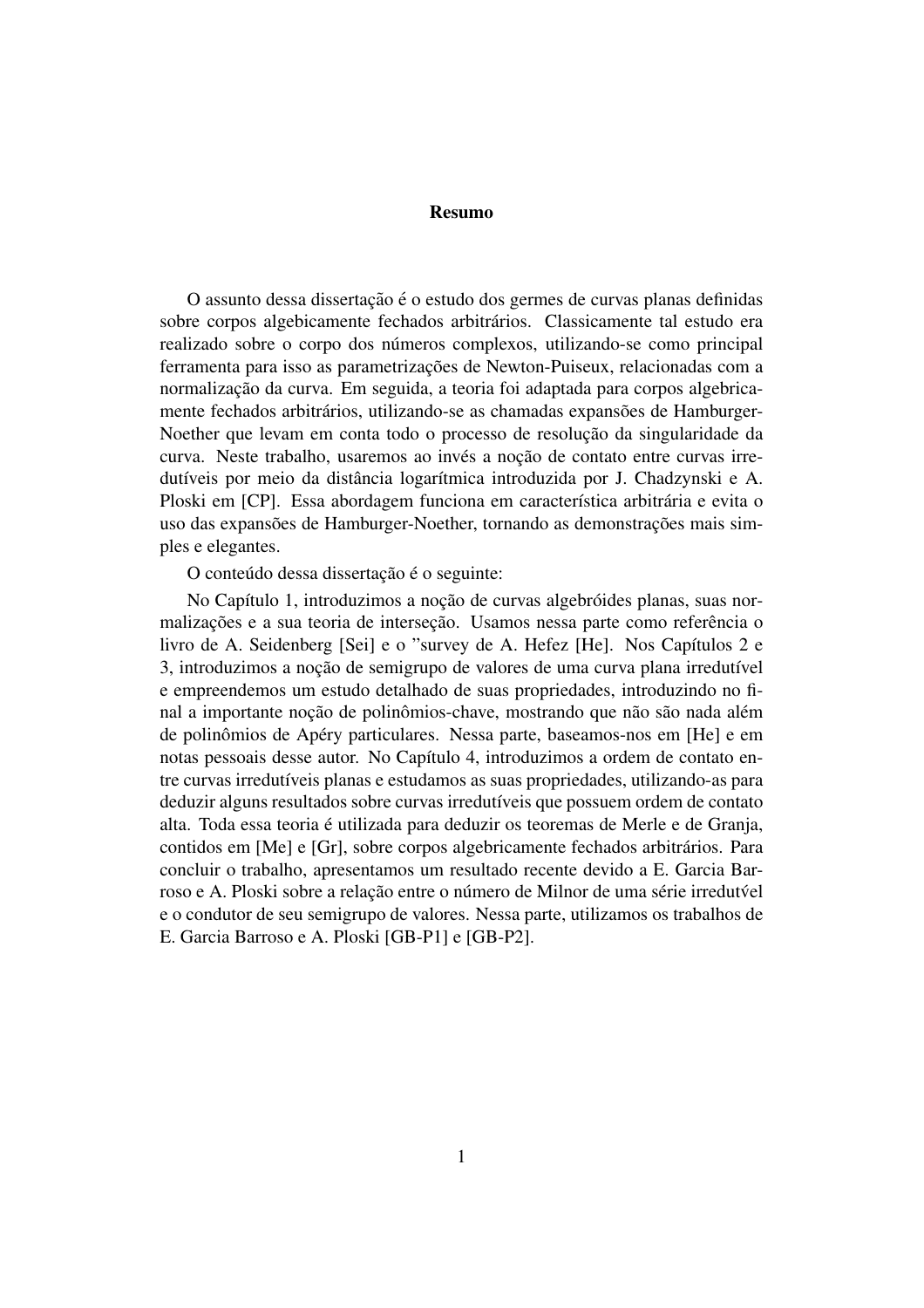# **Contents**

| $\mathbf 1$  | <b>Algebroid Plane Curves</b>                      |                                                                                            |                |  |
|--------------|----------------------------------------------------|--------------------------------------------------------------------------------------------|----------------|--|
|              | $1.1 -$                                            |                                                                                            | $\overline{3}$ |  |
|              | 1.2                                                |                                                                                            | 5              |  |
|              | 1.3                                                |                                                                                            | 6              |  |
| $\mathbf{2}$ | 9<br><b>Arithmetical Semigroups</b>                |                                                                                            |                |  |
|              | 2.1                                                |                                                                                            | 9              |  |
|              | 2.2                                                | 10                                                                                         |                |  |
|              | 2.3                                                | 16<br>The Apéry sequence of a semigroup $\ldots \ldots \ldots \ldots \ldots \ldots \ldots$ |                |  |
|              | 2.4                                                | 20                                                                                         |                |  |
| 3            | <b>Semigroup of Values of a Plane Branch</b><br>27 |                                                                                            |                |  |
|              | 3.1                                                | 27                                                                                         |                |  |
|              | 3.2                                                | 31                                                                                         |                |  |
| 4            | <b>The Contact Among Branches</b><br>32            |                                                                                            |                |  |
|              | 4.1                                                | 32                                                                                         |                |  |
|              | 4.2                                                | 36                                                                                         |                |  |
|              | 4.3                                                | 39                                                                                         |                |  |
|              | 4.4                                                | 42                                                                                         |                |  |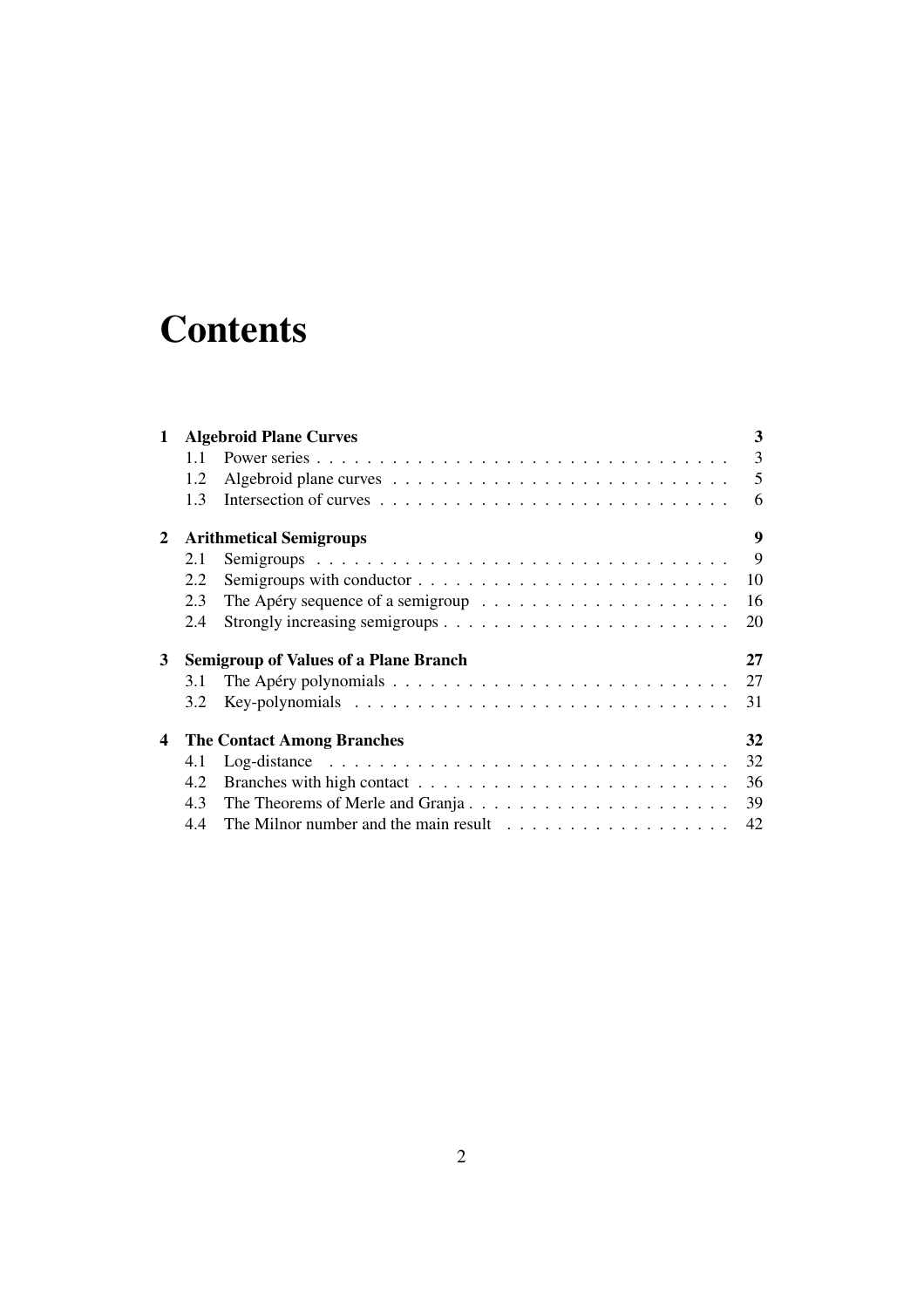### Chapter 1

## Algebroid Plane Curves

In this chapter we will introduce the objects that will be studied in this dissertation, namely, the algebroid plane curves defined over arbitrary algebraically closed fields and their intersection theory.

#### 1.1 Power series

The theory of algebroid plane curves relies on the notions of power series in one or two variables, as defined below.

Let *K* be an algebraically closed field of arbitrary characteristic  $p \ge 0$  and let *<sup>t</sup>*, *<sup>X</sup>* and *<sup>Y</sup>* be indeterminates over *<sup>K</sup>*. We will denote by *<sup>K</sup>*[[*t*]] (respectively, by *<sup>K</sup>*[[*X*, *<sup>Y</sup>*]]) the ring of formal power series in one indeterminate *<sup>t</sup>* (respectively, in two indeterminates *X* and *Y*), with coefficients in *K*. We will briefly recall some of their properties and refer to [He] for the proofs.

The ring K[[t]] has elements of the form  $\sum_{i=0}^{\infty} a_i t^i$ , while the elements of *K*[[*X*, *Y*]] are all formal sums of the type  $f = \sum_{i=0}^{\infty} P_i$ , where each  $P_i$  is a ho-<br>mogeneous polynomial of degree *i* in the indeterminates *Y* and *Y* with coefficients mogeneous polynomial of degree *i* in the indeterminates *X* and *Y* with coefficients in *K*. The zero polynomial will be considered to be a homogeneous polynomial of any degree. The ring operations are the usual addition and multiplication of power series.

If  $f = \sum_{i=0}^{\infty} a_i t^i \in K[[t]]$ , then mult(*f*) is the least *i* such that  $a_i \neq 0$ . On the other hand, if  $f = \sum_{i=0}^{\infty} P_i \in K[[X, Y]] \setminus \{0\}$ , then  $n = \text{mult}(f)$  is the least *i* such that  $P_i \neq 0$ . The homogeneous polynomial  $P_i$  is called the *initial form* of *f* and that  $P_i \neq 0$ . The homogeneous polynomial  $P_n$  is called the *initial form* of f and the integer *n* is called the *multiplicity* of *f*. If  $f = 0$ , we put mult( $f$ ) =  $\infty$ . The notion of multiplicity for power series plays a role similar to that of the degree for polynomials.

The multiplicity of power series has the following properties:

1. mult( $fg$ ) = mult( $f$ ) + mult( $g$ );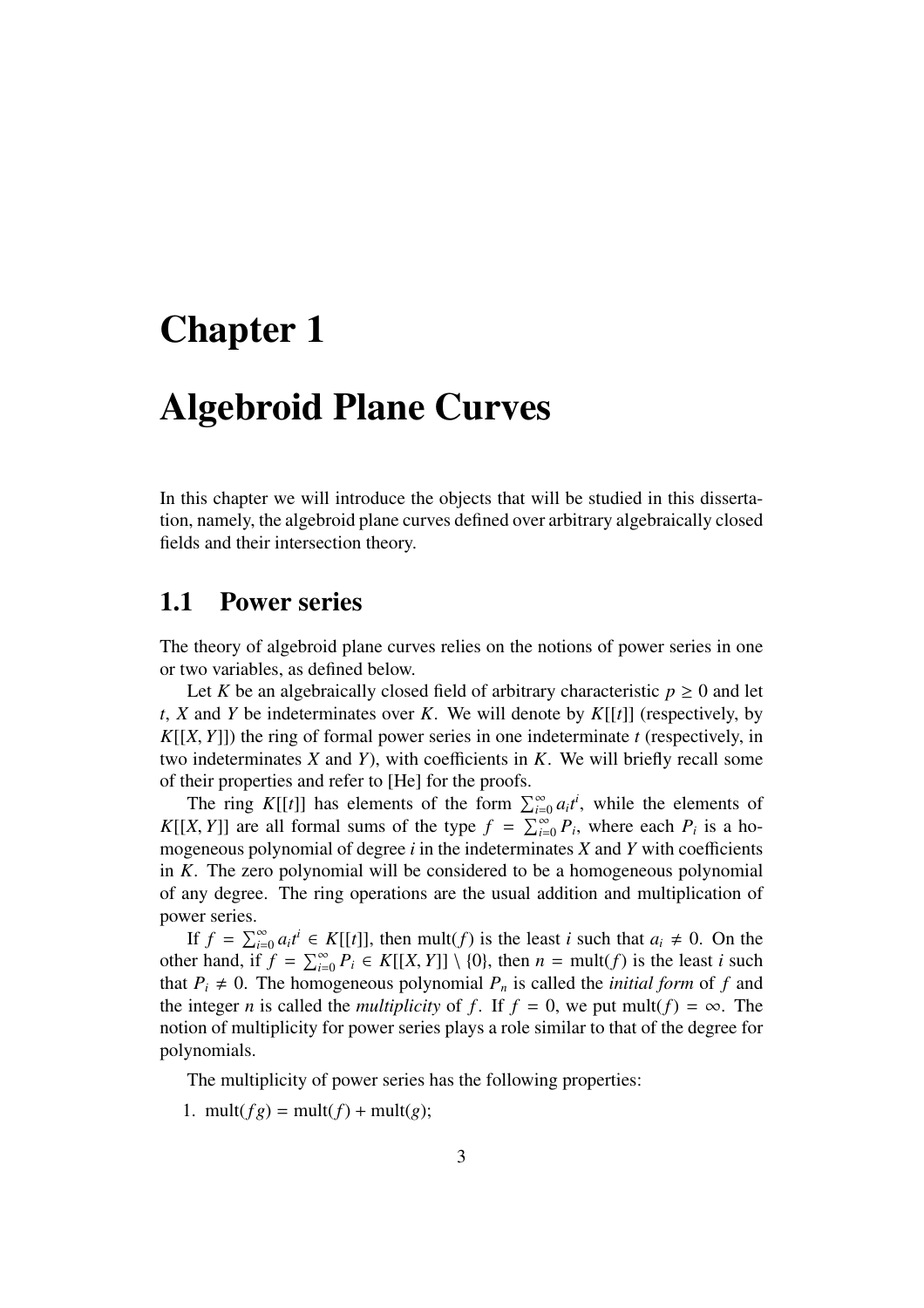- 2. mult( $f + g$ ) ≥ min{mult( $f$ ), mult( $g$ )}, with equality sign holding whenever mult( $f$ )  $\neq$  mult( $g$ ).
- 3. mult( $f$ ) = 0 if and only if  $f$  is a unit.

The rings  $K[[t]]$  and  $K[[X, Y]]$  are unitary commutative rings with a unique maximal ideal  $\langle t \rangle$  and  $\mathcal{M} = \langle X, Y \rangle$ , respectively. The ring *K*[[*t*]] is a *principal ideal domain*.

The automorphisms of *K*[[*t*]] are of the form  $t \mapsto a_1 t + a_2 t^2 + \cdots$ , with  $a_1 \neq 0$ , while those of *<sup>K</sup>*[[*X*, *<sup>Y</sup>*]] are of the form

$$
X \mapsto aX + bY + \cdots
$$

$$
Y \mapsto cX + dY + \cdots,
$$

where  $ad - bc \neq 0$ .

Two elements *f* and *g* in a ring *R* are said *associated* if there exists a unit  $u \in R$ such that  $f = ug$ .

We will say that  $f \in K[[X, Y]]$  is regular in the indeterminate *Y* of order *n*, if *f*(0, *Y*) = *Y*<sup>*n*</sup>*u*(*Y*), where *u*(*Y*) is a unit in *K*[[*Y*]].

Let us recall the following result:

THEOREM 1.1 (The Division Theorem). Let  $f \in M$  be regular in Y of order n. *Given any g*  $\in K[[X, Y]]$  *there exist*  $q \in K[[X, Y]]$  *and*  $r \in K[[X]][Y]$  *with*  $r = 0$  *or* deg*<sup>Y</sup> <sup>r</sup>* < *n, uniquely determined by f and g, such that*

$$
g = fq + r
$$

This result implies the following one:

THEOREM 1.2 (The Weierstrass Preparation Theorem). Let  $f \in K[[X, Y]] \setminus K$  be *of multiplicity n. Then there exist a K-automorphism*  $\phi$  *of K[[X, Y]], a unit u*  $\in$ *K*[[*X*, *Y*]] *and*  $a_1, \ldots, a_n$  ∈ *K*[[*X*]]*, with* mult( $a_i$ ) ≥ *i for i* = 1, . . . , *n*, *such that* 

 $\phi(f)u = Y^n + a_1Y^{n-1} + \cdots + a_n.$ 

A polynomial of the form

$$
Y^{n} + a_{1}Y^{n-1} + \cdots + a_{n} \in K[[X]][Y],
$$

where  $a_i(0) = 0$ , for  $i = 1, \ldots, n$ , will be called a *distinguished polynomial* or simply a *d-polynomial*. If in addition, we have mult $(a_i) \geq i$ , for all *i*, it will be called a *Weierstrass polynomial* or simply a *w-polynomial*. Notice that a wpolynomial is regular in *Y* of order equal to its multiplicity.

If *f* ∈ *K*[[*X*]][*Y*] is a d-polynomial, then *f* is reducible in *K*[[*X*, *Y*]] if and only if *f* is reducible in *K*[[*X*]][*Y*]. This, together with the Weierstrass Preparation Theorem, imply that *<sup>K</sup>*[[*X*, *<sup>Y</sup>*]] is a unique factorization domain.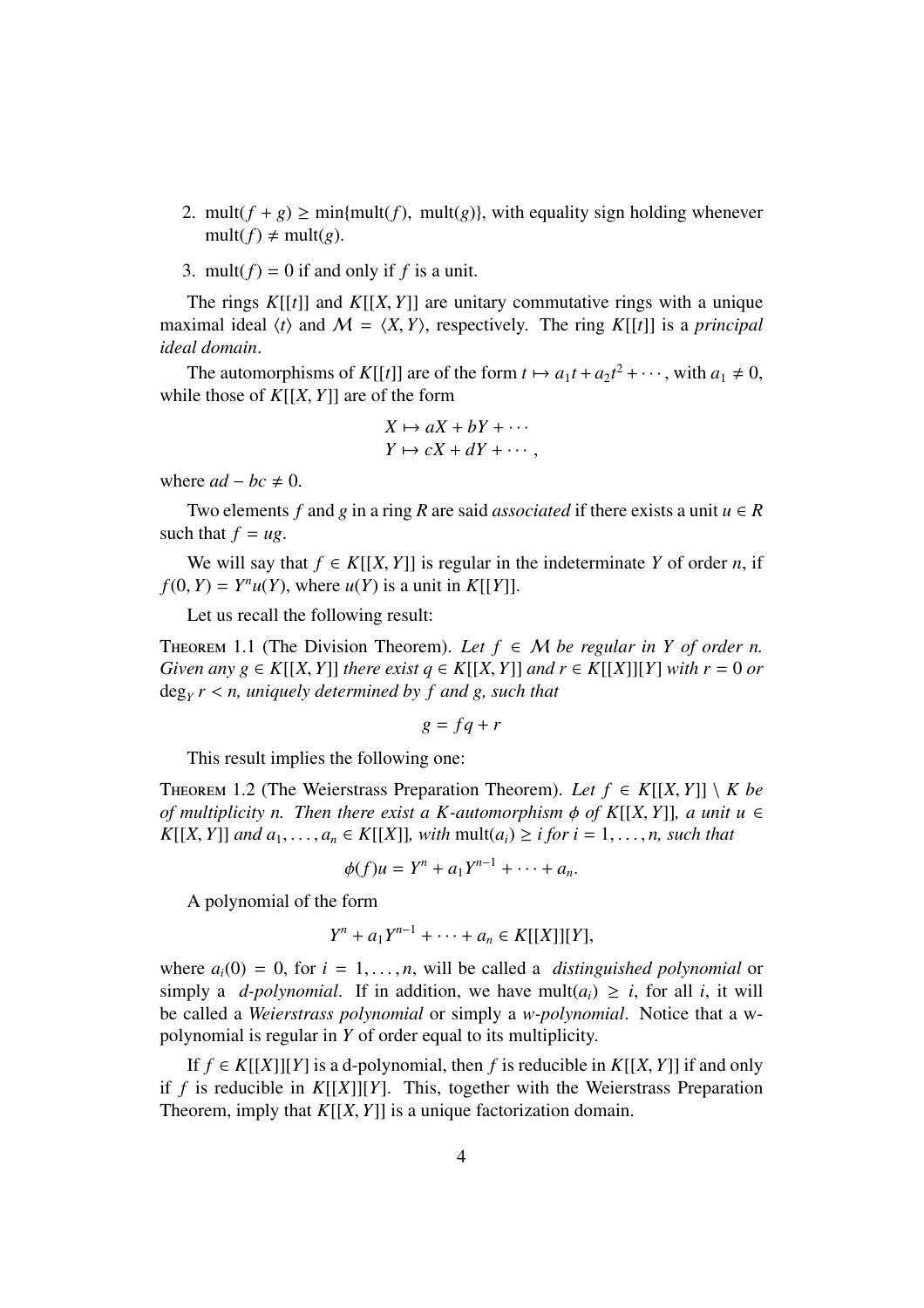### 1.2 Algebroid plane curves

An *algebroid plane curve* is the equivalence class (*f*) of associated power series to a given power series *f* ∈ *M* =  $\langle X, Y \rangle$  ⊂ *K*[[*X*, *Y*]].

Since the multiplicity of a formal power series remains invariant when we multiply it by unit, we may define the multiplicity of an algebroid plane curve (*f*) as being the multiplicity of *f* . An algebroid curve of multiplicity one will be called *smooth*. When the multiplicity is greater than one, we will say that the curve is *singular*.

Let (*f*) be an algebroid plane curve. We say that the curve (*f*) is *irreducible* if the formal power series  $f$  is irreducible in  $K[[X, Y]]$ . Notice that this notion is independent of the representative *f* of (*f*). An irreducible algebroid plane curve will also be called a *plane branch* or shortly a *branch*.

Let  $(f)$  be an algebroid plane curve and consider the decomposition of  $f$  into irreducible factors in *<sup>K</sup>*[[*X*, *<sup>Y</sup>*]]

$$
f=f_1\cdots f_r.
$$

The algebroid plane curves  $(f_i)$ , for  $j = 1, \ldots, r$ , above defined, are called the branches of the curve (*f*). The curve (*f*) will be called reduced if (*f<sub>i</sub>*)  $\neq$  (*f<sub>i</sub>*) for  $i \neq j$ , that is, when  $f_i$  and  $f_j$  are not associated if  $i \neq j$ .

Most properties of an algebroid plane curve are preserved after we change coordinates in  $K[[X, Y]]$  through a  $K$ -automorphism. This motivates the next fundamental definition.

Two algebroid plane curves (*f*) and (*g*) will be said equivalent, writing in such case  $(f) \sim (g)$ , if there exists a *K*-automorphism  $\phi$  of *K*[[*X*, *Y*]] such that

$$
(\phi(f))=(g).
$$

Since any branch is equivalent to a curve defined by a w-polynomial, when convenient, we may suppose that its equation is a w-polynomial.

Given an algebroid plane curve (*f*) of multiplicity *n*, that is,  $f = P_n + P_{n+1} + \cdots$ , where each  $P_i$  is a homogeneous polynomial in  $K[X, Y] \subset K[[X, Y]]$  of degree *i* and  $P \neq 0$  then the curve  $(P_i)$  is uniquely determined by the curve  $(f)$  and will and  $P_n \neq 0$ , then the curve  $(P_n)$  is uniquely determined by the curve  $(f)$  and will be called the *tangent cone* of the curve (*f*).

Since any homogeneous polynomial in two indeterminates with coefficients in an algebraically closed field decomposes into linear factors, we may write

$$
P_n = \prod_{i=1}^s (a_i X + b_i Y)^{r_i}
$$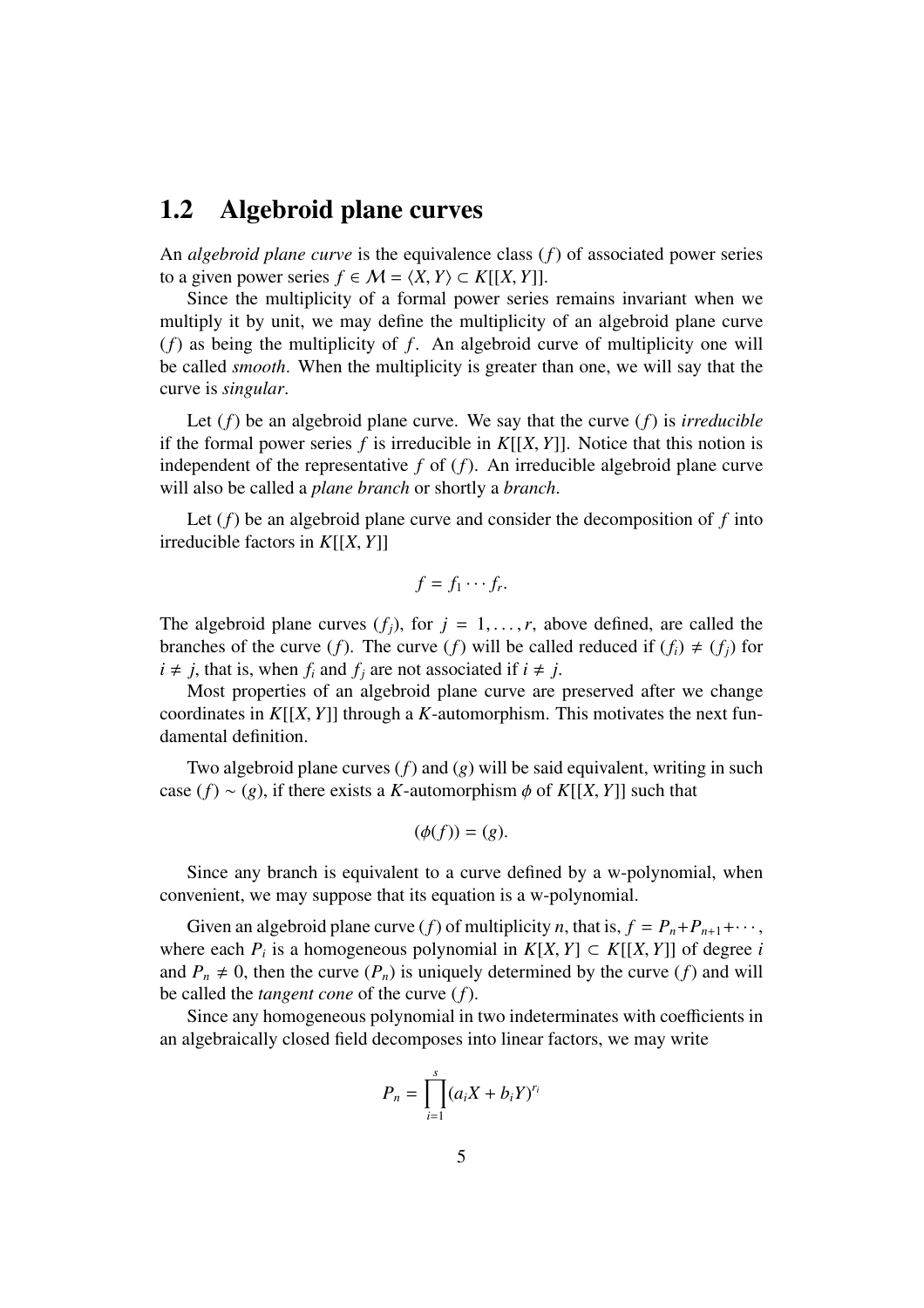where  $\sum_{i=1}^{s} r_i = n$ ,  $a_i$ ,  $b_i \in K$ , for  $i, j = 1, ..., s$ , and  $a_i b_j - a_j b_i \neq 0$  if  $i \neq j$ . So, the tangent cone of  $(f)$  consists of the lines  $(a, X + b, Y)$ ,  $i = 1$ , see each counted the tangent cone of (*f*) consists of the lines  $(a_iX + b_iY)$ ,  $i = 1, \ldots, s$ , each counted with multiplicity *r<sup>i</sup>* , called the *tangent lines* of (*f*).

It is known that a branch (*f*) has a unique tangent line, counted with multiplicity equal to mult(*f*).

Let *f* be an element in the maximal ideal  $M = \langle X, Y \rangle$  of  $K[[X, Y]]$ , and let  $\langle f \rangle$ be the ideal generated by *f* . We define the *coordinates ring* of the curve (*f*) as being the *K*-algebra

$$
O_f = \frac{K[[X, Y]]}{\langle f \rangle}.
$$

We will denote the residual class of *Y* by *y* and the residual class of *X* by *x*.

The ring  $O_f$  is a local ring with maximal ideal  $M_f = M$ . When f is irreducible, the ideal  $\langle f \rangle$  is prime and  $O_f$  is an integral domain. In this case, the field of fractions of  $O_f$  will be denoted by  $\mathcal{K}_f$ . The next result will tell us that the ring  $O_f$  is an important invariant of the equivalence classes of algebroid plane curves.

Let (*f*) and (*g*) be two algebroid plane curves. We have that (*f*) ~ (*g*) if and only if  $O_f$  and  $O_g$  are isomorphic as *K*-algebras.

Another important structure of  $O_f$  is the following:

Suppose that *f* ∈ *K*[[*X*, *Y*]] is regular in *Y* of order *n*, then  $O_f$  is a free *K*[[*X*]]-<br>dule of rank *n* generated by the residual classes  $y^i$  of the  $Y^i$  *i* = 0 = *n* = 1 in module of rank *n* generated by the residual classes  $y^i$  of the  $Y^i$ ,  $i = 0, ..., n - 1$ , in  $Q_i$ . In other words  $O_f$ . In other words,

$$
O_f = K[[X]] \oplus K[[X]]y \oplus \cdots \oplus K[[X]]y^{n-1}.
$$

### 1.3 Intersection of curves

Let  $f, g \in M$ . The following conditions are equivalent:

- i) *f* and *g* are relatively prime;
- ii) The dimension of  $\frac{K[[X,Y]]}{\langle f, g \rangle}$  $\frac{[(X,Y)]}{(f,g)}$  as a *K*-vector space is finite.

The *intersection index* of f and g is the integer (including  $\infty$ )

$$
I(f, g) = \dim_K \frac{K[[X, Y]]}{\langle f, g \rangle}
$$

Notice that if *f* or *g* is a unit in *K*[[*X*, *Y*]], then  $\langle f, g \rangle = K[[X, Y]]$  and therefore  $I(f, g) = 0.$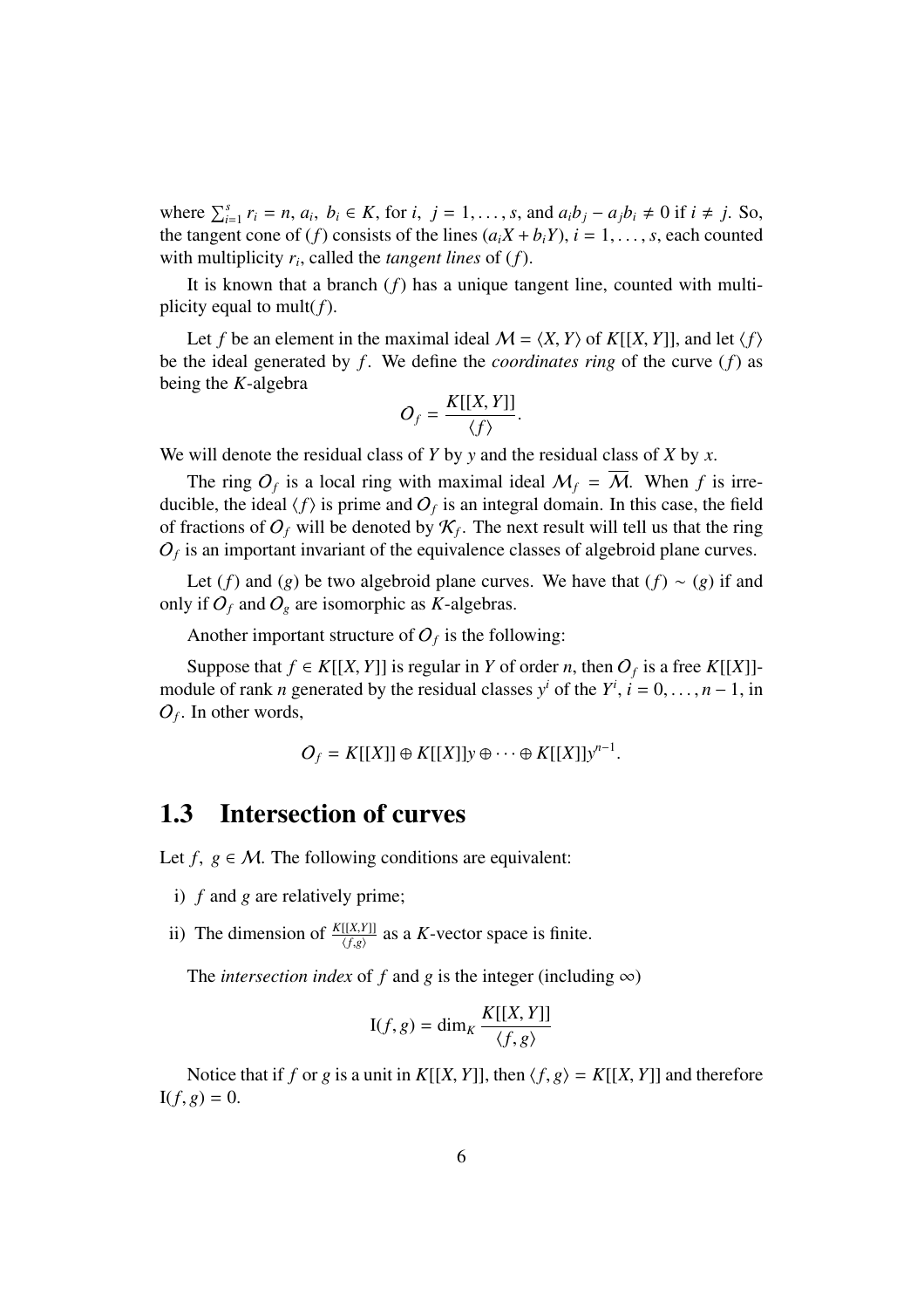We will say that two algebroid curves (*f*) and (*g*) are *transversal* if (*f*) and (*g*) are smooth and their tangent lines are distinct.

Let *f*, *g*, *h*, *u*,  $v \in K[[X, Y]],$  with *u* and *v* units. and  $\phi$  an automorphism of  $K[[X, Y]]$ . The intersection index has the following properties:

- i) I( $f, g$ ) <  $\infty$  if and only if  $f$  and  $g$  are relatively prime in  $K[[X, Y]]$ ;
- ii)  $I(f, g) = I(g, f);$
- iii)  $I(\phi(f), \phi(g)) = I(u f, v g) = I(f, g);$
- iv)  $I(f, hg) = I(f, g) + I(f, h)$ ;
- v)  $I(f, g) = 1$  if and only if  $(f)$  and  $(g)$  are smooth with distinct tangents;
- vi)  $I(f, g hf) = I(f, g)$ .

Let (*f*) be an irreducible algebroid curve. A *parametrization* of (*f*) is a pair  $(\phi(t), \psi(t)) \in K[[t]]^2$  such that  $\phi(t) \neq 0$  or  $\psi(t) \neq 0$ ,  $\phi(0) = \psi(0) = 0$ <br>and  $f(\phi(t), \psi(t)) = 0$ . We say that the parametrization  $(\phi(t), \psi(t))$  is a good and  $f(\phi(t), \psi(t)) = 0$ . We say that the parametrization  $(\phi(t), \psi(t))$  is a *good parametrization* if the field of fractions of the ring  $K[[\phi(t), \psi(t)]]$  is equal to the field of fraction  $K((t))$  of the ring  $K[[t]]$ .

The following results are fundamental.

THEOREM 1.3 (Normalization Theorem). *If*  $f = f(X, Y) \in K[[X, Y]]$  *is an irreducible power series, then there exists a good parametrization*  $(\phi(t), \psi(t))$  *of*  $(f)$ *. Moreover, if*  $(\alpha(s), \beta(s)) \in K[[s]]$  *is a parametrization of* (*f*)*, then there exists a power series*  $\sigma(s) \in K[[s]]$  *such that*  $\sigma(0) = 0$ ,  $\alpha(s) = \phi(\sigma(s))$  *and*  $\beta(s) = \psi(\sigma(s))$ *.* 

From this it follows that if  $(\phi(t), \psi(t))$  and  $(\alpha(s), \beta(s))$  are both good parametrizations of (*f*), then the map  $t \mapsto \sigma(s)$  is an isomorphism from *K*[[*t*]] onto *K*[[*s*]].

THEOREM 1.4. *Let*  $f = Y^d + a_1(X)Y^{d-1} + \cdots + a_0(X) \in K[[X]][Y]$ *. Then for some*  $\phi(t) \in K[[t]]$ ,  $f(\phi(t), Y)$  *splits completely into linear factors in*  $K[[t]][Y]$ .

We describe below another way to compute the intersection index among curves.

Let  $f(X, Y) \in K[[X, Y]]$  be an irreducible power series and  $(\phi(t), \psi(t))$  a good parametrization of (*f*). Then for any power series  $g = g(X, Y)$  in  $K[[X, Y]]$  we have

$$
I(f, g) = mult(g(\phi(t), \psi(t))).
$$

Taking  $g = X$  (respectively,  $g = Y$ ) we get from the above formula that mult( $f(0, Y)$ ) = I( $f, X$ ) = mult( $\phi(t)$ ) and mult( $f(X, 0)$ ) = I( $f, Y$ ) = mult( $\psi(t)$ ).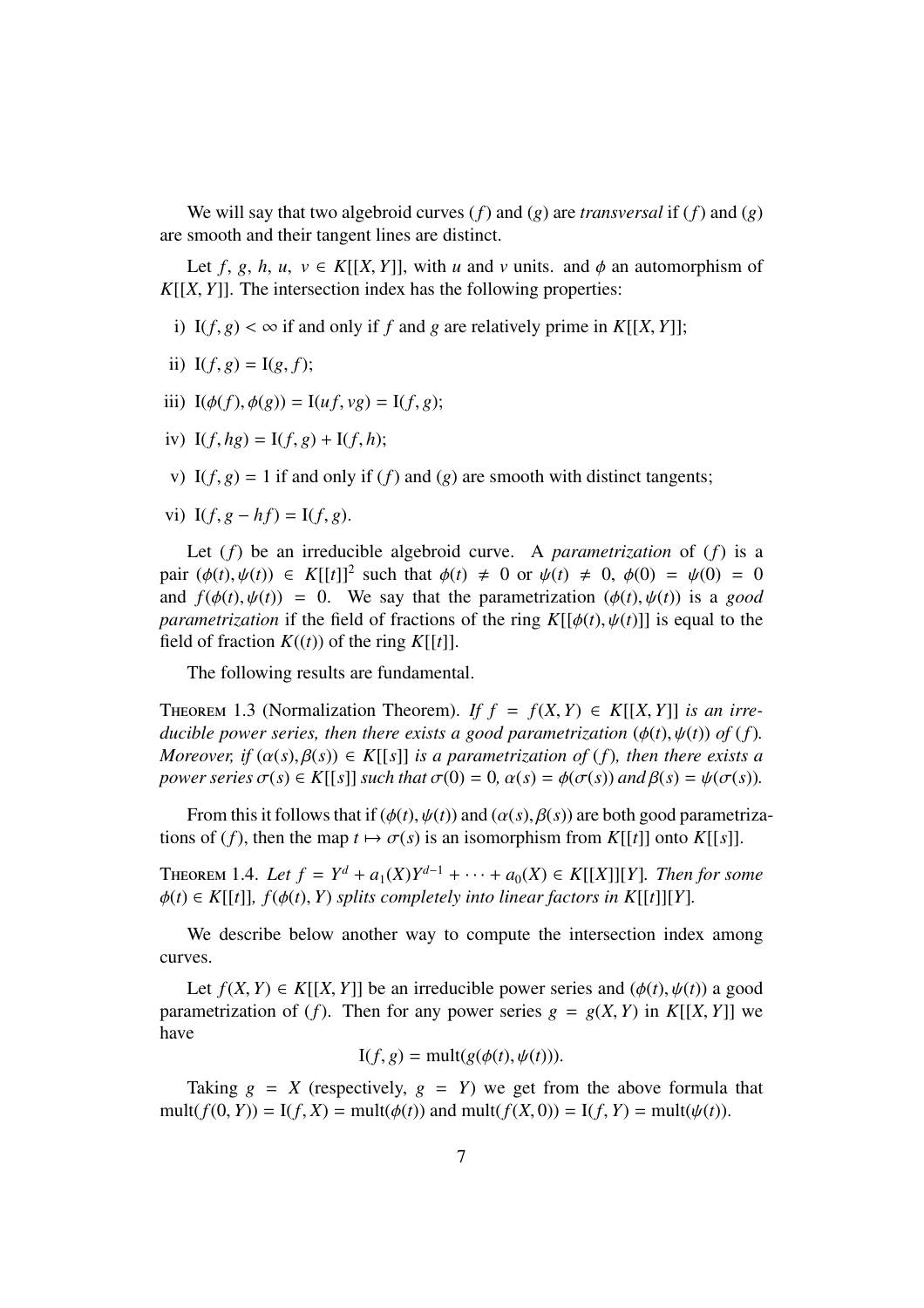If *f* is irreducible and  $I(f, g) = I(f, h) < \infty$ , then there exists a constant  $c \in K$ such that

$$
I(f, g - ch) > I(f, g).
$$

THEOREM 1.5. Let  $f(X, Y) \in K[[X, Y]]$  be an irreducible power series such that  $f(0, Y) \neq 0$  *and let*  $(\alpha(t), \beta(t))$  *with*  $\alpha(t) \neq 0$  *be a parametrization of* (*f*)*, then for every power series*  $g(X, Y) \in K[[X, Y]]$  *we have* 

$$
\text{mult}(g(\alpha(t), \beta(t))) = \frac{\text{I}(f, g)}{\text{I}(f, X)} \text{mult}(\alpha(t)).
$$

Given a good parametrization  $(\phi(t), \psi(t))$  of an irreducible algebroid curve  $(f)$ , we define a numerical function as follows:

$$
\nu_f \colon O_f \setminus \{0\} \rightarrow \mathbb{N} \cup \{\infty\},\newline g \mapsto \text{mult}(g(\phi(t), \psi(t)))
$$

where N denotes the set of non negative integers. One has  $v_f(g) = \infty$  if and only if  $g = 0$ .

This numerical function is independent from the choice of the good parametrization since, in this case, as we mentioned above, mult $(g(\phi(t), \psi(t))) = I(f, g)$ .

From the fact that  $v_f(g) = I(f, g)$ , the function  $v_f$  has the following properties: For all  $g_1, g_2 \in O_f$ , one has

- 1.  $v_f(g_1g_2) = v_f(g_1) + v_f(g_2);$
- 2.  $v_f(u) = 0$  if, and only if, *u* is a unit in  $O_f$ ;
- 3.  $v_f(g_1 + g_2) \ge \min\{v_f(g_1), v_f(g_2)\}\$  with equality verified whenever  $v_f(g_1) \ne$  $v_f(g_2)$ .

THEOREM 1.6. Let  $f, g \in M$ . We have that

$$
I(f, g) \ge \text{mult}(f) \,\text{mult}(g)
$$

*with the equality verified if, and only if,* (*f*) *and* (*g*) *have no common tangents.*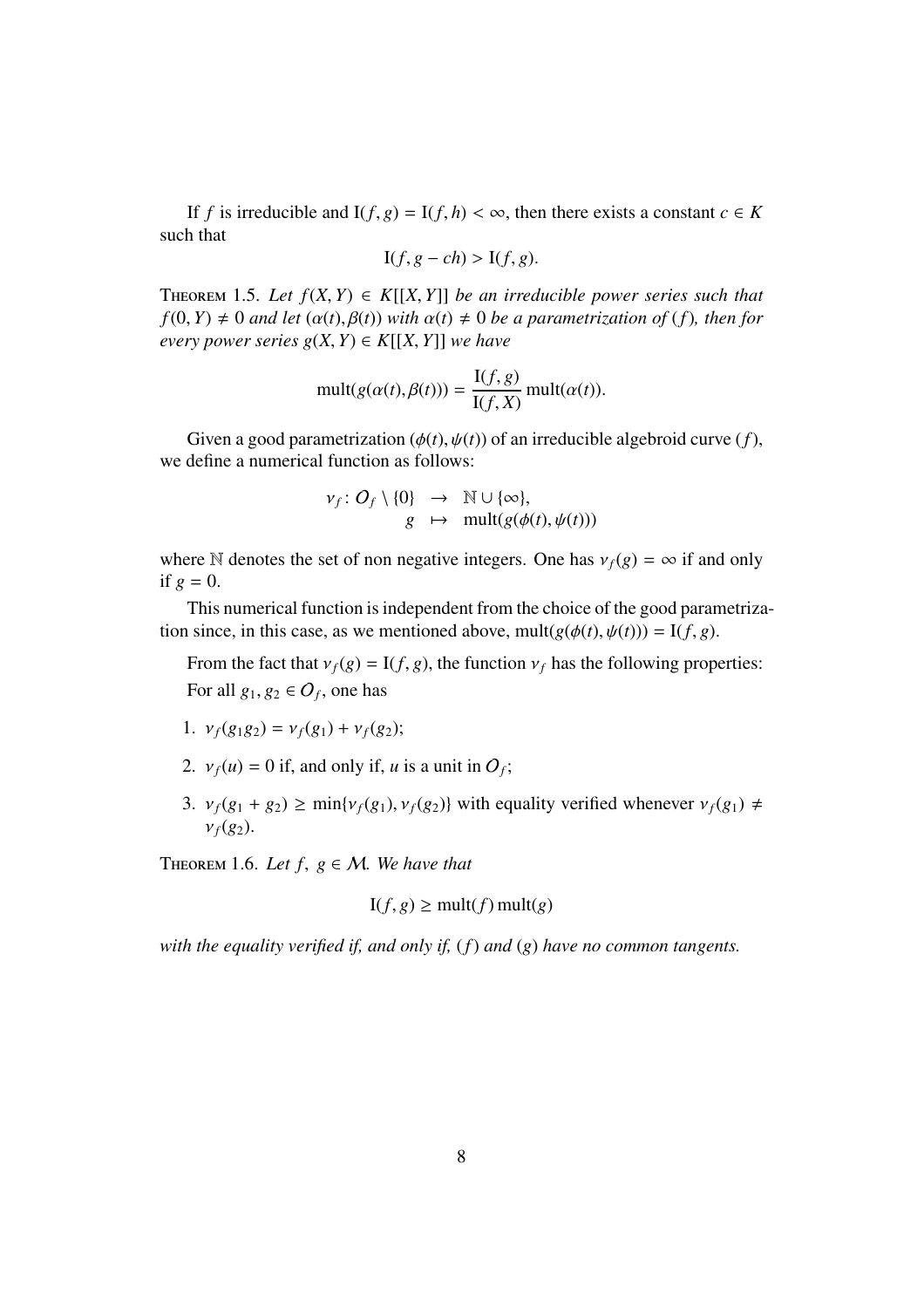## Chapter 2

# Arithmetical Semigroups

Semigroups play an important role in the theory of algebroid curves, as we will see in the course of this dissertation. Much of the presentation here in this chapter was influenced by the article of G. Angermuller [An].

### 2.1 Semigroups

Let  ${0}$  ⊆ *G* ⊂ N. We say that *G* is a numerical *semigroup* if it is closed under addition.

Our main concern will be with semigroup associated to an irreducible curve (*f*) as defined below:

$$
G_f = \{I(f, h); h \in K[[X, Y]] \setminus \langle f \rangle\}.
$$

That  $G_f$  is a semigroup follows immediately from the additivity of the intersection index.

In this chapter we will initiate the study of semigroups under an arithmetical point of view.

The element min( $G \setminus \{0\}$ ) is called the *multiplicity* of G, and will be denoted by mult $(G)$ .

If  $v_0, \ldots, v_g \in \mathbb{N}$ , then

$$
G = \langle v_0, \dots, v_g \rangle = \{ \lambda_0 v_0 + \dots + \lambda_g v_g; \lambda_0, \dots, \lambda_g \in \mathbb{N} \}
$$

is clearly a numerical semigroup, called the semigroup generated by  $v_0, \ldots, v_g$ , which in turn are called the *generators* of *G*.

PROPOSITION 2.1. *Given any numerical semigroup G, there exist a finite set of elements*  $v_0, \ldots, v_g$  *in G such that*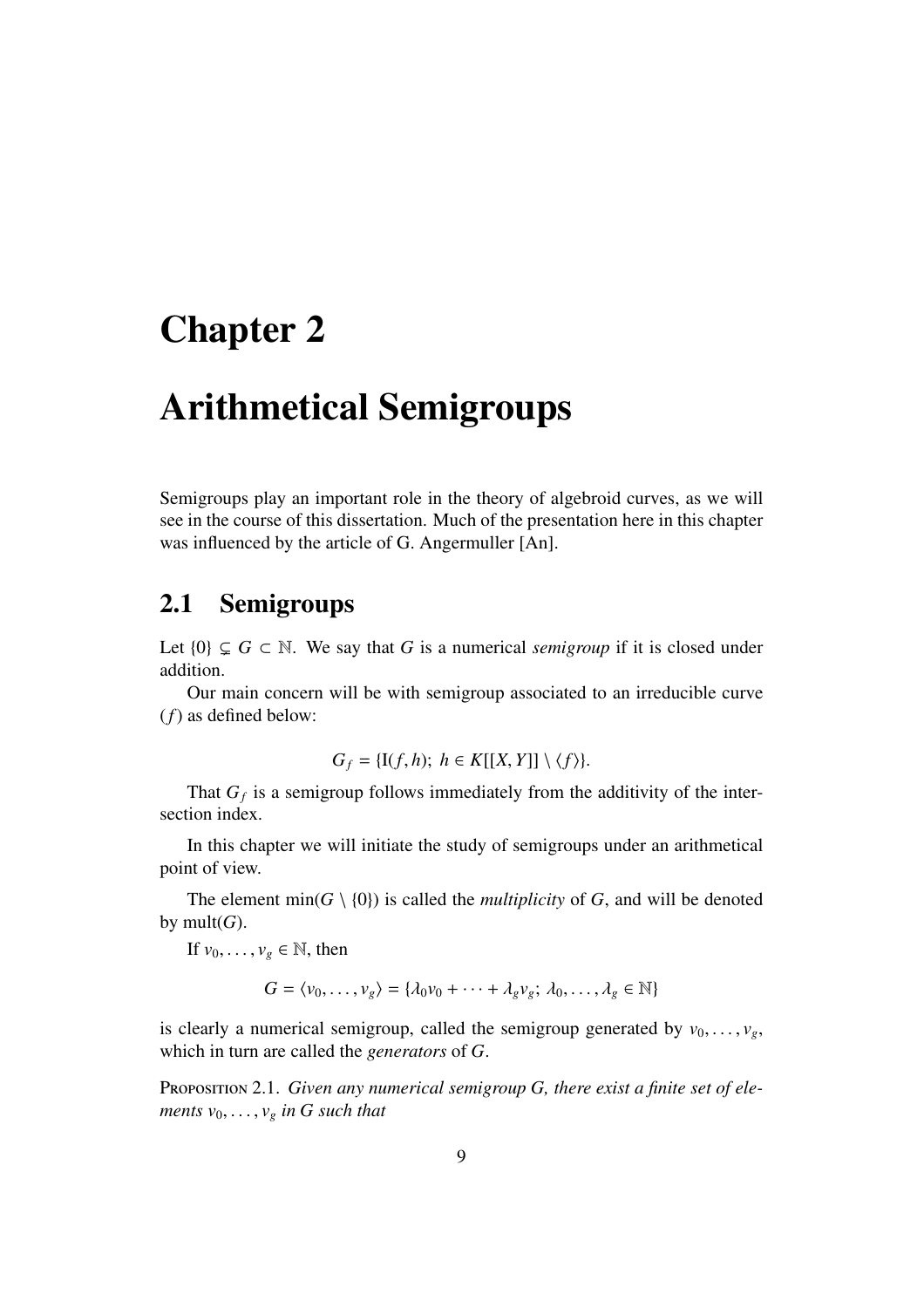i)  $v_0 < \cdots < v_g$ , and  $v_i \not\equiv v_j \mod v_0$ , for  $i \neq j$ ;

ii)  $G = \langle v_0, \ldots, v_g \rangle;$ 

iii)  $\{v_0, \ldots, v_g\}$  *is contained in any set of generators of G.* 

*Proof.* We are going to define  $v_0, \ldots, v_g$  as follows:

*v*<sub>0</sub> = mult(*G*) and *v*<sub>*i*</sub> = min(*G* \  $\langle v_0, \ldots, v_{i-1} \rangle$ ), *i* = 1, . . . , *g*.

i) Suppose that  $i \neq j$ . We may assume that  $i < j$ . Then it is clear that  $v_i \neq j$ . *v<sub>i</sub>* mod *v*<sub>0</sub> for *i* < *j* because, otherwise, *v<sub>i</sub>* would be in  $\langle v_0, \ldots, v_i \rangle$ , which is a contradiction. Notice that  $v_i$ ,  $v_{i+1} \in G \setminus \langle v_0, \ldots, v_{i-1} \rangle$  so,  $v_i \le v_{i+1}$ , because  $v_i$  is the least element with this property. This shows that  $v_i \le v_i \le v$ the least element with this property. This shows that  $v_0 < \cdots < v_g$ .

ii) Since  $v_i \neq v_j \mod v_0$  for  $i \neq j$ , then for some  $g < v_0$  this process must stop. Therefore  $G = \langle v_0, \ldots, v_g \rangle$ .

iii) Let  $\{u_0, \ldots, u_r\}$  be a set of generators of *G*, so

$$
v_i = \lambda_{i,0} u_0 + \dots + \lambda_{i,r} u_r
$$
, with  $\lambda_{i,0}, \dots, \lambda_{i,r} \in \mathbb{N}$ ,  $i \in \{0, \dots, g\}$ .

On the other hand,

$$
u_j = \alpha_{0,j}v_0 + \cdots + \alpha_{g,j}v_g, \text{ with } \alpha_{0,j}, \ldots, \alpha_{g,j} \in \mathbb{N}, \ j \in \{0, \ldots, r\}.
$$

Then,

$$
v_i = \lambda_{i,0} u_0 + \dots + \lambda_{i,r} u_r
$$
  
=  $\lambda_{i,0} (\alpha_{0,0} v_0 + \dots + \alpha_{g,0} v_g) + \dots + \lambda_{i,r} (\alpha_{0,r} v_0 + \dots + \alpha_{g,r} v_g)$   
=  $(\lambda_{i,0} \alpha_{0,0} + \dots + \lambda_{i,r} \alpha_{0,r}) v_0 + \dots + (\lambda_{i,0} \alpha_{i,0} + \dots + \lambda_{i,r} \alpha_{i,r}) v_i + \dots + (\lambda_{i,0} \alpha_{g,0} + \dots + \lambda_{i,r} \alpha_{g,r}) v_g.$ 

Since  $v_i \notin \langle v_0, \ldots, v_{i-1} \rangle$  then some of the coefficients of  $v_i, v_{i+1}, \ldots, v_g$  must be pop serior. nonzero. Since  $v_i < v_{i+1} < \cdots < v_g$ , it must be that of  $v_i$  and the others are zero. This implies that for some  $l \in \{0, ..., r\}$ ,  $\lambda_{i,l} = 1$  and the others  $\lambda_{i,j}$  are zero. This shows that  $v_i = u_i$ . shows that  $v_i = u_i$ . . В последните пример, на селото на селото на селото на селото на селото на селото на селото на селото на село<br>Селото на селото на селото на селото на селото на селото на селото на селото на селото на селото на селото на

The set  $\{v_0, \ldots, v_g\}$  of Proposition 2.1 will be called the *minimal system of generators* of *G* and the integer *g* will be called the *genus* of the semigroup. Notice that from Proposition 2.1 (i) one has that  $g \le \text{mult}(G) - 1$ .

#### 2.2 Semigroups with conductor

Given a numerical semigroup *G*, then the elements of  $\mathbb{N} \setminus G$  are called the *gaps* of *G*. A semigroup may have finitely or infinitely many gaps.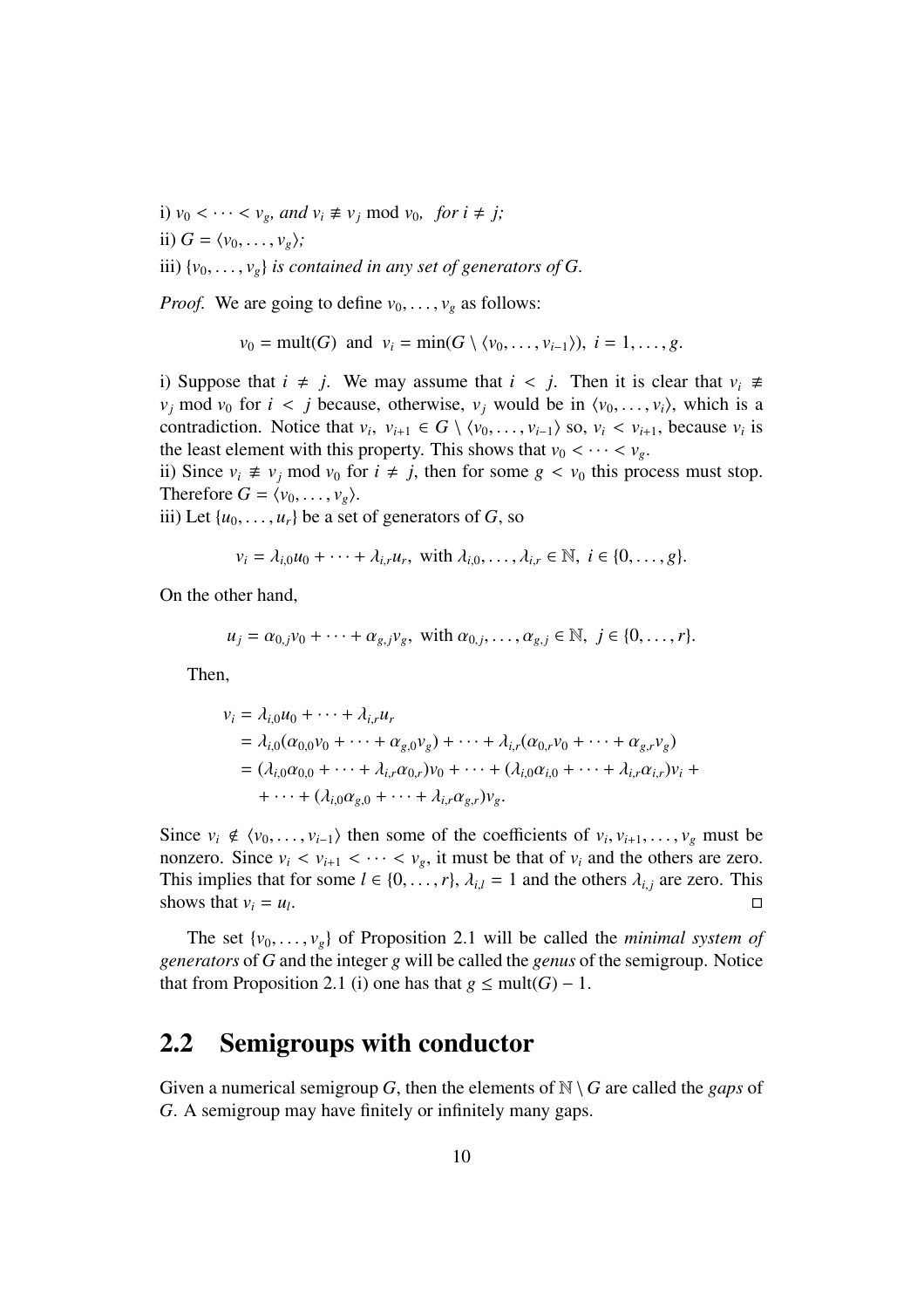When the number of gaps is finite then there exists an element  $c \in G$ , called the *conductor* of *G*, such that

a) 
$$
c - 1 \notin G
$$
;

b) if  $z \in \mathbb{N}$  and  $z \geq c$  then  $z \in G$ .

Proposition 2.2. *Let G be a numerical semigroup. The following assertions are equivalent:*

- i) *G has a conductor;*
- ii) *The elements of G have* gcd *equal to one;*
- iii) *There exist two consecutive integers in G.*

*Proof.* i)  $\Rightarrow$  ii) If *G* has a conductor then  $gcd(G) = 1$ , since  $G \subset (gcd(G))$ . ii)  $\Rightarrow$  iii) Let *v*<sub>0</sub>, . . . , *v*<sub>*g*</sub> be the minimal system of generators of *G*. Then gcd(*G*) = 1 implies  $gcd(v_0, \ldots, v_g) = 1$ . So there exist integers  $\lambda_0, \ldots, \lambda_g$  such that

$$
\lambda_0v_0+\cdots+\lambda_gv_g=1,
$$

transferring to the right hand side of the equality the negative terms, the result follows immediately.

iii)  $\Rightarrow$  i) Let *a* and *a* + 1 be two elements in *G* then the set

$$
\{0, a+1, 2(a+1), \ldots, (a-1)(a+1)\}\
$$

is a complete residue system modulo *a*. So, any integer  $n \ge (a - 1)(a + 1)$  may be written as  $n = \lambda(a + 1) + \mu a$  with  $0 \le \lambda < a$ . So,  $\mu \ge 0$  and consequently  $n \in G$ . *n* ∈ *G*.

Remark 2.3. *Notice that in the proof of the Proposition 2.2 we got the estimate*  $c \leq (a-1)(a+1)$  *for the conductor of G, when a and a* + 1 *are elements of G.* 

Example 2.4. *Important examples of numerical semigroups with conductors are the semigroups*  $G_f$  *associated to a plane branch* (*f*).

*Indeed, let* (φ(*t*), ψ(*t*)) *be a good parametrization of the branch* (*f*)*, then we have*  $K((t)) = K((\phi(t), \psi(t)))$ *, so there exist*  $P = P(X, Y), Q = Q(X, Y) \in K[[X, Y]],$ *with*  $Q \neq 0$  mod *f*, *such that* 

$$
t = \frac{P(\phi(t), \psi(t))}{Q(\phi(t), \psi(t))}.
$$

*It then follows that*

$$
I(f, P) = mult(P(\phi(t), \psi(t))) = mult(Q(\phi(t), \psi(t))) + 1 = I(f, Q) + 1,
$$

implying that in  $G_f$  there are two consecutive integers, which in view of Proposi*tion 2.2, allows us to conclude that*  $G_f$  *has a conductor.*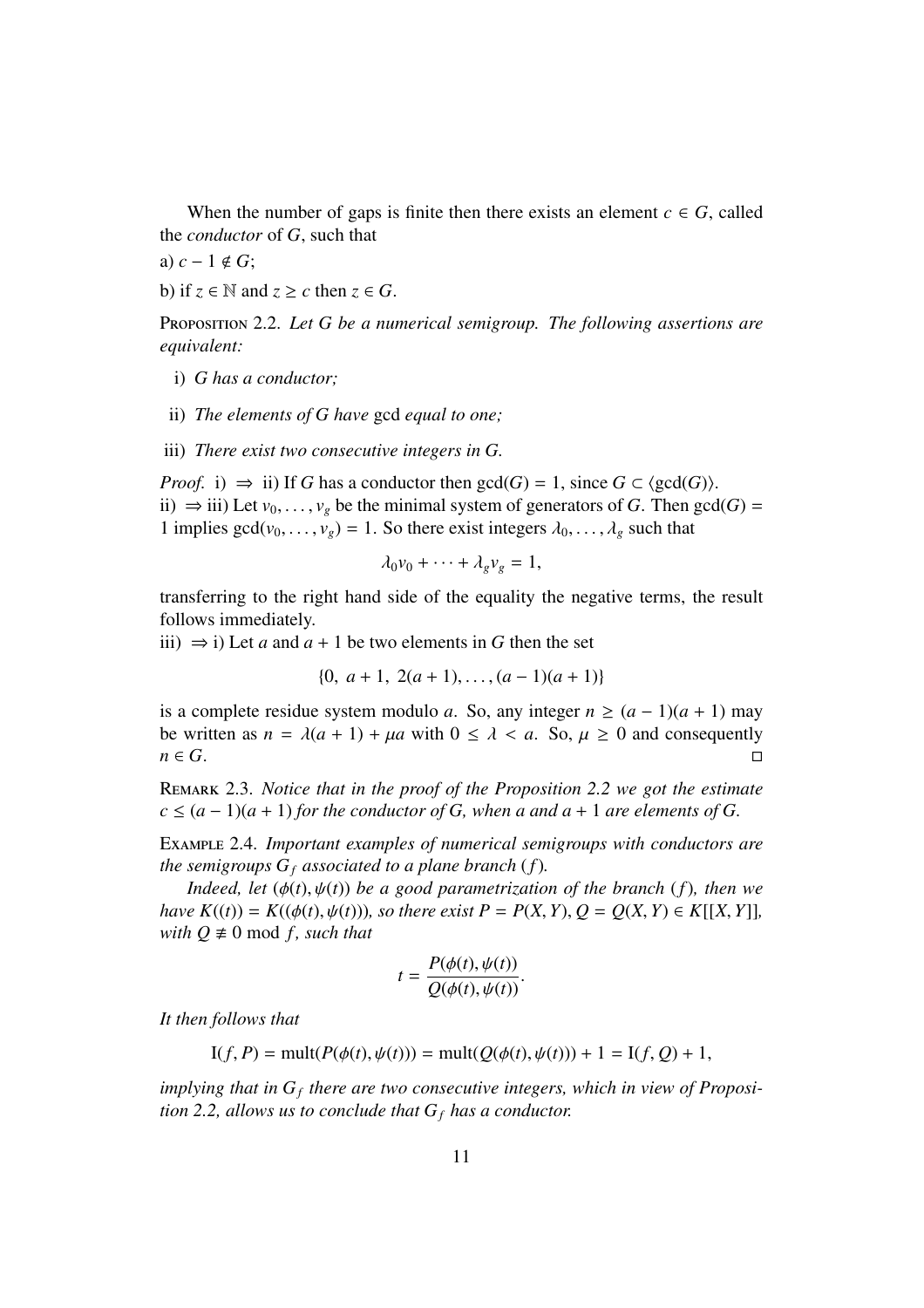Let  $G = \langle v_0, \ldots, v_g \rangle$  be a numerical semigroup with conductor. We define below two sequences of numbers associated to the set of generators of *G*. Put  $e_0 = v_0$ ,  $n_0 = 1$ , and for  $i = 1, ..., g$ ,

$$
e_i = \gcd(v_0, \dots, v_i)
$$
 and  $n_i = \frac{e_{i-1}}{e_i}$ 

REMARK 2.5. *From the definition of the e'<sub>i</sub>*s it is clear that  $e_i|e_{i-1}$ , so  $n_i \in \mathbb{N}$  for all  $i = 1, \ldots, g$ . Also,  $e_g = \gcd(v_0, \ldots, v_g) = 1$ . We also have  $n_0 \cdots n_i e_i = v_0$ . In *particular,*  $n_0 \cdots n_g = v_0$  *and*  $n_{i+1} \cdots n_g = e_i$ .

Given a numerical semigroup  $G = \langle v_0, \ldots, v_g \rangle$ , then any element in *G* may be represented in several ways in the form

$$
\lambda_0 v_0 + \cdots + \lambda_g v_g, \ \lambda_0, \ldots, \lambda_g \in \mathbb{N}.
$$

But, when *G* is a semigroup with conductor we will show in Proposition 2.7 below that the elements of *G* may be represented uniquely as a combination of special type of the elements  $v_0, \ldots, v_g$ .

LEMMA 2.6. Let  $v_0, \ldots, v_g \in \mathbb{N}$  with  $gcd(v_0, \ldots, v_g) = 1$  and let  $e_i$  and  $n_i$ ,  $i = 0$ <br> *g* be their associated integers. For every  $m \in \mathbb{N}$  there is a unique solution <sup>0</sup>, . . . , *g, be their associated integers. For every m* <sup>∈</sup> <sup>N</sup> *there is a unique solution for the congruence*

$$
m \equiv \sum_{i=1}^{g} s_i v_i \mod v_0
$$
, with  $0 \le s_i < n_i$ ,  $i = 1, ..., g$ .

*Proof.* By induction on *g*. If  $g = 1$  we have  $e_1 = \gcd(v_0, v_1) = 1$  and  $n_1 = v_0$ , then there exist integers  $\lambda$  and  $\mu$  such that  $\lambda v_0 + \mu v_1 = 1$ . So,

$$
m\lambda v_0 + m\mu v_1 = m.
$$

Dividing  $m\mu$  by  $v_0$  we get

$$
m\mu = qv_0 + s_1 \text{ with } q \in \mathbb{Z} \text{ and } 0 \le s_1 < v_0.
$$

Thus,

$$
m = m\lambda v_0 + m\mu v_1 = m\lambda v_0 + (qv_0 + s_1)v_1 = s_1v_1 + (m\lambda + q)v_0 \equiv s_1v_1 \bmod v_0.
$$

Let us now suppose the result true for  $g \ge 1$  and let  $v_0, \ldots, v_{g+1}$  be positive integers satisfying the hypotheses of the lemma. Consider the sequence  $v'_0 = \frac{v_0}{e_g}$  $\frac{v_0}{e_g}, \ldots, v'_g =$ *vg*  $\frac{v_g}{e_g}$  and notice that gcd( $v'_0$  $(v'_0, \ldots, v'_g) = 1$ . So, by the inductive hypothesis, for every integer *m'*, there exist integers  $s_i$  and  $\lambda$ , such that

$$
m' = \sum_{i=1}^{g} s_i v'_i + \lambda v'_0, \text{ with } 0 \le s_i < n'_i, \ i = 1, \dots, g,
$$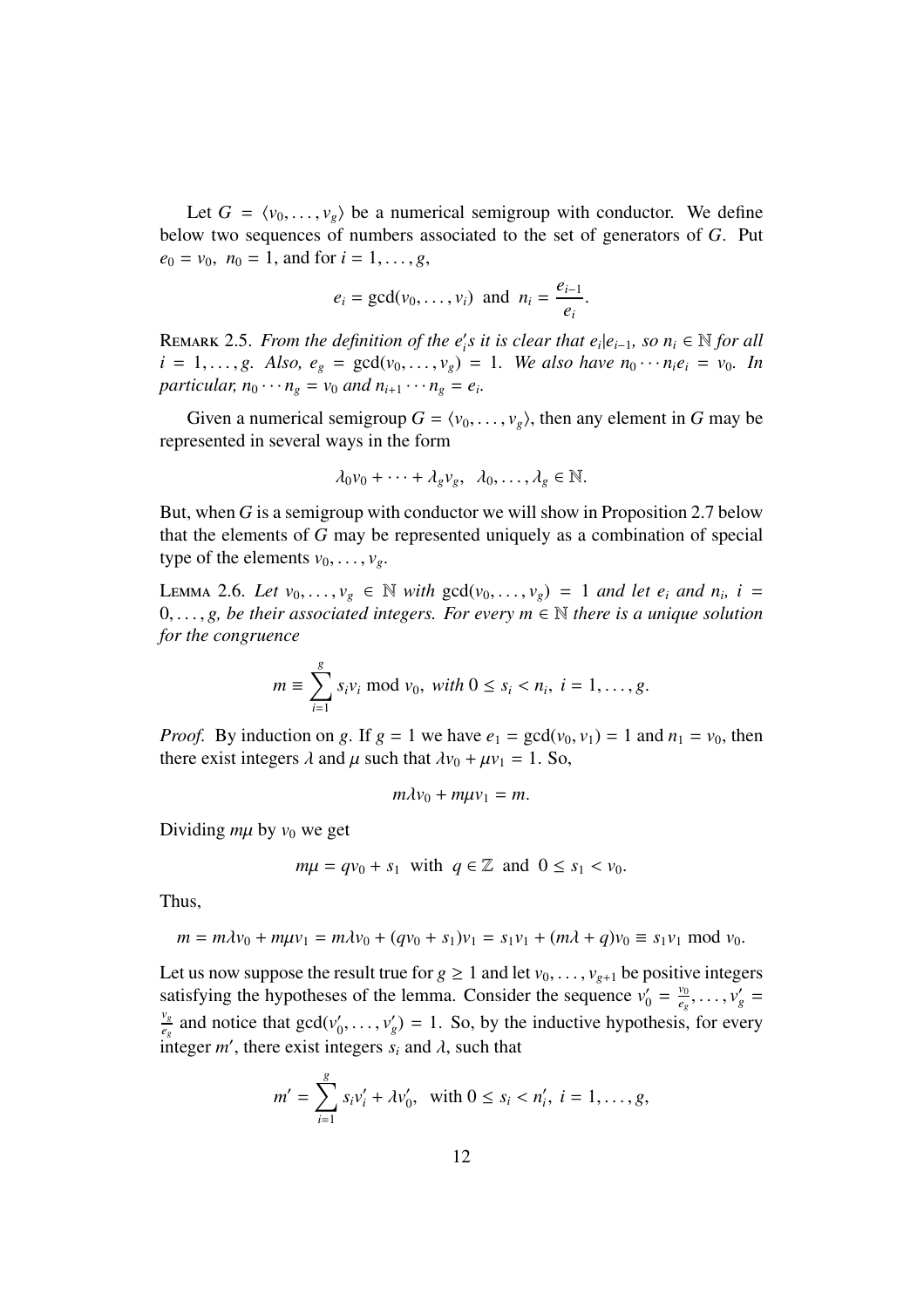where

$$
n'_{i} = \frac{e'_{i-1}}{e'_{i}} = \frac{\gcd(v'_{0}, \dots, v'_{i-1})}{\gcd(v'_{0}, \dots, v'_{i})} = \frac{\gcd(v_{0}, \dots, v_{i-1})/e_{g}}{\gcd(v'_{0}, \dots, v'_{i})/e_{g}} = n_{i}.
$$

Since  $v_0, \ldots, v_{g+1}$  are relatively prime, there exist integers  $\lambda_0, \ldots, \lambda_{g+1}$  such  $1 - \lambda_0 v_0 + \cdots + \lambda_{g+1} v_{g+1}$  then for every integer *m*, we have that  $1 = \lambda_0 v_0 + \cdots + \lambda_{g+1} v_{g+1}$ , then for every integer *m*, we have

$$
m = m\lambda_0v_0 + \cdots + m\lambda_{g+1}v_{g+1}.
$$

Dividing  $m\lambda_{g+1}$  by  $n_{g+1} = e_g$ , we get

$$
m\lambda_{g+1} = qn_{g+1} + s_{g+1} \text{ with } 0 \le s_{g+1} < n_{g+1} \text{ and } q \in \mathbb{Z}.
$$

Since  $e_g$  divides  $v_0, \ldots, v_g$  and  $n_{g+1} = e_g$ , there exists an integer *m'* such that

$$
m'e_g = m\lambda_0v_0 + \cdots + m\lambda_gv_g + qn_{g+1}.
$$

Then

$$
m = m\lambda_0 v_0 + \dots + m\lambda_g v_g + m\lambda_{g+1} v_{g+1}
$$
  
=  $m\lambda_0 v_0 + \dots + m\lambda_g v_g + (qn_{g+1} + s_{g+1})v_{g+1}$   
=  $m' e_g + s_{g+1} v_{g+1}$   
=  $\left(\sum_{i=1}^g s_i \frac{v_i}{e_g} + \lambda \frac{v_0}{e_g}\right) e_g + s_{g+1} v_{g+1}.$ 

So,

$$
m \equiv \sum_{i=1}^{g+1} s_i v_i \bmod v_0, \text{ with } 0 \le s_i < n_i, \ i = 1, \dots, g+1.
$$

The uniqueness follows from the facts that every integer is congruent modulo  $v_0$  to  $\sum_{i=1}^g s_i v_i$ , for some  $0 \le s_i < n_i$ ,  $i = 1, \ldots, g$ , and that

$$
\sharp \left\{ \sum_{i=1}^g s_i v_i \bmod v_0; \ 0 \le s_i < n_i, \ i = 1, \dots, g \right\} = n_1 n_2 \cdots n_g = v_0.
$$

PROPOSITION 2.7. Let  $v_0, \ldots, v_g$  *be relatively prime natural numbers and let c be the conductor of the semigroup*  $G = \langle v_0, \ldots, v_g \rangle$ *. Then* 

i) *Every natural number m has a unique representation as*

$$
m=\sum_{i=0}^g s_i v_i, \text{ with } 0\leq s_i < n_i, \text{ } i=1,\ldots,g \text{ and } s_0 \in \mathbb{Z}.
$$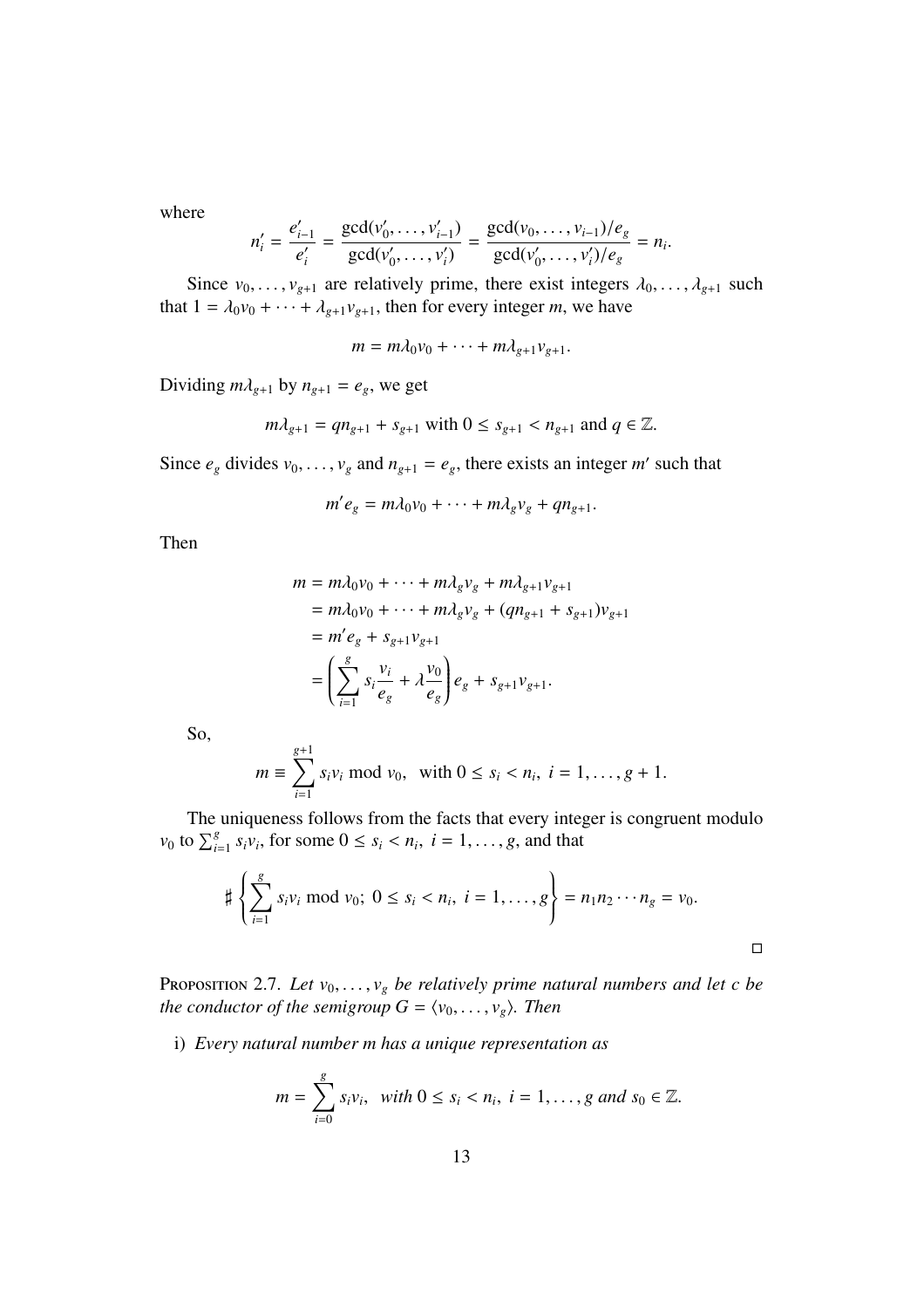ii)  $c \le \sum_{i=1}^{g} (n_i - 1)v_i - v_0 + 1$ .

*Proof.* i) By Lemma 2.6 we have  $m \equiv \sum_{i=1}^{g} s_i v_i \mod v_0$  with  $0 \le s_i < n_i$ ,  $i = 1$  $1, \ldots, g$ ; so

$$
m = \sum_{i=0}^{g} s_i v_i, \text{ with } 0 \le s_i < n_i, \ i = 1, \dots, g \text{ and } s_0 \in \mathbb{Z}
$$

and this representation is unique.

ii) Let *m* be an integer such that  $m > \sum_{i=1}^{g} (n_i - 1)v_i - v_0 + 1$ . From (i) we have a unique representation  $m = \sum_{i=1}^{g} (n_i - 1)v_i < g_i < n$ ,  $i = 1$  and  $g_i \in \mathbb{Z}$  thus unique representation  $m = \sum_{i=0}^{g} s_i v_i$  with  $0 \le s_i < n_i$ ,  $i = 1, ..., g$  and  $s_0 \in \mathbb{Z}$ , thus

$$
\sum_{i=0}^{g} s_i v_i = m > \sum_{i=1}^{g} (n_i - 1)v_i - v_0 + 1 \ge \sum_{i=1}^{g} s_i v_i - v_0,
$$

which implies that  $s_0v_0 > -v_0$ , so  $s_0 \ge 0$ . Therefore,  $m \in G$ .

From Proposition 2.7, if  $s_0 \geq 0$  in the representation of *m*, then  $m \in G$ . The converse is not always true, which means that we may have  $m \in G$  and  $s_0 < 0$ , as we can see in the following example.

EXAMPLE 2.8. Let  $G = \langle 8, 10, 11 \rangle$ . We have  $e_0 = 8$ ,  $e_1 = 2$  and  $e_2 = 1$ . So,  $n_1 = 4$ ,  $n_2 = 2$  *and*  $1 - v_0 + (n_1 - 1)v_1 + (n_2 - 1)v_2 = 1 - 8 + (4 - 1)10 + (2 - 1)11 = 34$  $26 = c$  (the conductor of G). The element  $22 = 2 \cdot 11$  *is in G and, in the above representation, it is written as*  $22 = 3v_1 + 0v_2 - v_0$ .

Now, we are going to define the notion of nice sequence. Let  $v_0, \ldots, v_g$  be relatively prime non-negative integers and let  $e_i$  and  $n_i$ ,  $i = 1, ..., g$ , their associated<br>integers. We say that the sequence  $v_0$ ,  $y_i$  is *nice* if for all  $i - 1$ , as we have integers. We say that the sequence  $v_0, \ldots, v_g$  is *nice* if, for all  $i = 1, \ldots, g$ , we have

$$
n_iv_i\in\langle v_0,\ldots,v_{i-1}\rangle.
$$

In a numerical semigroup *G* generated by a nice sequence, we have, with the above notation, that if  $m \in G$  then  $s_0 \ge 0$  and we get a formula for the conductor of *G*. This fact will be shown in the following proposition.

Proposition 2.9. Let  $v_0, \ldots, v_g$  be a nice sequence of integers. If  $G = \langle v_0, \ldots, v_g \rangle$ *and e*<sup>*i*</sup>s and n<sup>*i*</sup><sub>*i*</sub>s are their associated integers, then

- i) *An integer m* =  $\sum_{i=0}^{g} s_i v_i$ , *with*  $0 \le s_i < n_i$ ,  $i = 1, ..., g$ , *and*  $s_0 \in \mathbb{Z}$  *belongs to G* if and only if  $s_0 \ge 0$ *G* if and only if  $s_0 \geq 0$ .
- ii) *The conductor c of G is given by*

$$
c = \sum_{i=1}^{g} (n_i - 1)v_i - v_0 + 1.
$$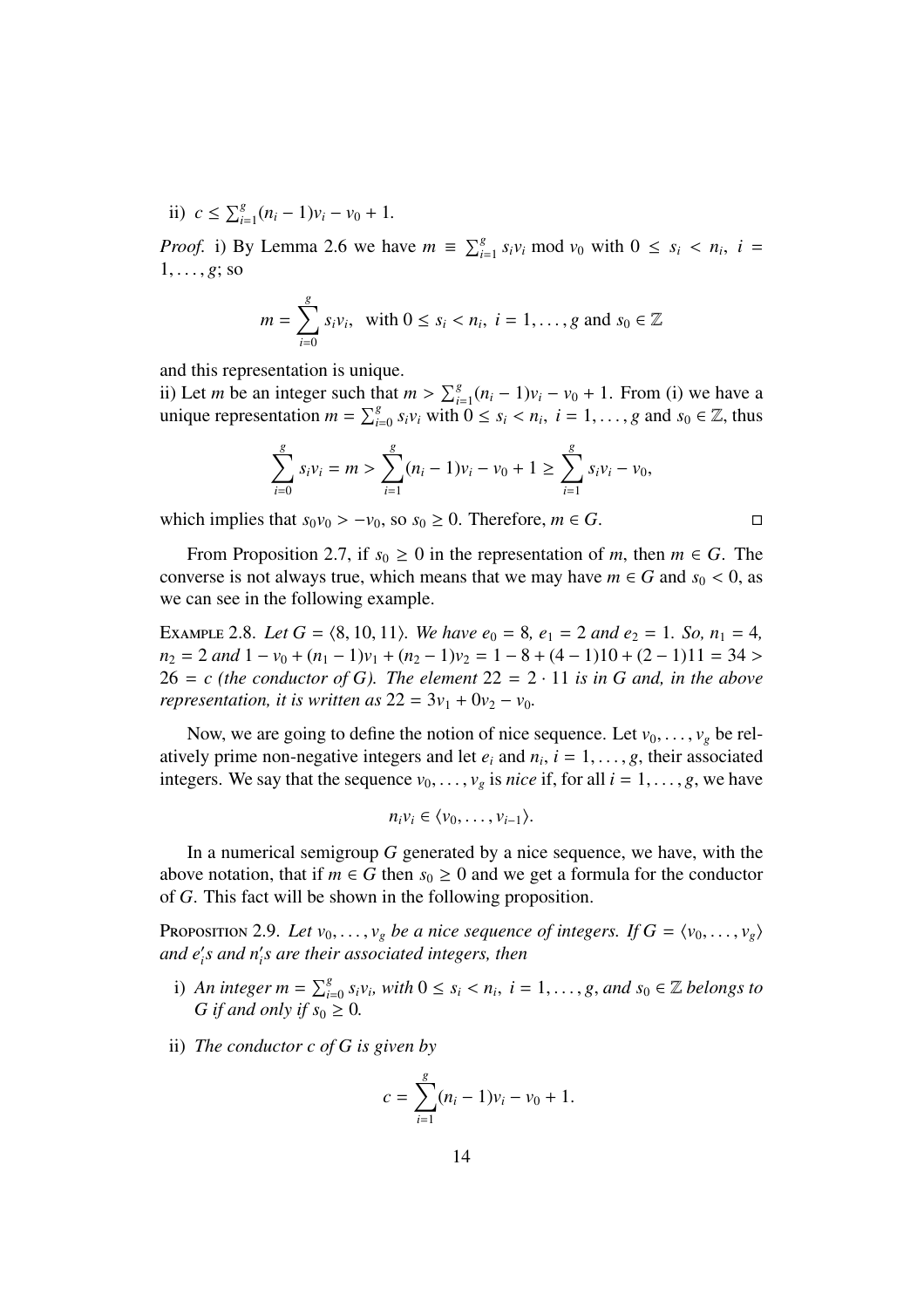*Proof.* i) Let  $m = \lambda_0 v_0 + \cdots + \lambda_g v_g \in G$  with  $\lambda_i \in \mathbb{N}$ ,  $i = 0, \ldots, g$ . Dividing  $\lambda_g$  by *n<sub>g</sub>* we have  $\lambda_g = q_g n_g + s'_g$  with  $0 \le s'_g < n_g$ . Since the sequence is nice, we get

$$
m_1 = \lambda_0 v_0 + \dots + \lambda_{g-1} v_{g-1} + q_g n_g v_g \in \langle v_0, \dots, v_{g-1} \rangle.
$$

This implies that

$$
m_1 = \lambda'_0 v_0 + \dots + \lambda'_{g-1} v_{g-1}
$$
 for some  $\lambda'_0, \dots, \lambda'_{g-1} \in \mathbb{N}$ .

Now we repeat this procedure with  $\lambda_{g}^{\prime}$ <br> $m = \nabla_{g}^{g}$  s'w with  $0 \leq s' \leq n, i = 1$ *g*−1 and so on. This shows that one may write  $m = \sum_{i=0}^{g} s'_i$  $i_i'v_i$ , with  $0 \le s_i' < n_i$ ,  $i = 1, \ldots, g$ , and  $s_0'$ <br>
2.2.7 one has that  $s_i - s'_i$  for all *i* hence  $v'_0 \in \mathbb{N}$ , so, by the uniqueness in Proposition 2.7 one has that  $s_i = s'_i$  $s_i'$ , for all *i*, hence  $s_0 = s_0'$  $y'_0 \in \mathbb{N}$ 

ii) From Proposition 2.7 we know that  $c \le \sum_{i=1}^{g} (n_i - 1)v_i - v_0 + 1$ . On the other hand, from (i), we have that  $\sum_{i=1}^{g} (n_i - 1)v_i - v_0 \notin G$ , so the equality holds.  $□$ 

Another remarkable property that some numerical semigroups have is symmetry, in the following sense:

A numerical semigroup *G* with conductor *c* will be called *symmetric* if

For all  $z \in \mathbb{N}$ ,  $z \in G \Leftrightarrow c - 1 - z \notin G$ .

Notice that the implication  $z \in G \Rightarrow c - 1 - z \notin G$  is true in any numerical semigroup with conductor. In fact if *z* and  $c-1-z$  are in *G*, then  $c-1 \in G$ , which is a contradiction.

Proposition 2.10. *Let G be a numerical semigroup with conductor c. The following assertions are equivalent:*

- i) *G is symmetric;*
- ii)  $2 \sharp (G \cap [0, c)) = c$ ;
- iii)  $2 \sharp (\mathbb{N} \setminus G) = c$ ;
- iv)  $\sharp(G \cap [0, c)) = \sharp(\mathbb{N} \setminus G)$ .

*Proof.* Notice that  $(G \cap [0, c)) \cap (\mathbb{N} \setminus G) = \emptyset$  and  $(G \cap [0, c)) \cup (\mathbb{N} \setminus G) = [0, c)$ . This implies that (ii), (iii) and (iv) are equivalent.

Consider now the bijection

$$
\begin{array}{rcl} \phi \colon [0, c-1] & \to & [0, c-1] \\ z & \mapsto & c-1-z. \end{array}
$$

We have that *G* is symmetric if and only if  $z \in G \Leftrightarrow c - 1 - z \notin G$  if and only if  $\phi(G \cap [0, c)) = \mathbb{N} \setminus G$ .

It follows that if (i) is satisfied, then  $\sharp(G \cap [0, c)) = \sharp \phi(G \cap [0, c)) = \sharp(\mathbb{N} \setminus G)$ , and consequently (iv) is satisfied.

Conversely, if (iv) is satisfied, and since  $\phi(G \cap [0, c)) \subseteq \mathbb{N} \setminus G$ , it follows that  $\phi(0, c) = \mathbb{N} \setminus G$ , then G is symmetric.  $\phi(G \cap [0, c)) = \mathbb{N} \setminus G$ , then *G* is symmetric.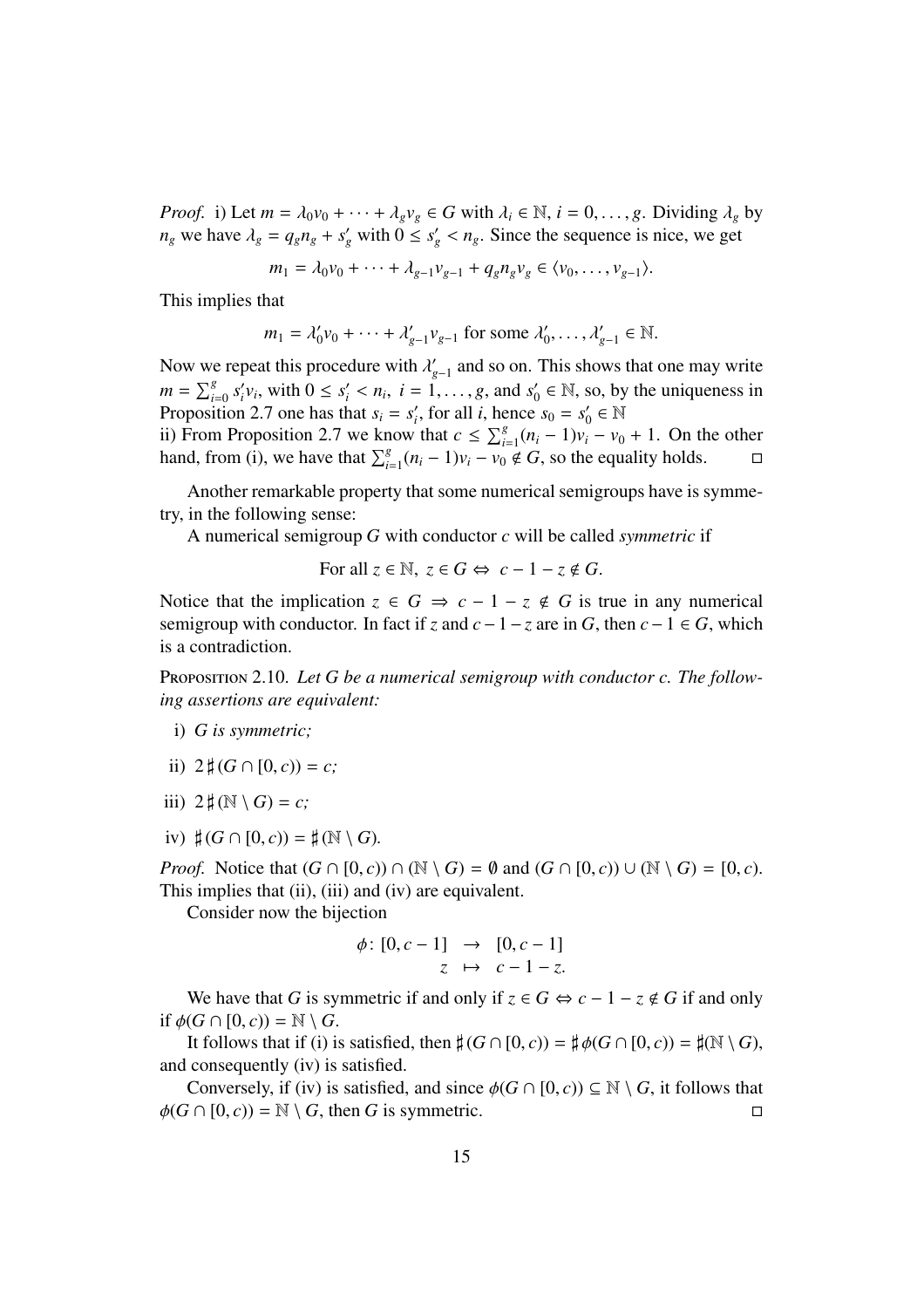Remark 2.11. i) *If G is symmetric, then c is even. Moreover, the symmetry of G is equivalent to the condition that there are as many gaps as non gaps in G.*

ii) *Let G and H be symmetric semigroups with the same conductor c and such that*  $H \subset G$  then  $H = G$ , indeed we have

$$
z \in G \Rightarrow c - 1 - z \notin G \Rightarrow c - 1 - z \notin H \Rightarrow z \in H.
$$

PROPOSITION 2.12. *Every semigroup generated by a nice sequence is symmetric.* 

*Proof.* Let  $v_0, \ldots, v_g$  be a nice sequence. We know from Proposition 2.7 that the conductor of  $G = \langle v_0, \ldots, v_g \rangle$  is  $c = \sum_{i=1}^g (n_i - 1)v_i - v_0 + 1$ . We also know from<br>Proposition 2.7 that any  $z \in \mathbb{N}$  may be written uniquely as Proposition 2.7 that any  $z \in \mathbb{N}$  may be written uniquely as

$$
z = \sum_{i=0}^{g} s_i v_i, \quad 0 \le s_i < n_i, \ i = 1, \dots, g, \ s_0 \in \mathbb{Z}.
$$

We also know, from Proposition 2.9, that  $z \in G$  if and only if  $s_0 \ge 0$ . Then

$$
c-1-z=\sum_{i=1}^g(n_i-1)v_i-v_0+1-1-\sum_{i=0}^g s_iv_i=\sum_{i=1}^g(n_i-1-s_i)v_i-(1+s_0)v_0.
$$

Hence we have

$$
z \in G \Leftrightarrow s_0 \ge 0 \Leftrightarrow -(s_0 + 1) \le -1 \Leftrightarrow c - 1 - z \notin G.
$$

 $\Box$ 

### 2.3 The Apéry sequence of a semigroup

Let *G* be a semigroup with conductor *c* and let *m* be any element in  $G \setminus \{0\}$ . We define the *Apéry sequence* of *G* with respect to *m*, inductively, as follows:  $a_0 = 0$ and

$$
a_j = \min\left(G \setminus \bigcup_{i=1}^{j-1} (a_i + m\mathbb{N})\right), \quad 1 \le j \le m-1.
$$

The following proposition holds.

**PROPOSITION** 2.13. *The Apéry sequence of a semigroup G, with respect to m*  $\in$ *G*\{0} *satisfies the following properties, where* [*a*] *is the residual class of a modulo*  $m$  *in*  $\mathbb{N}$ .

i)  $0 = a_0 < a_1 < \cdots < a_{m-1}$ ;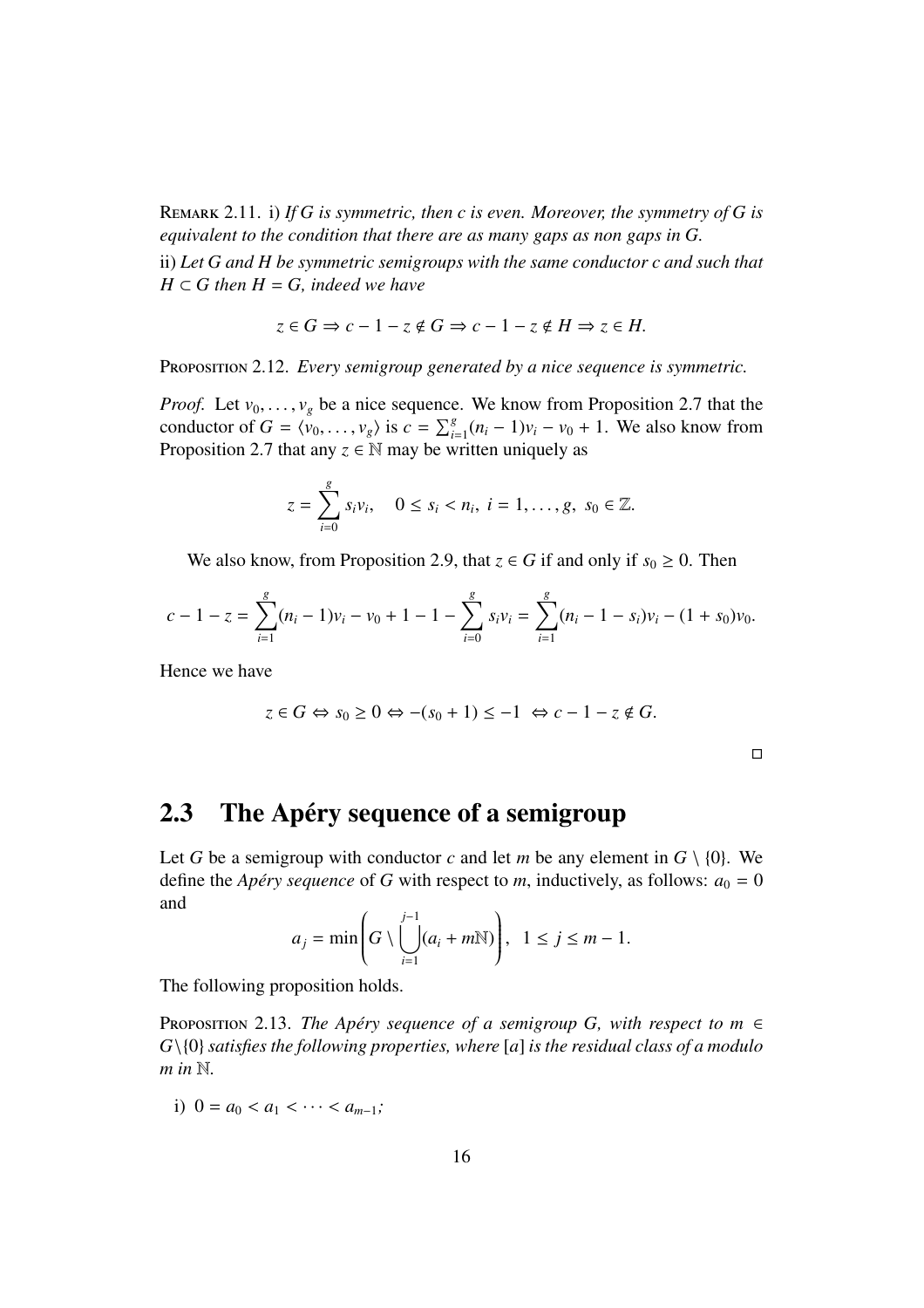- ii)  $a_i \neq a_j \mod m$  *for*  $0 \leq i < j \leq m 1$ ;
- iii)  $a_i = \min([a_i] \cap G)$ ;
- iv)  $G = \bigcup_{j=0}^{m-1} (a_j + m\mathbb{N})$ ;
- *v*)  $c = a_{m-1} (m-1)$ .

*Proof.* i) Observe that  $a_j$ ,  $a_{j+1} \in G \setminus \bigcup_{i=0}^{j-1} (a_i + m\mathbb{N})$ , so  $a_j < a_{j+1}$ , therefore  $a_0 = 0 < a_1 < \cdots < a_{m-1}$ .

ii)  $a_i \neq a_j \text{ mod } m$  for  $0 \leq i \leq j \leq m-1$ , since  $a_j \notin a_i + mN$ .

iii) Let *z* ∈ [*a<sub>i</sub>*] ∩ *G*, then  $z \in G \setminus \bigcup_{j=0}^{i-1} (a_j + m\mathbb{N})$ , so  $a_i \le z$ .

iv) Since  $a_j \neq a_i$  mod *m* with  $j \neq i$ , it follows that  $\{m, a_1, \ldots, a_{m-1}\}$  is a complete residue system modulo *m*. Hence  $G \setminus \bigcup_{j=0}^{m-1} (a_j + mN) = \emptyset$ .

*v*) Notice that  $a_{m-1} - (m-1) - 1 = a_{m-1} - m \notin G$ . On the other hand, for all *r* ≥ 1. Dividing  $a_{m-1} - m + r$  by *m*, we have  $a_{m-1} - m + r = \lambda m + a_i$  for some  $\lambda \in \mathbb{Z}$  and some *i* = 0, . . . , *m* − 1. Then *r* = ( $\lambda$  + 1)*m* + ( $a_i$  −  $a_{m-1}$ ) ≥ 1, so  $\lambda$  ≥ 0. Therefore,<br> $a_{m-1} - m + r = \lambda m + a_i \in G$ , for all *r* ≥ 1. Thus *c* =  $a_{m-1} - m + 1$ .  $a_{m-1} - m + r = \lambda m + a_i \in G$ , for all  $r \geq 1$ . Thus  $c = a_{m-1} - m + 1$ .

According to Proposition 2.13 (iii) and (iv) the elements of *G* are of the form  $a_i + \lambda m$  for some  $i = 0, \ldots, m - 1$  and  $\lambda \ge 0$ , while the gaps of *G* are of the form  $a_i + \lambda m$  for some  $i = 0, \ldots, m - 1$  and  $\lambda < 0$ .

The set

$$
\mathcal{A} = \{a_0, \ldots, a_{m-1}\}
$$

will be called the *Apéry set of G with respect to m.* When  $m = n = \min(G \setminus \{0\})$ , the set  $\mathcal{A}$  will be called simply the *Apéry set* of  $G$ .

We could have defined the Apéry set with respect to *m* as

$$
\{\alpha \in G; \ \alpha - m \notin G\}.
$$

Indeed, if  $\alpha \in \mathcal{A}$  then  $\alpha \in G$  and  $\alpha - m \notin G$ , since, by Proposition 2.13,  $\alpha =$  $\min(\lceil \alpha \rceil \cap G)$ . This shows that  $\mathcal{A} \subset \{ \alpha \in G; \ \alpha - m \notin G \}.$ 

On the other hand, if  $\alpha \in \{ \alpha \in G : \alpha - m \notin G \}$ ,

$$
\alpha = \lambda m + a_i, \text{ for some } i = 0, \dots, m - 1, \lambda \ge 0
$$

and

$$
\alpha - m = \lambda m + a_i - m = (\lambda - 1)m + a_i \notin G,
$$

which implies that  $\lambda - 1 < 0$ . So,  $\lambda = 0$ . Therefore  $\alpha = a_i$ , which shows that  $\{\alpha \in G: \alpha = m \notin G\} \subset \mathcal{A}$  $\{\alpha \in G; \ \alpha - m \notin G\} \subset \mathcal{A}.$ 

PROPOSITION 2.14. Let  $G = \langle v_0, \ldots, v_g \rangle$ . The following assertions are equivalent.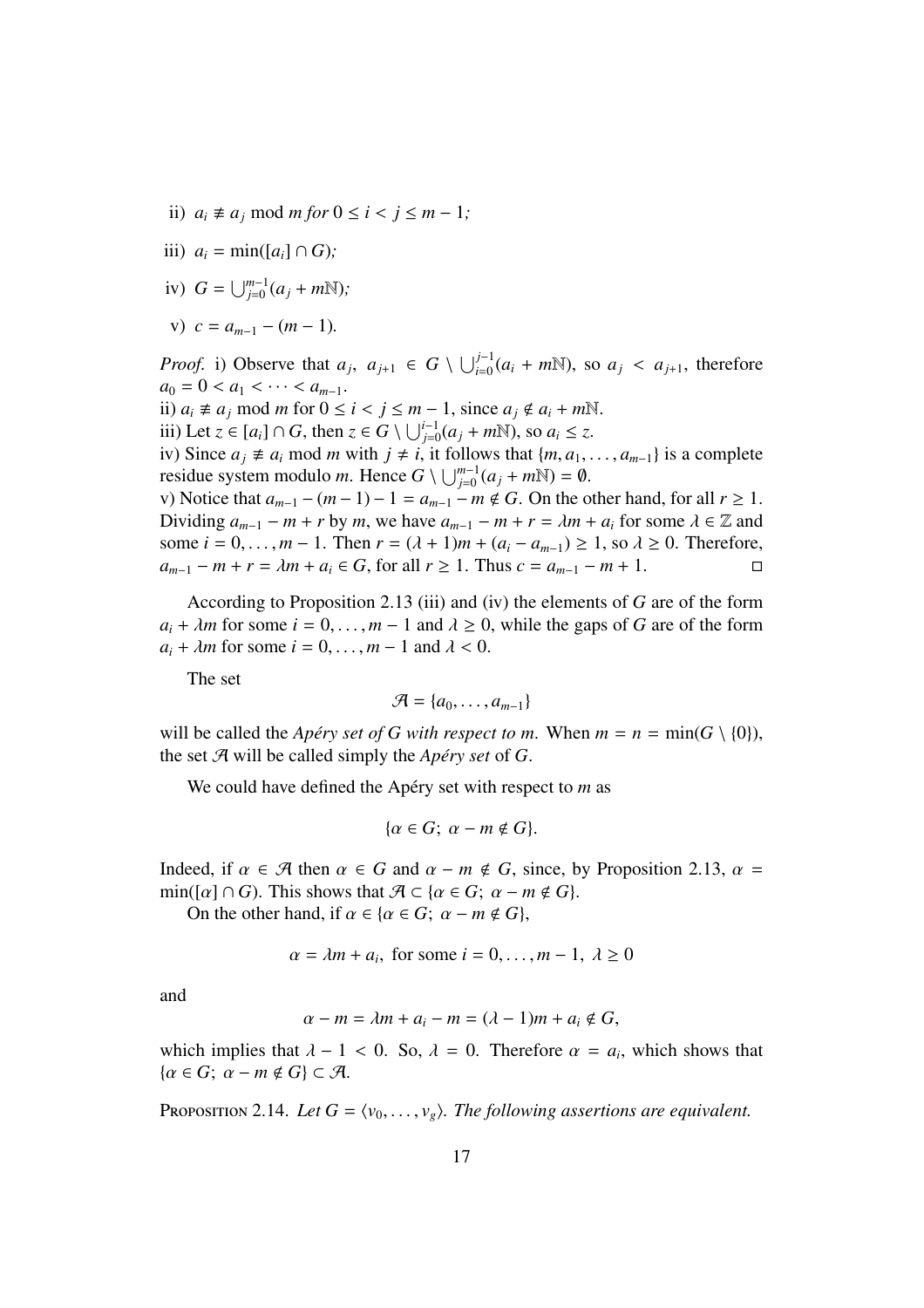- i) *The sequence*  $v_0, \ldots, v_g$  *is nice*;
- ii) *Every element*  $m \in G$  *is uniquely representable in the form*

$$
m = \sum_{i=0}^{g} s_i v_i \ 0 \leq s_i < n - i, \ i = 1, \dots, g, \ s_0 \in \mathbb{N};
$$

iii) *The Apéry set of G is given by* 

$$
\mathcal{A} = \left\{ \sum_{i=1}^g s_i v_i; \ 0 \leq s_i < n_i, \ i = 1, \dots, g \right\};
$$

iv) *The conductor c of G is given by*

$$
c = \sum_{i=1}^{g} (n_i - 1)v_i - v_0 + 1.
$$

*Proof.* (i)  $\Rightarrow$  (ii) was proved in Proposition 2.9.

(ii)  $\Rightarrow$  (iii): By the uniqueness of the representation of the elements in *G*, each number  $\sum_{i=1}^{g} s_i v_i$  is minimal in its congruence class modulo  $n = v_0$ , so we have

$$
\left\{\sum_{i=1}^g s_i v_i; \ 0 \leq s_i < n_i \ i = 1, \dots, g\right\} \subset \mathcal{A}.
$$

Now, since

$$
\sharp \left( \left\{ \sum_{i=1}^g s_i v_i; \ 0 \leq s_i < n_i, \ i = 1, \dots, g \right\} \right) = n_1 n_2 \cdots n_g = n = \sharp \mathcal{A},
$$

the result follows.

iii) ⇒ iv): The largest element in  $\mathcal{A}$  is  $\sum_{i=1}^{g} (n_i - 1)v_i$ , hence

$$
c = a_{v_0-1} - v_0 + 1 = \sum_{i=1}^{g} (n_i - 1)v_i - v_0 + 1.
$$

iv)  $\Rightarrow$  (i): We will prove it by induction on *g*. For *g* = 1, we have  $\langle v_0, v_1 \rangle$ ,  $e_0 = v_0$ ,  $e_1 = 1$ ,  $n_0 = 1$ ,  $n_1 = v_0$ , so  $n_1v_1 = v_0v_1 \in \langle v_0 \rangle$ .

Suppose now that the result is true for  $g - 1$ . Let  $v_0, \ldots, v_g$  be a sequence of coprime elements with associated integers  $n_i$ ,  $e_i$ ,  $i = 0, ..., g$ , such that the conductor  $c$  of  $G = \langle v_0, ..., v_n \rangle$  is given by  $c = \sum g(n_i - 1)v_i = v_0 + 1$ conductor *c* of  $G = \langle v_0, \dots, v_g \rangle$  is given by  $c = \sum_{i=1}^g (n_i - 1)v_i - v_0 + 1$ .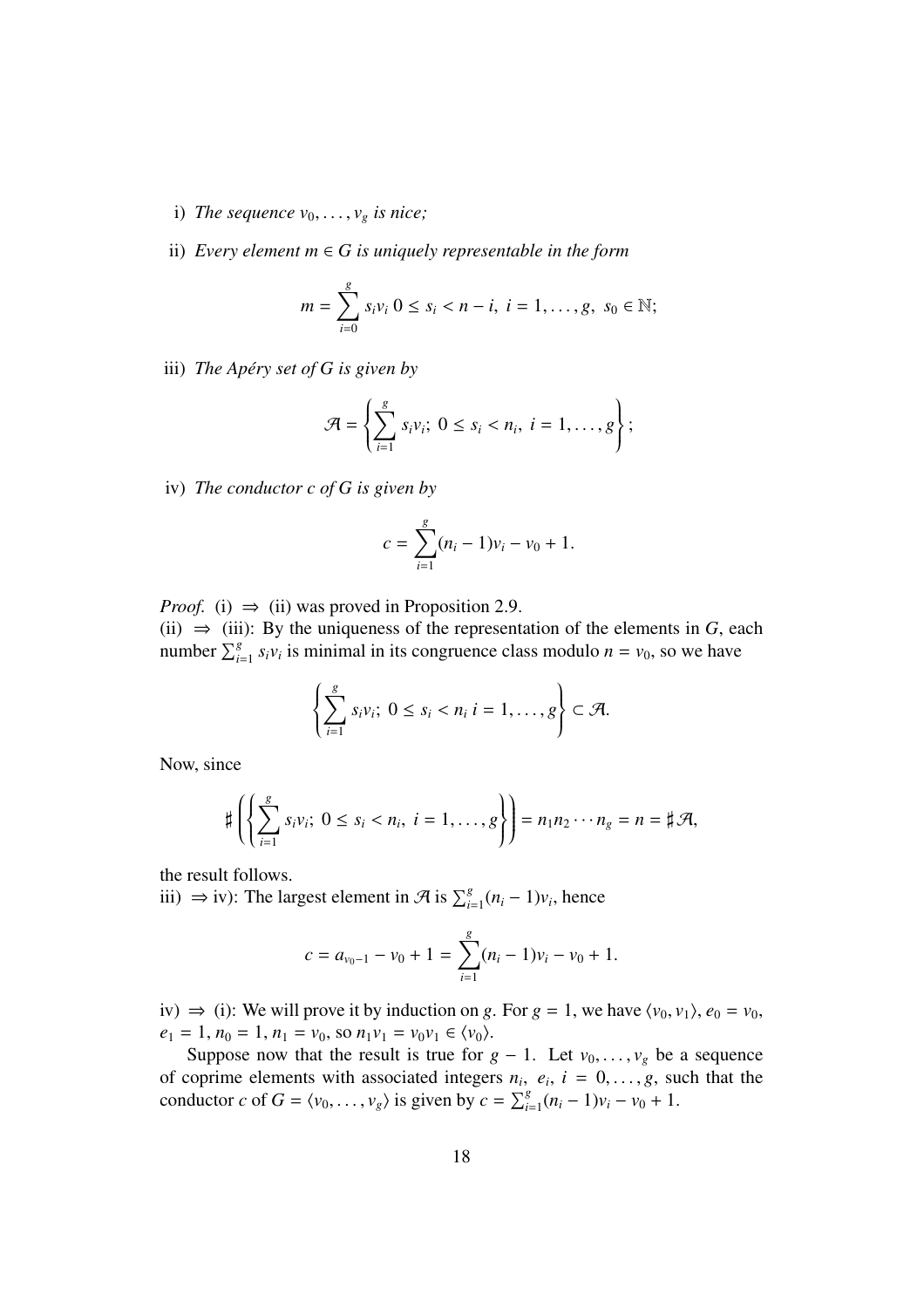Now, consider the semigroup  $G' = \langle v'_0 \rangle$  $v'_0, \ldots, v'_s$  $v'_{g-1}$ , where  $v'_i = \frac{v_i}{e_{g-1}}$  $\frac{v_i}{e_{g-1}}$  with *i* = 0, ..., *g* − 1. Its associated integers are  $e'_i = \frac{e_i}{e_g}$ <br>From Proposition 2.7, we know that the co  $\frac{e_i}{e_{g-1}}$  and  $n'_i = n_i$ .

From Proposition 2.7, we know that the conductor  $c'$  of  $G'$  satisfies

$$
c' \le \sum_{i=1}^{g-1} (n'_i - 1)v'_i - v'_0 + 1.
$$

If the strict inequality holds, we would have  $\sum_{i=1}^{g-1} (n'_i - 1)v'_i - v'_0$  $y_0 \in G'$ , hence

$$
\sum_{i=1}^{g-1} (n_i - 1)v_i - v_0 = e_{g-1} \left( \sum_{i=1}^{g-1} (n'_i - 1)v'_i - v'_0 \right) \in G,
$$

which implies that

$$
c-1 = \sum_{i=1}^{g} (n_i - 1)v_i - v_0 = \sum_{i=1}^{g-1} (n_i - 1)v_i - v_0 + (n_g - 1)v_g \in G,
$$

a contradiction. Then

$$
c' = \sum_{i=1}^{g-1} (n'_i - 1)v'_i - v'_0 + 1,
$$

and from the inductive assumtion one has that  $v'_0$  $v'_0, \ldots, v'_s$ *g*−1 is nice sequence, so  $n_i'$  $i$ <sup>*v*</sup> $i$  $v_i' \in \langle v_i' \rangle$  $v'_0, \ldots, v'_i$  $\langle i_{i-1} \rangle$  for all  $i = 1, \ldots, g - 1$ . This means that

$$
n_i v_i = e_{g-1} n'_i v'_i \in e_{g-1} \langle v'_0, \dots, v'_{i-1} \rangle = \langle v_0, \dots, v_{i-1} \rangle.
$$

To finish the proof we only have to show that  $n_g v_g \in \langle v_0, \ldots, v_{g-1} \rangle$ , which is equivalent to prove that  $v_g \in G'$ , since  $n_g = e_{g-1}$ . If  $v_g \notin G'$ , since  $G'$  is symmetric, it would follows that  $c' - 1 - v_g \in G'$ , so  $e_{g-1}(c' - 1 - v_g) \in G$ , hence

$$
c - 1 = e_{g-1} \left( \sum_{i=1}^{g-1} (n_i - 1) \frac{v_i}{e_{g-1}} - \frac{v_0}{e_{g-1}} \right) + e_{g-1} v_g - e_{g-1} v_g
$$
  
=  $e_{g-1} \left( \sum_{i=1}^{g-1} (n'_i - 1) v'_i - v'_0 - v_g \right) + e_{g-1} v_g$   
=  $e_{g-1} (c' - 1 - v_g) + e_{g-1} v_g \in G$ ,

which is a contradiction.  $\Box$ 

COROLLARY 2.15. Let  $0 < v_0 < v_1 < \cdots < v_g$  be a nice sequence of coprime *integers such that*  $v_i \notin \langle v_0, \ldots, v_{i-1} \rangle$ , for  $i = 1, \ldots, g$ , then  $v_0, \ldots, v_g$  is a minimal *system of generators of G.*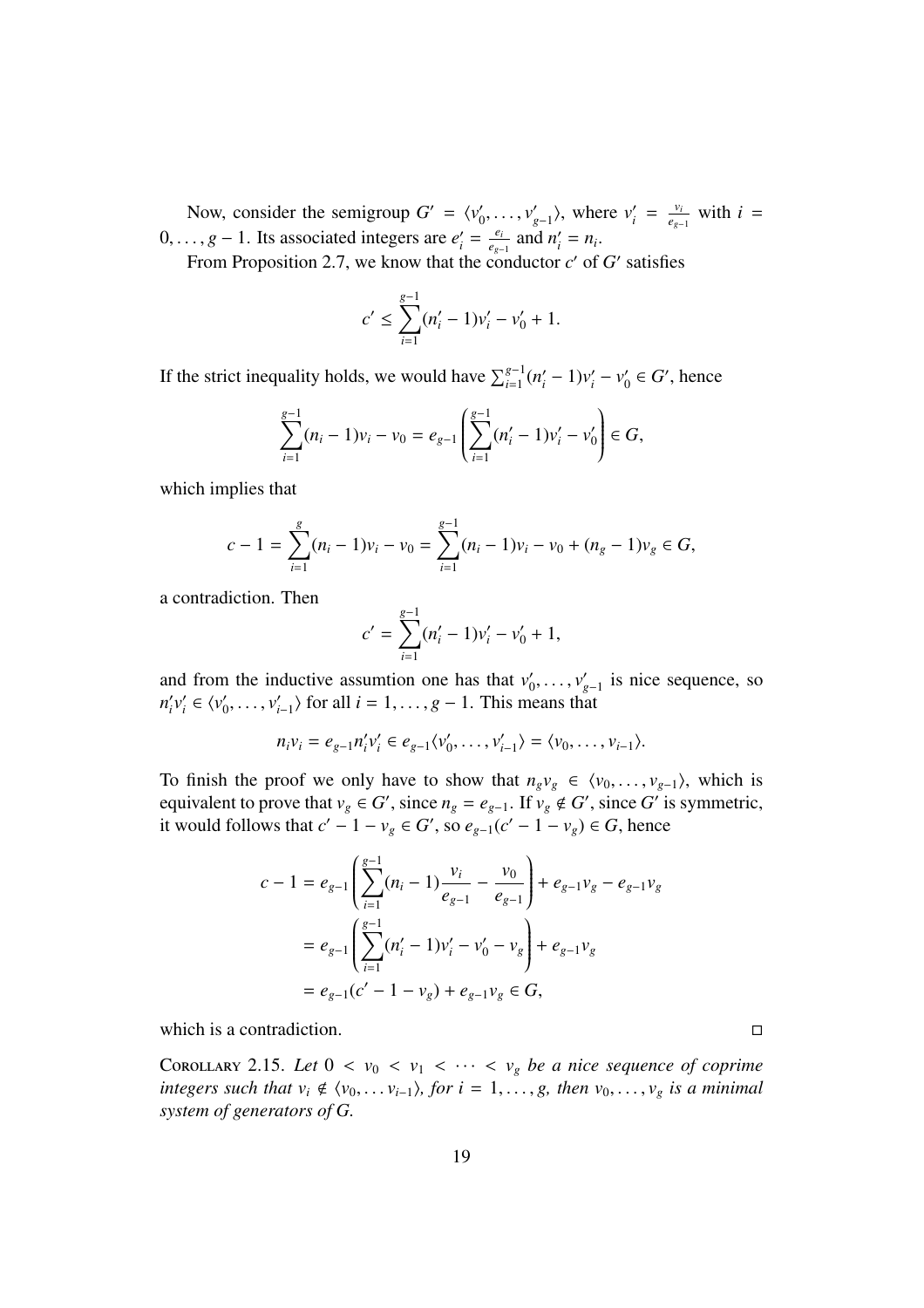*Proof.* Let  $x_0, \ldots, x_{g'}$  be the minimal system of generators of *G*, then  $v_0 = x_0$ .<br>Now we proceed by induction on *i*. Suppose that  $v_0 = x_0$  for  $i = 0$  i = 1 Now we proceed by induction on *i*. Suppose that  $v_j = x_j$  for  $j = 0, \ldots, i - 1$ . From the hypothesis we know that  $x_i \in G \setminus \langle v_0, \ldots, v_{i-1} \rangle$ . To show that  $x_i = v_i$ it is enough to prove that *v<sub>i</sub>* ≤ *z* for all *z* ∈ *G* \  $\langle v_0, \ldots, v_{i-1} \rangle$ . Since the sequence *v*<sub>0</sub>, ..., *v*<sub>*g*</sub> is nice, by the unique representation we may write  $z = \sum_{j=0}^{g} \lambda_j v_j$  with all  $\lambda$ , popperative. Since  $z \notin \{v_0, \ldots, v_k\}$  then one of the  $\lambda$ , for  $i = i$ , g is all  $\lambda_j$  nonnegative. Since  $z \notin \langle v_0, \ldots, v_{i-1} \rangle$ , then one of the  $\lambda_j$  for  $j = i, \ldots, g$  is positive, so

$$
z = \sum_{j=0}^{i-1} \lambda_j x_j + \sum_{j=i}^g \lambda_j v_j \ge v_i.
$$

 $\Box$ 

### 2.4 Strongly increasing semigroups

In this section we will study semigroups with an additional property given in the definition below.

A semigroup *G* with Apéry sequence  $\{a_0, \ldots, a_{n-1}\}$ , where  $n = \min(G \setminus \{0\})$ , that satisfies the condition:

$$
a_i + a_j \le a_{i+j}
$$
, for all  $0 \le i, j, i + j \le n - 1$ , (2.1)

is called a *strongly increasing semigroup*.

From (2.1) we have  $a_i \ge a_1 + a_{i-1}$ , hence one has

$$
a_i \ge ia_1
$$
, for all  $i = 0, ..., n-1$  (2.2)

PROPOSITION 2.16. If G is a strongly increasing semigroup of multiplicity n, then *its Apéry sequence satisfies the following equality* 

$$
a_i + a_{n-1-i} = a_{n-1}, \ \forall i = 0, \ldots, n-1.
$$

*Proof.* We will prove the equality by induction on *i*. For  $i = 0$ , the equality is trivially satisfied. Suppose that the proposition is verified for  $0 \le i \le k - 1$ .

Since the Apéry sequence is a complete residue system modulo  $n$ , we have

$$
a_{n-1} - a_k \equiv a_j \bmod n, \text{ for some } 0 \le j \le n-1,
$$

so,

$$
a_{n-1} = a_k + a_j + \lambda n, \text{ for some } \lambda \in \mathbb{Z}.
$$

We must prove that  $\lambda \leq 0$  and  $j = n - 1 - k$ .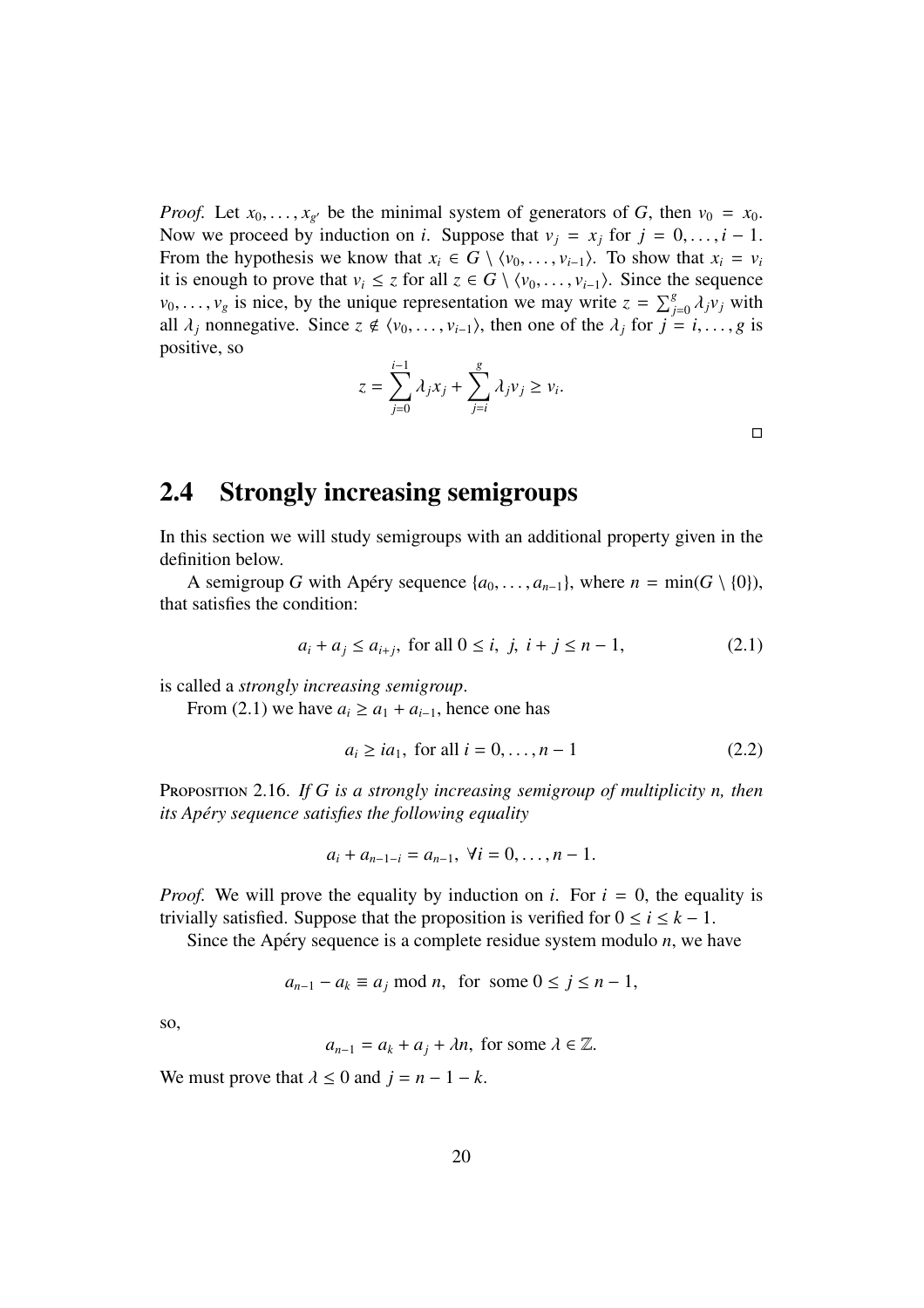If  $\lambda > 0$  then  $a_{n-1} - n = a_k + a_j + (\lambda - 1)n \in G$ , which is a contradiction since  $a_{n-1} - n$  is a gap of *G*, then

$$
a_{n-1} = a_k + a_j + \lambda n \le a_{k+j} + \lambda n \le a_{k+j}.
$$

Thus,  $n - 1 \le k + j \Rightarrow n - 1 - k \le j \le n - 1$ , so there exists  $0 \le r \le k - 1$  such that  $j = n - 1 - k - r$ . From the inductive assumption, one has

$$
a_r + a_{n-1-r} = a_{n-1} \le a_{k+n-1-k-r} = a_{n-1-r},
$$

then  $a_r = 0$ , so  $r = 0$ . This means that  $a_{n-1} = a_k + a_{n-1-k} + \lambda n \le a_k + a_{n-1-k}$  with  $\lambda \leq 0$ .

Since *G* is a strongly increasing semigroup, we get  $a_k + a_{n-1-k} \le a_{n-1}$ , so  $a_{n-1} = a_k + a_{n-1-k}$ .

Proposition 2.17. A Semigroup G is symmetric if and only if its Apéry sequence *with respect to m, for some m*  $\in$  *G* \ {0}*, satisfies the equality* 

$$
a_i + a_{m-1-i} = a_{m-1}
$$
, for all  $i = 0, ..., m-1$ .

*Proof.* Suppose first that *G* is symmetric. Fix an index *i* such that  $0 \le i \le m - 1$ , and consider the integer  $a_{m-1} - m - a_i$ , which is a gap of *G*, since otherwise,  $c - 1 = a_{m-1} - m$  would be an element of *G*. Then  $a_{m-1} - m - a_i = a_{j_i} + \lambda m$  for some  $j_i = 0, \ldots, m-1$  and  $\lambda < 0$ , so  $a_{m-1} = a_i + a_{i} + (\lambda + 1)m$ . We have to prove that  $\lambda = -1$  and  $j = m - 1 - i$ .

If  $\lambda < -1$ , then

$$
c-1-(a_i-m)=a_{m-1}-m-(a_i-m)=a_{j_i}+(\lambda+1)m \notin G.
$$

Since *G* is symmetric, this would imply that  $a_i - m \in G$ , which is a contradiction.

We have shown that for every  $i = 0, \ldots, m - 1$  there exists  $j_i = 0, \ldots, m - 1$ such that  $a_{m-1} = a_i + a_{j_i}$ . Now, because the Apéry sequence is increasing  $a_{m-1} = a_{j_i} + a_{j_i}$ .  $a_{m-1} - a_0 > a_{m-1} - a_1 > \cdots > a_{m-1} - a_{m-1} = a_0$ , so  $j_0 > j_1 > \cdots > j_i > \cdots > j_{m-1}$ , which implies that  $j_i = m - 1 - i$ .

Suppose now that the equality is true. We know that the conductor is  $c =$  $a_{m-1}-m+1 \in G$ . Then the condition  $c-1-z \notin G$  is equivalent to  $c-1-z = a_j+\lambda m$ , for some  $j = 0, \ldots, m - 1$  and  $\lambda$  a negative integer. This, in turn, is equivalent to

$$
z = a_{m-1} - a_j - (\lambda + 1)m = a_{m-1-j} - (\lambda + 1)m \in G.
$$

 $\Box$ 

Corollary 2.18. *Every Strongly Increasing Semigroup is symmetric.*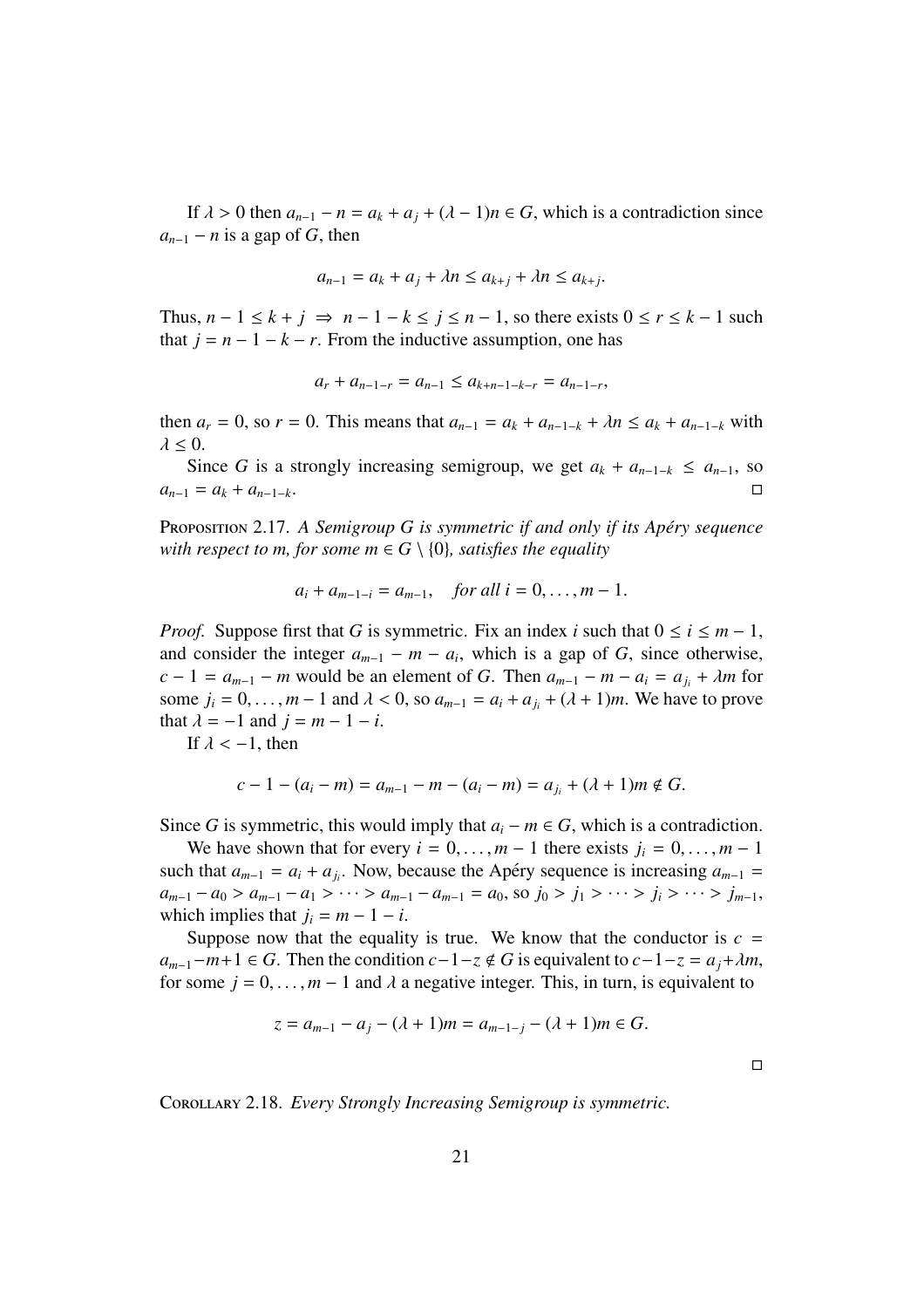*Proof.* If *G* is a strongly increasing semigroup, then from Proposition 2.16 its Apery sequence satisfies ´

$$
a_{n-1} = a_i + a_{n-1-i}, \ \forall i = 0, \ldots, n-1.
$$

Now, from Proposition 2.17, we may conclude that *G* is symmetric.

If *G* is a semigroup with conductor, we define the following sequence of numbers:

$$
x_0 = \text{mult}(G) \quad \text{and} \quad x_l = \min(G \setminus \text{gcd}(x_0, \dots, x_{l-1})\mathbb{N}), \text{ for } l \ge 1. \tag{2.3}
$$

Since  $gcd(G) = 1$ , because G has a conductor, this process must stop at some point. Such finite sequence of numbers is called the *sequence in G where the* gcd *varies*.

LEMMA 2.19. *If G is any semigroup with conductor and*  $x_0, \ldots, x_l$ , *is the sequence*<br>*in G where the gcd varies, then in G where the* gcd *varies, then*

$$
x_i \leq a_{n/e_{i-1}}, \text{ for } i=1,\ldots,l,
$$

*where*  $e_i = \gcd(x_0, \ldots, x_i)$ .

*Proof.* Suppose that for some  $i = 1, \ldots, l$  one has

$$
x_i > a_{n/e_{i-1}},
$$

so  $n < a_1 < \cdots < a_{n/e_{i-1}} < x_i$ . From the definition of the  $x_i$ , we have that  $e_{i-1}$  divides each of the elements  $a_i$ ,  $a_i$  and  $a_j$  By euclidean division, we have that divides each of the elements  $a_1, a_2, \ldots, a_{n/e_{i-1}}$ . By euclidean division, we have that  $a_i = l, n + m, e_{i,j}$  for unique  $l, \in \mathbb{N}$  and  $0 \le m, \le \frac{n}{l}$  for  $k = 1, \ldots, \frac{n}{l}$ . From the  $a_k = l_k n + m_k e_{i-1}$  for unique  $l_k \in \mathbb{N}$  and  $0 \le m_k \le \frac{n}{e_i}$ <br>fact that  $a_k \ne a_k$  mod  $n$  if  $k \ne k'$  it follows that  $m_k$ .  $\frac{n}{e_{i-1}}$ , for  $k = 1, ..., \frac{n}{e_{i-1}}$ <br>*n*  $+ m$  for  $k \neq 1$  $\frac{n}{e_{i-1}}$ . From the fact that  $a_k \neq a_{k'}$  mod *n*, if  $k \neq k'$ , it follows that  $m_k \neq m_{k'}$  for  $k, k' \in \{1, 2, ..., \frac{n}{e_i} \}$ <br>with  $k \neq k'$ . So there are  $\frac{n}{e_i}$  distinct elements *m*, in the set  $\{1, 2, ..., \frac{n}{e_i} \}$  $\frac{n}{e_{i-1}}\}$ with  $k \neq k'$ . So there are  $\frac{n}{e_{i-1}}$  distinct elements  $m_k$  in the set  $\{1, 2, \ldots, \frac{n}{e_i}\}$  $\frac{n}{e_{i-1}} - 1$ , which is a contradiction.  $\Box$ 

**THEOREM** 2.20. Let G be a strongly increasing semigroup and let  $x_0, \ldots, x_l$  be the *sequence of G where the gcd varies and put*  $x_0 = n$ . If  $H = \langle x_0, \ldots, x_l \rangle$ , then

- i)  $x_i = a_{n/e_{i-1}}$ , for  $i = 1, ..., l$ ;
- ii)  $x_0, \ldots, x_l$  *is a nice sequence and*  $G = H$ ;
- iii)  $x_0, \ldots, x_l$  *is the minimal set of generators of G;*
- iv)  $x_i > n_{i-1}x_{i-1}$ , for all  $i = 1, ..., l$ .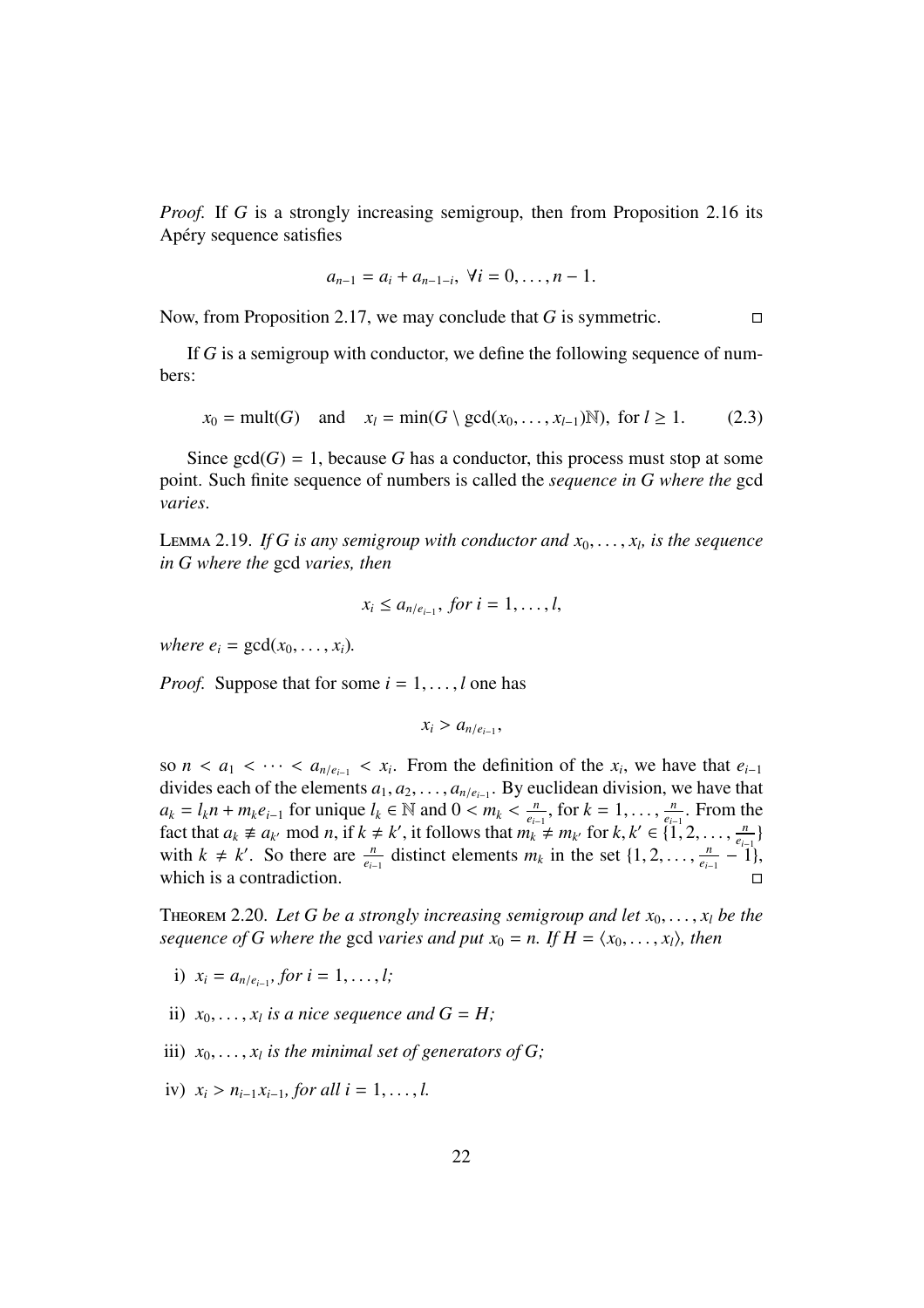*Proof.* i) We know that  $x_0 = n = \min(G)$ ,  $x_1 = a_1$  and  $n_1 = \frac{n}{e_1}$  $\frac{n}{e_1}$ . Let *c* and *c*' be the conductors of *G* and *H*, respectively. From Proposition 2.7 one has

$$
c' \leq \sum_{i=1}^{l} (n_i - 1)x_i - x_0 + 1.
$$

Since  $H \subset G$  we have  $c \leq c'$ , so

$$
a_n - n = c - 1 \le c' - 1 \le \sum_{i=1}^{l} (n_i - 1)x_i - n =
$$

$$
\left(\frac{n}{e_i} - 1\right)x_1 + \sum_{i=2}^{l} (n_i - 1)x_i - n.
$$
(2.4)

Since the semigroup is strongly increasing, from equality (2.2) and inequality (2.4), one has

$$
a_{n-1} < a_n \le \left(\frac{n}{e_1} - 1\right) a_1 + \sum_{i=2}^l (n_i - 1) x_i \le
$$
\n
$$
a_{n/e_1 - 1} + \sum_{i=2}^l (n_i - 1) x_i.
$$

Therefore from Lemma 2.19 and from the fact that *G* is strongly increasing, we get

$$
a_{n-1} < \sum_{i=2}^{l} (n_i - 1)x_i + a_{n/e_1 - 1} \leq \sum_{i=2}^{l} (n_i - 1)a_{n/e_{i-1}} + a_{n/e_1 - 1} \leq
$$
\n
$$
\sum_{i=2}^{l} (n_i - 1)a_{(n_i - 1)n/e_{i-1}} + a_{n/e_1 - 1} \leq a_{\sum_{i=2}^{l} (n_i - 1)n/e_{i-1}} + a_{n/e_1 - 1}.\tag{2.5}
$$

From Proposition 2.17 we have that

$$
a_{n-1} = a_{n-n/e_1} + a_{n/e_1-1},
$$

which implies that the inequalities in  $(2.5)$  are all equalities, hence

$$
\sum_{i=2}^{l} (n_i - 1)x_i = \sum_{i=2}^{l} (n_i - 1)a_{n/e_{i-1}},
$$

which in view of Lemma 2.19, implies that  $x_i = a_{n/e_{i-1}}$ , for  $i = 2, ..., l$ , so we are done done.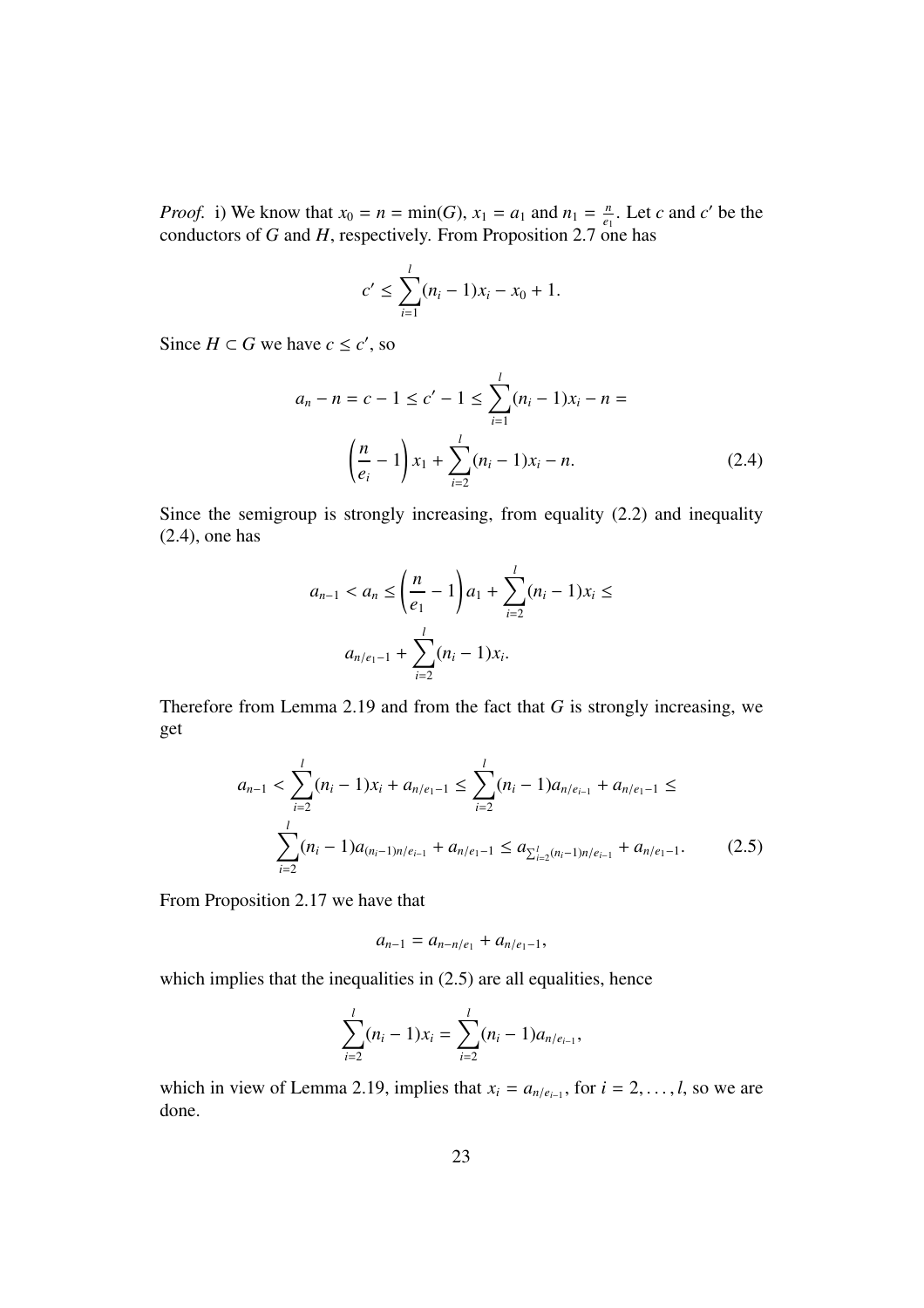ii) From all equalities established above and in view of (2.4) we have that

$$
c = c' = \sum_{i=1}^{l} (n_i - 1)x_i - x_0 + 1.
$$

From Proposition 2.14,  $x_0, \ldots, x_l$  is a nice sequence. And from Proposition 2.12<br>*H* is symmetric. Using Corollary 2.18 and from Remark 2.11, we conclude that *H* is symmetric. Using Corollary 2.18 and from Remark 2.11, we conclude that  $H = G$ .

iii) From (ii) we know that  $x_0, \ldots, x_l$  is a nice sequence of coprime integers such<br>that  $x_i \notin (x_0, \ldots, x_l)$  for  $i = 1, \ldots, l$  By Corollary 2.15,  $x_0, \ldots, x_l$  is the minimal that  $x_i \notin \langle x_0, \ldots, x_{i-1} \rangle$ , for  $i = 1, \ldots, l$ . By Corollary 2.15,  $x_0, \ldots, x_l$  is the minimal system of generators of G system of generators of *G*.

iv) Since *G* is strongly increasing, from equality (2.2), one has  $a_i \geq ia_1$ ,  $\forall i =$  $0, \ldots, n-1$ , hence

$$
x_j = a_{\frac{n}{e_{j-1}}} \geq \frac{e_{j-2}}{e_{j-1}} a_{\frac{n}{e_{j-2}}} = n_{j-1} x_{j-1}, \text{ for } j = 1, \ldots, \ell.
$$

To conclude the proof, just observe that equality in the above inequality does not hold, because of the variance of the gcd.

Let  $x, y \in \mathbb{N}^r$ . We will say that *x* is *smaller* than *y* in the *reverse lexicographical*  $er$  writing  $x \leq y$  if the last non-zero coordinate of  $y - x$  is positive. This *order*, writing  $x \leq y$ , if the last non-zero coordinate of  $y - x$  is positive. This establishes a total order relation on N *r* .

Let  $x_0, \ldots, x_r$  be a sequence of positive relatively prime integers. Consider the integers  $n_0, \ldots, n_r$  associated to  $x_0, \ldots, x_r$  and define the set

$$
E(x_0,\ldots,x_r) = \{(s_1,\ldots,s_r) \in \mathbb{N}^r; \ 0 \le s_i < n_i \ i = 1,\ldots,r\}.
$$

We put on this set the reverse lexicographical order  $\leq$ , and consider N with its natural order ≤.

LEMMA 2.21. Let  $x_0, \ldots, x_r$  be a sequence of positive relatively prime integers. The *map*

$$
\lambda: E(x_0, ..., x_r) \rightarrow \{0, 1, ..., x_0 - 1\}
$$
  

$$
(s_1, ..., s_r) \mapsto \sum_{i=1}^r s_i n_0 ... n_{i-1}
$$

*is an order preserving bijection.*

*Proof.* The inequalities, for  $j = 1, \ldots, r$ ,

$$
\sum_{i=1}^{j} s_i n_0 \dots n_{i-1} \le (n_1 - 1)n_0 + (n_2 - 1)n_0 n_1 + \dots + (n_j - 1)n_0 \dots n_{j-1} =
$$
  

$$
n_0 n_1 \dots n_j - n_0 < n_0 n_1 \dots n_j < x_0,
$$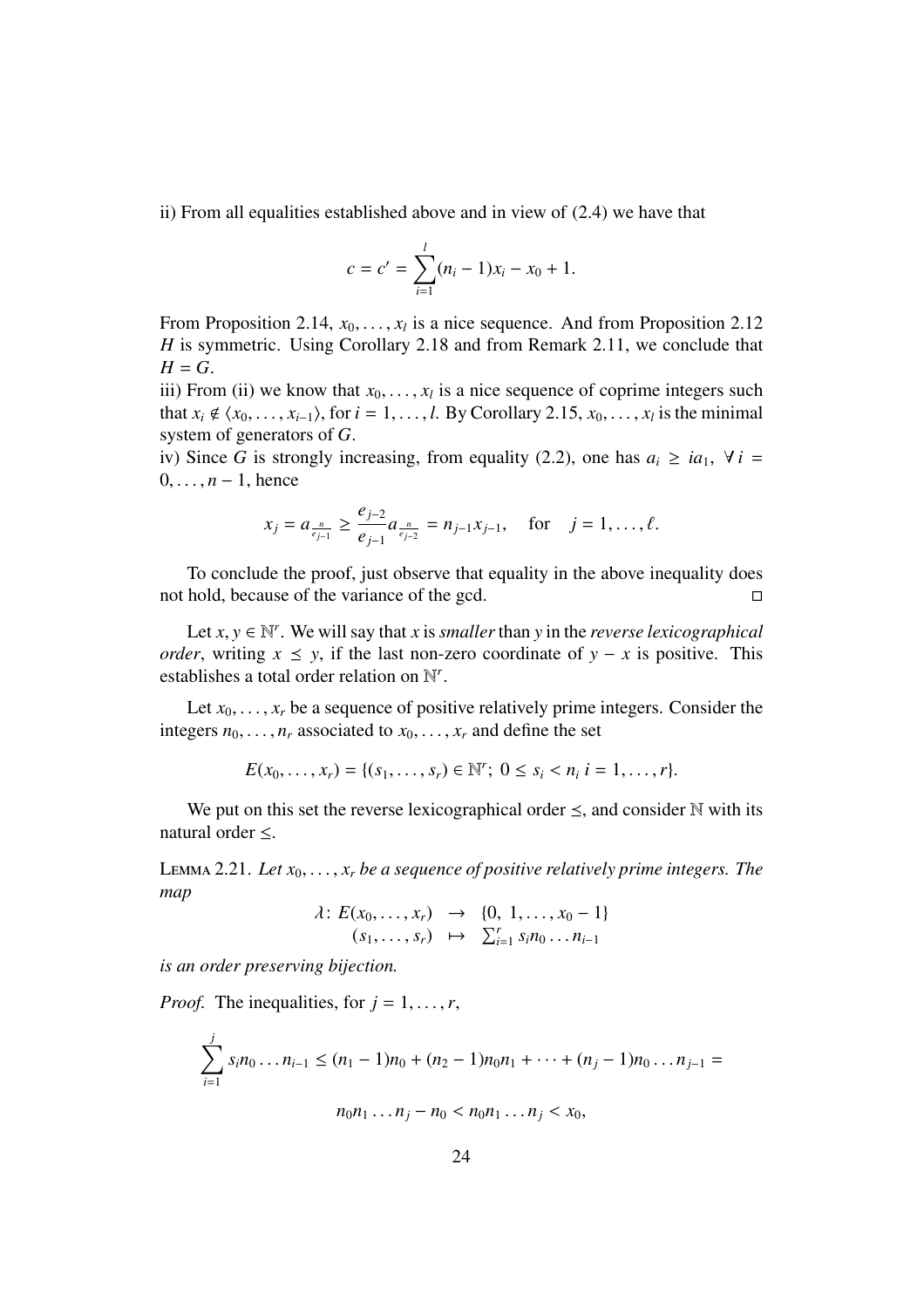show that  $\lambda$  preserves orders and that its image is contained in  $\{0, 1, \ldots, x_0 - 1\}$ . Since  $\lambda$  is order preserving, it follows that it is injective and because both sets *E*( $x_0, \ldots, x_r$ ) and {0, 1, . . . ,  $x_0 - 1$ } have the same cardinality  $x_0$ , it follows that  $\lambda$  is a bijection. is a bijection.

Lemma 2.22. *Let G be a strongly increasing semigroup of multiplicity n and let*  $x_0, \ldots, x_r$  be the sequence of G where the gcd varies. Then the map

$$
\rho: E(x_0, \ldots, x_r) \rightarrow \mathcal{A}
$$
  

$$
(s_1, \ldots, s_r) \mapsto \sum_{i=1}^r s_i x_i
$$

*is an order preseving bijection.*

*Proof.* From Theorem 2.20 we know that  $x_0, \ldots, x_r$  is a nice sequence, so from Proposition 2.14 it follows that Proposition 2.14 it follows that

$$
\mathcal{A} = \left\{ \sum_{i=1}^r s_i x_i; \ 0 \leq s_i < n_i \ i = 1, \dots, r \right\}.
$$

Let  $s = (s_1, ..., s_r)$ ,  $t = (t_1, ..., t_r) \in E(x_0, ..., x_r)$  be such that  $s \le t$ . Suppose by reduction to absurdity that  $\rho(t) < \rho(s)$ . Thus,  $\sum_{i=1}^{r} t_i x_i < \sum_{i=1}^{r} s_i x_i$  and, consequently,

$$
0 > \sum_{i=1}^{r} (t_i - s_i)x_i > \sum_{i=1}^{r} (t_i - s_i)n_{i-1}x_{i-1} > \sum_{i=1}^{r} (t_i - s_i)n_{i-1}n_{i-2}x_{i-2} > \cdots > \sum_{i=1}^{r} (t_i - s_i)n_{i-1}n_{i-2}\cdots n_0x_0 = x_0\left(\sum_{i=1}^{r} (t_i - s_i)n_{i-1}n_{i-2}\cdots n_0\right).
$$

Therefore

$$
\sum_{i=1}^r t_i n_{i-1} n_{i-2} \cdots n_0 < \sum_{i=1}^r s_i n_{i-1} n_{i-2} \cdots n_0,
$$

hence  $t \leq s$ , which is a contradiction, because  $\lambda$  in Lemma 2.21 is order preserving.

This shows that  $\rho$  preserves order. So,  $\rho$  is injective. Since  $\sharp E = \sharp \mathcal{A} = x_0$ , it ows that  $\rho$  is also surjective. follows that  $\rho$  is also surjective.

Theorem 2.23. *Let G be a strongly increasing semigroup of multiplicity n and let*  $x_0, \ldots, x_r$  *be the sequence of G where the gcd varies, then* 

$$
\sum_{i=1}^r s_i x_i = a_{\sum_{i=0}^r s_i n_0 \cdots n_{i-1}}.
$$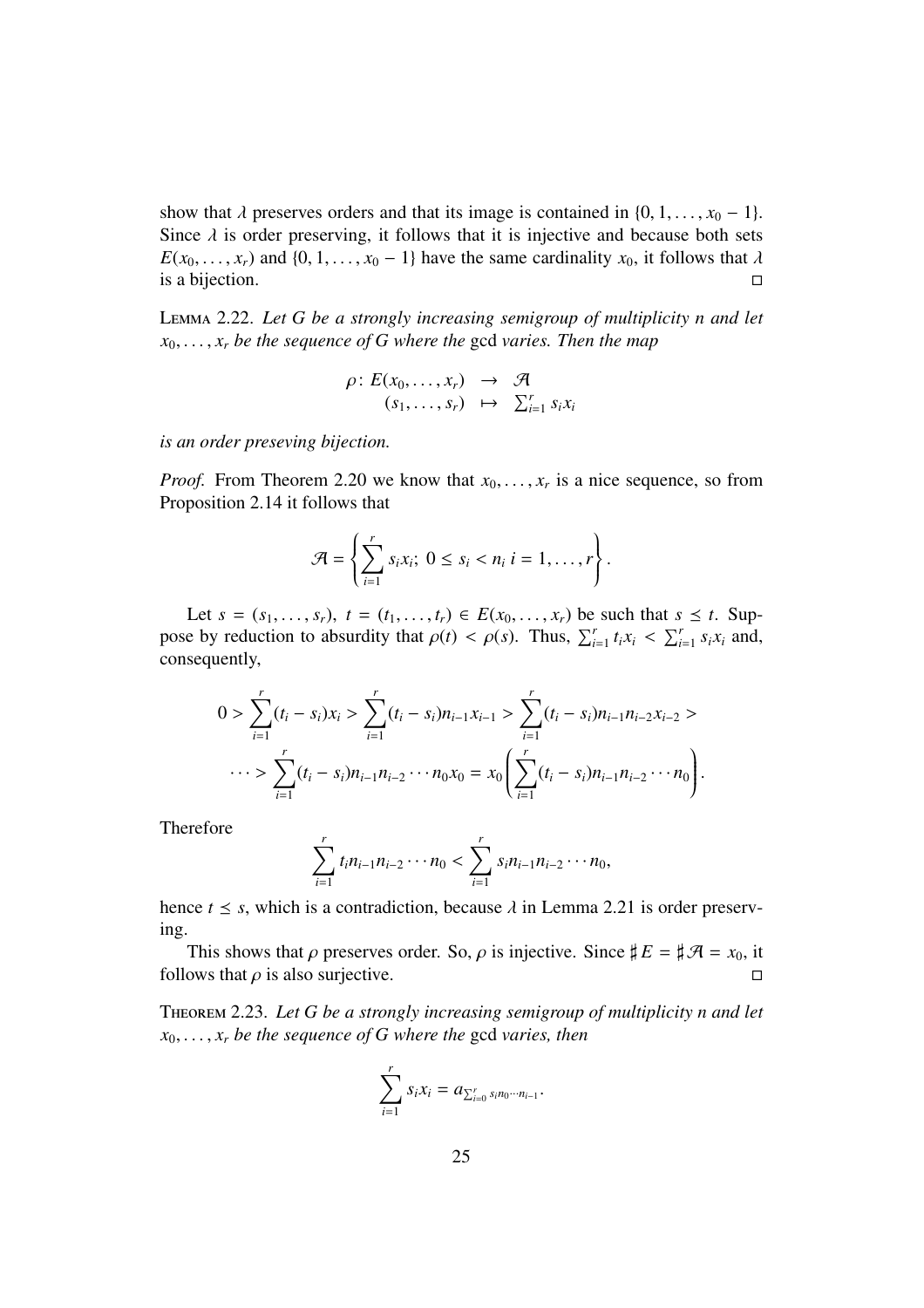*Proof.* This follows from the fact that  $\mathcal{A} = \sum_{i=1}^{r} s_i x_i : 0 \le s_i < n_i$  and that  $\lambda$  and  $\alpha$  are order preserving bijections  $\rho$  are order preserving bijections.

**REMARK** 2.24. Let  $0 < v_0 < \cdots < v_g$  be a minimal system of generators of a *strongly increasing semigroup G. Then we have for any integer k, with*  $1 \leq k \leq g$ ,

- i)  $(n_1 1)v_1 + \cdots + (n_k 1)v_k \neq 0 \text{ mod } e_{k-1}$ ;
- ii)  $(n_1 1)v_1 + \cdots + (n_k 1)v_k < v_{k+1}$ ;
- iii) *If*  $(n_1 1)v_1 + \cdots + (n_k 1)v_k = l_0v_0 + l_1v_1 + \cdots + l_kv_k$ , with integers  $l_0, l_k ≥ 0$ <br>and  $0 \le l_i \le n$ , for  $i \in \{1, \ldots, k-1\}$ , then  $l_0 = 0$  and  $l_1 = n_1 1$  for *and*  $0 \le l_i < n_i$ , *for*  $i \in \{1, ..., k - 1\}$ , *then*  $l_0 = 0$  *and*  $l_i = n_i - 1$ , *for*  $i \in \{1, ..., k - 1\}$ . *<sup>i</sup>* ∈ {1, . . . , *<sup>k</sup>* <sup>−</sup> <sup>1</sup>}*;*
- iv) If  $1 < j \le k \le g$ , then  $e_{j-1}v_j < e_{k-1}v_k$ .

Let us prove these assertions.

(i) Suppose that  $(n_1 - 1)v_1 + \cdots + (n_k - 1)v_k \equiv 0 \mod e_{k-1}$ , then  $(n_k - 1)v_k \equiv 0 \mod e_{k-1}$ 0 mod  $e_{k-1}$ , since  $e_{k-1} = \gcd(v_0, \ldots, v_{k-1})$ . Thus,  $(n_k - 1) \frac{v_k}{e_k} \equiv 0 \mod \frac{e_{k-1}}{e_k}$ , which is a contradiction, since  $gcd(\frac{v_k}{v_k})$ *ek* , *ek*−<sup>1</sup>  $\left(\frac{k-1}{e_k}\right)$  = 1 and 0 <  $n_k - 1$  <  $n_k = \frac{e_{k-1}}{e_k}$ <br>
lusing the inequalities  $v_k > n_k$ ,  $v_k$  $\frac{k-1}{e_k}$ .

(ii) Follows easily by induction using the inequalities  $v_i > n_{i-1}v_{i-1}$ ,  $i = 1, ..., g$ .<br>(iii) From (ii) we get that  $l_i < n_i - 1$ . Now result follows from the uniqueness (iii) From (ii) we get that  $l_k < n_k - 1$ . Now, result follows from the uniqueness of the writing of the elements of *G*.

(iv) from Theorem 2.20 we know that, for all  $i = 1, \ldots, g$  we have

$$
v_i > n_{i-1}v_{i-1} = \frac{e_{i-2}}{e_{i-1}}v_{i-1},
$$

so  $e_{i-1}v_i < e_{k-1}v_k$  for  $1 \leq j < k \leq g$ , from which the result follows.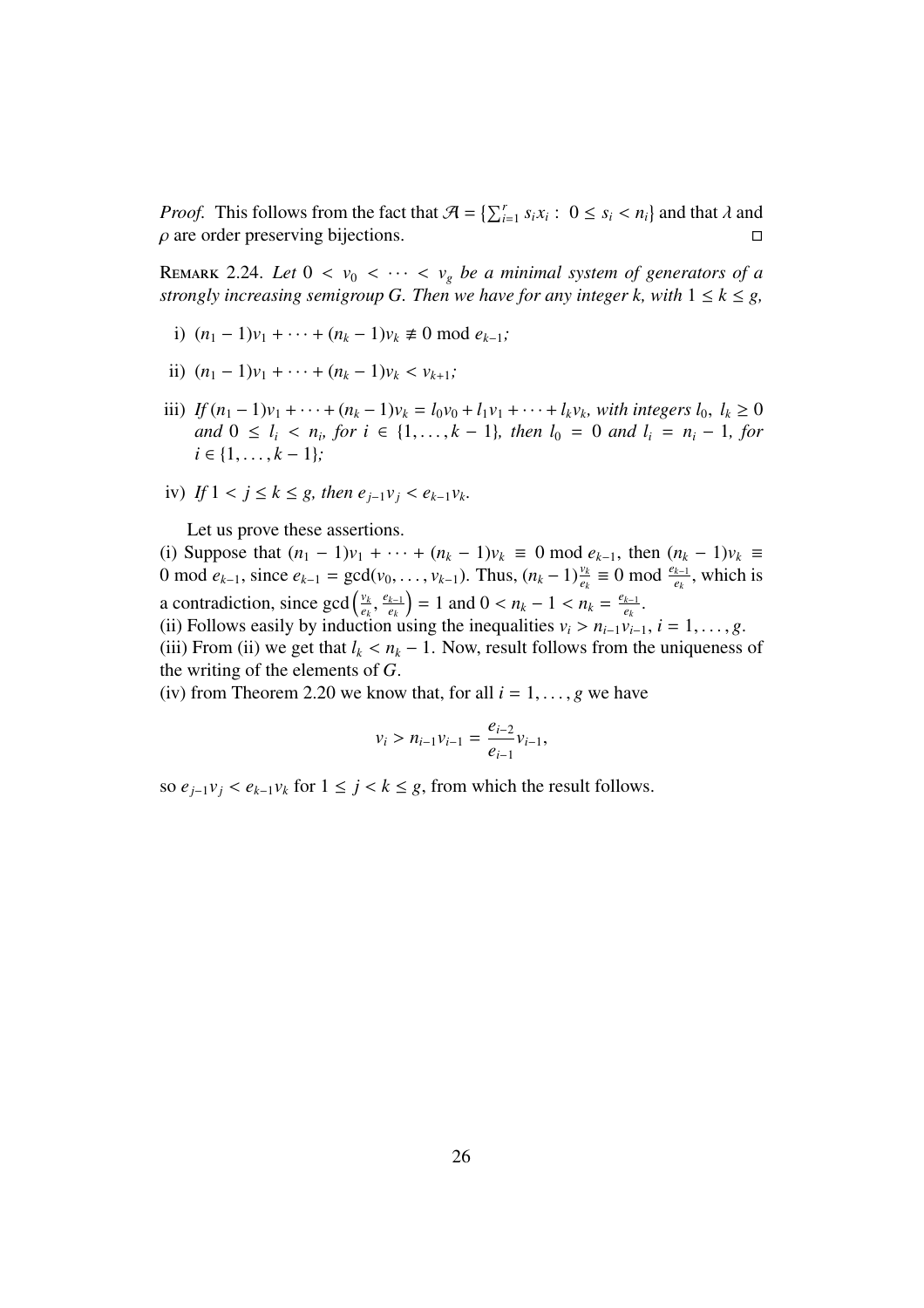## Chapter 3

# Semigroup of Values of a Plane Branch

Recall that the semigroup of values of a branch (*f*) was defined as

$$
G_f = \{I(f,g); g \in K[[X,Y]] \setminus \langle f \rangle\}.
$$

We showed that this semigroup has a conductor. In this chapter we will show that it is strongly increasing, hence symmetric (cf. Corollary 2.18). For doing this, we will use the notion of Apéry polynomials.

### 3.1 The Apéry polynomials

The elements of the Apéry sequence of a branch  $(f)$  are elements of the semigroup  $G_f$  of (*f*). In this section we will construct some special elements in  $K[[X, Y]]$ whose values in  $G_f$  are precisely the elements of the Apéry sequence.

Let  $f \in K[[X, Y]]$  be an irreducible power series of multiplicity *n*. After a change of coordinates in  $K[[X, Y]]$  we may suppose that  $f$  is regular in  $Y$  of order *n* and that *n* does not divide  $m = I(f, Y)$ . Recall that, at the end of Section 1.2, we observed that

$$
O_f = K[[X]] \oplus K[[X]]y \oplus \cdots \oplus K[[X]]y^{n-1}.
$$

Let us define  $M_{-1} = \{0\}$  and, for  $k = 0, 1, ..., n - 1$ ,

 $M_k = K[[X]] ⊕ K[[X]]y ⊕ \cdots ⊕ K[[X]]y^k$ 

So,

$$
K[[X]] = M_0 \subset M_1 \subset \cdots \subset M_{n-1} = O_f.
$$

Recall that  $I(f, g) = v_f(g)$ , where  $v_f$  is the valuation introduced at the end of Chapter 1. In this section we will denote  $v_f$  by  $v_f$ . The following result taken from Chapter 1. In this section we will denote  $v_f$  by  $v$ . The following result, taken from [Ap], concerning the spaces  $M_k$  will play an important role in this theory.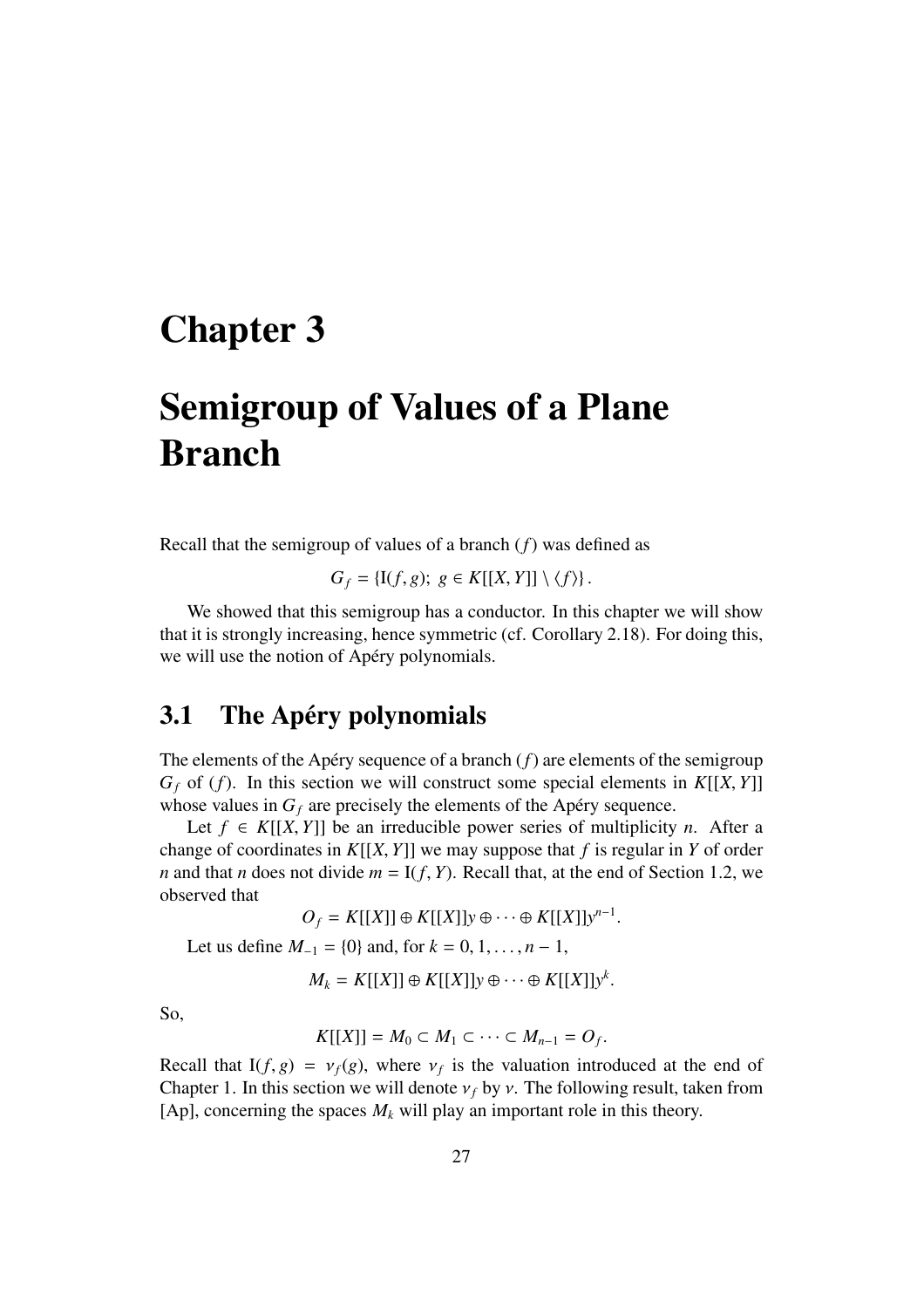THEOREM 3.1 (Apéry). Let  $f \in K[[X, Y]]$  of multiplicity n, irreducible, regular *of order n in Y and such that n does not divide*  $m = I(f, Y)$ *. Then for every*  $k = 0, 1, \ldots, n-1$ , there exists an element  $y_k \in y^k + M_{k-1}$  such that  $v(y_k) \notin v(M_{k-1})$ .

*Proof.* For  $k = 0$ , if we put  $y_0 = 1$ , we have  $1 = y_0 \in y^0 + M_{-1}$  with  $v(y_0) = 0 \notin y(M_{-1}) - \{ \infty \}$  $\nu(M_{-1}) = {\infty}.$ 

Let  $k < n$  be given. If  $v(y^k) \notin v(M_{k-1})$ , take  $y_k = y^k$  and we are done. If  $v(y^k) \in v(M_{k-1})$  then there exists  $\phi_1 \in M_{k-1}$  such that  $v(\phi_1) = v(y^k)$  hence there exist  $c_k \in K$  such that exist  $c_1 \in K$  such that

$$
v(y^k - c_1\phi_1) > v(y^k).
$$

If  $v(y^k - c_1\phi_1) \notin v(M_{k-1})$  we are done since we may take  $y_k = y^k - c_1\phi_1$ . But,<br> $(v^k - c_1\phi_1) \in v(M_{k-1})$  there exists  $c_2 \in K$  and  $\phi_2 \in M_{k-1}$  such that if  $v(y^k - c_1\phi_1) \in v(M_{k-1})$ , there exists  $c_2 \in K$  and  $\phi_2 \in M_{k-1}$  such that

$$
v(y^k - c_1\phi_1 - c_2\phi_2) > v(y^k - c_1\phi_1),
$$

and so on. At some point this procedure will necessarily stop, because otherwise we would have

$$
\nu\left(y^k-\sum_{i=1}^\infty c_i\phi_i\right)=\infty,
$$

with  $\sum_{i=1}^{\infty} c_i \phi_i \in M_{k-1}$ , hence, from the Division Theorem (Chapter 1),  $y^k - \sum_{i=1}^{\infty} c_i \phi_i = 0$  so  $y^k \in M_{k-1}$ , which is a contradiction 0 so  $y^k$  ∈  $M_{k-1}$ , which is a contradiction.

Observe that since  $y_k \in y^k + M_{k-1}$ , it follows that

$$
O_f = K[[X]] + K[[X]]y_1 + \cdots + K[[X]]y_{n-1}.
$$

**PROPOSITION** 3.2 (Azevedo [Az]). *Suppose that for*  $k = 0, \ldots, n - 1$  *we have elements*  $y_k \in y^k + M_{k-1}$  *with*  $v(y_k) \notin v(M_{k-1})$ *, where*  $y_0 = 1$ *. Then for all i, j, with*  $0 \le i, i \le n-1$  *and*  $i + j \le n-1$  *we have* <sup>0</sup> <sup>≤</sup> *<sup>i</sup>*, *<sup>j</sup>* <sup>≤</sup> *<sup>n</sup>* <sup>−</sup> <sup>1</sup> *and i* <sup>+</sup> *<sup>j</sup>* <sup>≤</sup> *<sup>n</sup>* <sup>−</sup> <sup>1</sup>*, we have*

$$
v(y_i) + v(y_j) \le v(y_{i+j}).
$$

*Proof.* We can write  $y_i = y^i + a$  and  $y_j = y^j + b$  with  $a_i \in M_{i-1}$  and  $b \in M_{j-1}$ , then we have

$$
y_i y_j = y^i y^j + ay^j + by^i + ab = y^{j+i} + c,
$$

where  $c = ay^{j} + by^{i} + ab \in M_{i+j-1}$ .

We know that  $y_{i+j} = y^{i+j} + d$  for some  $d \in M_{i+j-1}$ , so  $y_i y_j = c - d + y_{i+j}$ . If we put *e* = *c* − *d* ∈ *M*<sub>*i*+*i*</sub>−1, it follows that  $ν(y_i y_j) = ν(e + y_{i+1}) ≥ inf{ν(y_{i+1}), v(e)}$ . Since  $v(y_{i+i}) \notin v(M_{i+j-1})$  and  $v(e) \in v(M_{i+j-1})$ , then  $v(y_{i+i}) \neq v(e)$ . So,  $v(y_i y_i) =$  $\inf \{v(y_{i+i}), v(e)\},$  implying that

$$
v(y_i) + v(y_j) \le v(y_{i+j}).
$$

 $\Box$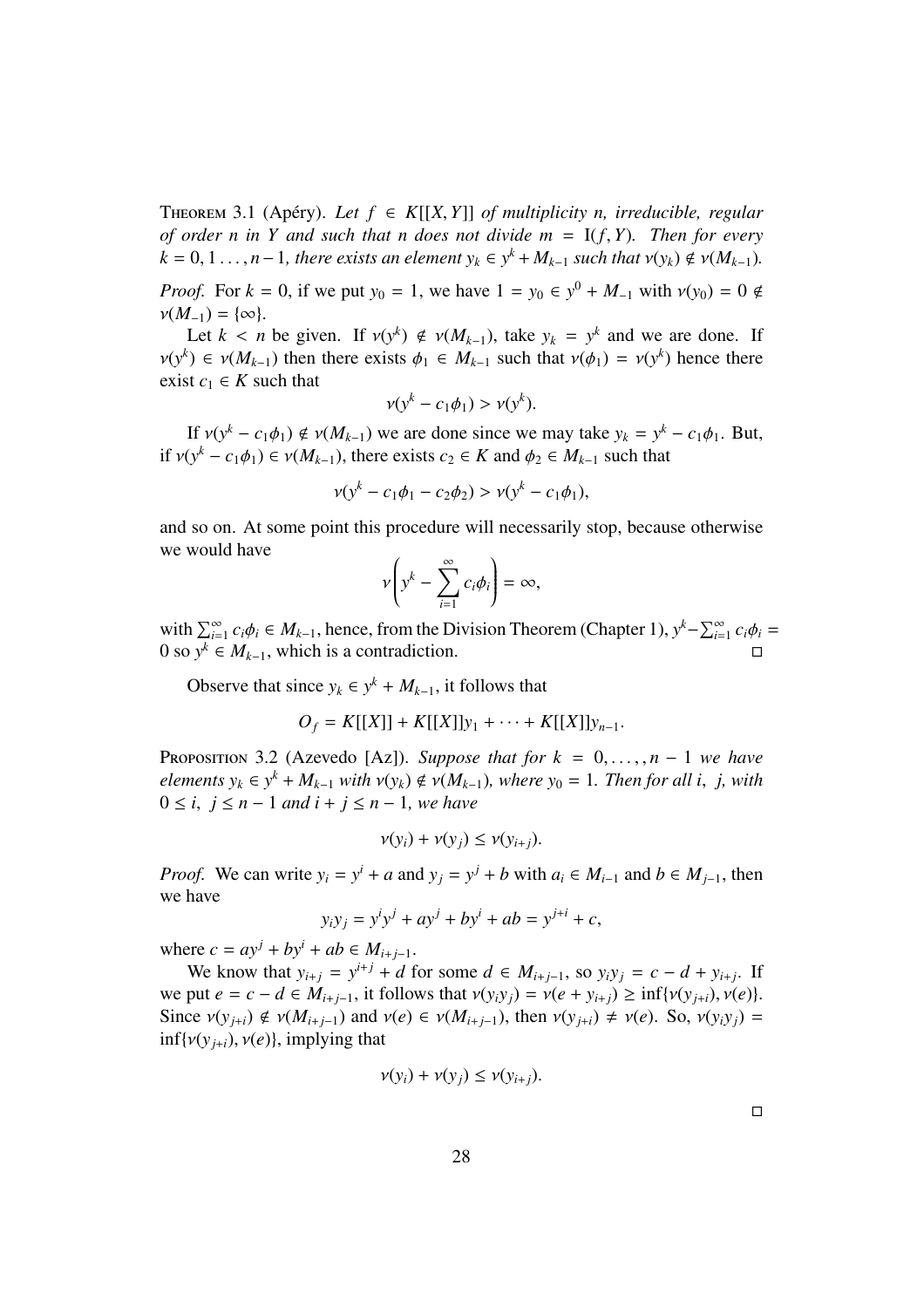REMARK 3.3. *We have that*  $v(y_i) > v(y_i)$ *, whenever*  $0 \le i < j \le n - 1$ *.* 

Indeed, since for  $l \ge 1$ ,  $v(y_l) \notin v(M_{l-1})$ , we have that  $v(y_l) \ne 0$ , hence it follows that  $v(y_i) \ge v(y_{i-i}) + v(y_i) > v(y_i)$ .

PROPOSITION 3.4. Let  $f \in K[[X, Y]]$  *be irreducible and regular in Y of order n* = mult(*f*). Put  $y_0 = 1$  *and let*  $y_1, y_2, \ldots, y_{n-1}$  *be elements of*  $O_f$  *such that*  $y_k \in$  $y^k + M_{k-1}$  *and*  $v(y_k) \notin v(M_{k-1})$ *. Denoting by* [*r*] *the residual class of the integer r,*<br>*modulo n*, for all  $k = 0$ ,  $n = 1$ , we have that *modulo n, for all*  $k = 0, \ldots, n-1$ *, we have that* 

- i)  $v(M_k) = \bigcup_{i=0}^k (v(y_i) + n\mathbb{N});$
- ii)  $v(y_i) \neq v(y_i)$  mod *n* for all *i*,  $j = 0, \ldots, n 1$  *with*  $i \neq j$ ;
- iii)  $v(y_k) = \min([v(y_k)] \cap G_f$  *for all k* = 0, ..., *n* − 1.

*Proof.* If  $n = 1$  we have  $G_f = N$  and in this case the assertions (i)-(iii) are trivially satisfied. We may assume that  $n > 1$ .

i) By induction on *k*. For  $k = 0$  we have  $y_0 = 1$ , then  $v(y_0) = 0$  and  $v(M_0) = 0$  $\nu(K[[X]]) = n\mathbb{N}$ . Now, suppose that for some *k* such that  $1 \leq k \leq n-1$  we have

$$
\nu(M_{k-1}) = \{\nu(y_i) + \lambda n; \ 0 \le i \le k-1, \ \lambda \ge 0\}.
$$

We know that  $M_k = M_{k-1} + K[[X]]y_k$ , so for any element  $\beta \in M_k$ , we may write  $\beta = \alpha + a(Y)y_k$ , with  $\alpha \in M_k$ , and  $a(Y) \in K[[Y]]$ . It is enough to prove that  $\beta = \alpha + a(X)y_k$  with  $\alpha \in M_{k-1}$  and  $a(X) \in K[[X]]$ . It is enough to prove that  $\nu(\alpha) \neq \nu(a(X)y_k)$ . Indeed, if  $\nu(\alpha) = \nu(a(X)y_k) = \nu(a(X)) + \nu(y_k)$ , using the inductive hypothesis, we would have, for some  $i \leq k - 1$ ,

$$
v(y_i) + \lambda n = v(y_k) + \mu n.
$$

From Remark 3.3, we have  $\lambda > \mu$ , then

$$
\nu(y_k) = \nu(y_i) + (\lambda - \mu)n \in \nu(M_{i-1}) \subset \nu(M_{k-1}),
$$

which is a contradiction.

ii) Suppose that for some integers *i*,  $j \in \{0, ..., n-1\}$  with  $i < j$  we have  $v(y_i) \equiv$  $v(y_i)$  mod *n*, so for some positive integer  $\lambda$  (see Remark 3.3),  $v(y_i) = v(y_i) + \lambda n$ , from (i) we get  $v(y_i) \in v(M_i) \subset v(M_{i-1})$ , a contradiction.

iii) From (ii), we have that each residual class modulo  $n$  contains exactly one of the integers  $v(y_k)$ ,  $k = 0, \ldots, n - 1$ . On the other hand, we know that

$$
\mathbb{N} \cap [\nu(y_k)] \cup G_f = {\nu(y_k) + \lambda n : \lambda \geq 0}.
$$

Therefore,

$$
\nu(y_k) = \min([\nu(y_k)] \cap G_f) \text{ for all } k = 0, \ldots, n-1.
$$

 $\Box$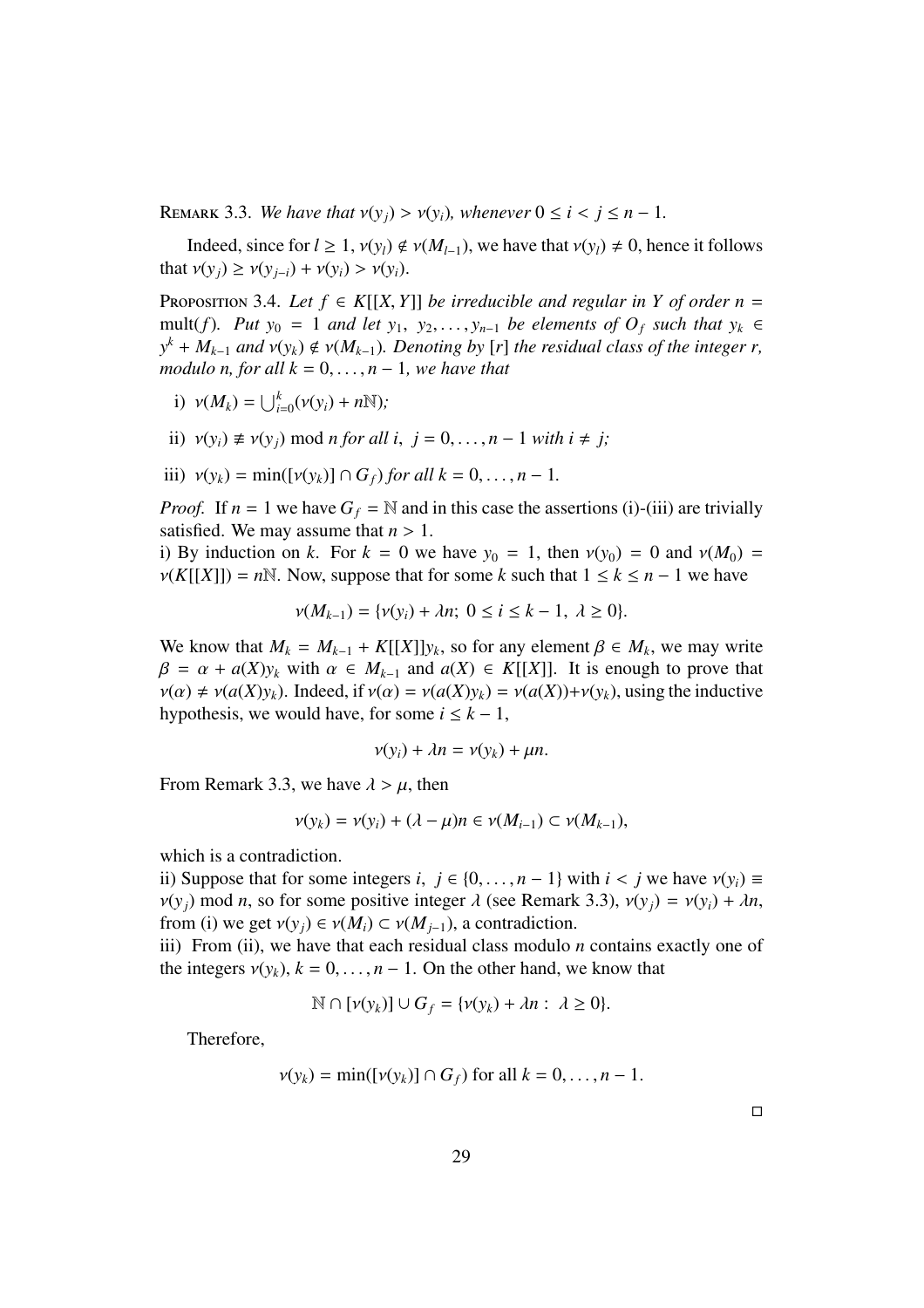Conditions (ii) and (iii) in Proposition 3.4 say that  $v(y_0) < \cdots < v(y_{n-1})$  is the Apéry sequence of  $G_f$ . Also, Proposition 3.2 gives a very important property of the Apéry sequences:  $G_f$  is a strongly increasing semigroup.

Polynomials  $Y_i$ ,  $i = 0, ..., n - 1$ , in  $K[[X]][Y]$  of degree less than *n* whose dual classes mod *f* are the elements  $y_i$ , will be called *Anéry polynomials*. Noresidual classes mod  $f$  are the elements  $y_i$ , will be called  $Apéry$  *polynomials*. Notice that these polynomials are not unique.

COROLLARY 3.5. Let *i* and *j* be two distinct integers such that *i*,  $j = 0, \ldots, n - 1$ *and let*  $\alpha_i(X)$ ,  $\alpha_j(X)$  *in K*[[*X*]] \ {0}*. Then* 

$$
\nu(\alpha_i(X)y_i) \neq \nu(\alpha_j(X)y_j) \text{ mod } n.
$$

*Proof.* We have already observed that  $v(\alpha_i(X)) = \lambda_i n$  and  $v(\alpha_i(X)) = \lambda_i n$ , for some natural numbers  $\lambda_i$  and  $\lambda_j$ . Assuming  $j > i$  and  $v(\alpha_i(X)y_i) = v(\alpha_j(X)y_j)$ , we get  $v(y_i) = v(y_i) = (\lambda_i - \lambda_i)y_i$  so  $v(y_i) = v(y_i)$  mod *n*<sub>2</sub> contradiction according to get  $v(y_i) - v(y_j) = (\lambda_j - \lambda_i)n$ , so  $v(y_i) \equiv v(y_j) \mod n$ , a contradiction according to Proposition 3.4. Proposition 3.4.

Corollary 3.6.

$$
O_f = K[[X]] \oplus K[[X]]y_1 \oplus \cdots \oplus K[[X]]y_{n-1}.
$$

*Proof.* We know that  $O_f = K[[X]] + K[[X]]y_1 + \cdots + K[[X]]y_{n-1}$ . It is sufficient to prove that  $y_0, \ldots, y_{n-1}$  are independent over  $K[[X]]$ . In fact, suppose that we had a non-trivial relation

$$
\alpha_0(X)y_0 + \alpha_1(X)y_1 + \cdots + \alpha_{n-1}(X)y_{n-1} = 0.
$$

From Corollary 3.5, we have  $v(\alpha_i(X)y_i) \neq v(\alpha_i(X)y_i)$  for *i*,  $j \in \{0, \ldots, n-1\}$ and  $i \neq j$ . So, there exists  $i \in \{0, \ldots, n-1\}$  such that

$$
\infty = \nu(0) = \nu(\alpha_0(X)y_0 + \alpha_1(X)y_1 + \cdots + \alpha_{n-1}y_{n-1}) = \nu(\alpha_i(X)y_i),
$$

which is a contradiction.  $\Box$ 

<sup>C</sup>orollary 3.7. *Let* <sup>1</sup> <sup>=</sup> *<sup>z</sup>*<sup>0</sup>, *<sup>z</sup>*<sup>1</sup>, . . . ,*zn*−<sup>1</sup> <sup>∈</sup> *<sup>O</sup><sup>f</sup> be such that*

- a)  $z_k \in y^k + M_{k-1}$  *for all*  $k = 0, ..., n − 1$ *; and*
- b)  $v(z_0), \ldots, v(z_{n-1})$  *are pairwise non-congruent modulo n.*

*Then*  $v(z_k) = v(y_k)$  *for all*  $k = 0, \ldots, n - 1$ .

*Proof.* From Proposition 3.4,  $v(M_{k-1})$  intersects only *k* residual classes modulo *n* and  $v(z_i) \in v(y^i + M_{i-1}) \subset v(M_{k-1})$  for all  $i = 0, ..., k-1$ . It follows that  $v(z_i) \notin v(M_{i-1})$  and by hypothesis  $z_i \in y^k + M_{i-1}$ . From Proposition 3.4 we have  $v(z_k) \notin v(M_{k-1})$  and by hypothesis  $z_k \in y^k + M_{k-1}$ . From Proposition 3.4 we have

$$
\nu(z_k) = \min([\nu(z_k)] \cap G_f) = \min([\nu(y_k)] \cap G_f) = \nu(y_k).
$$

 $\Box$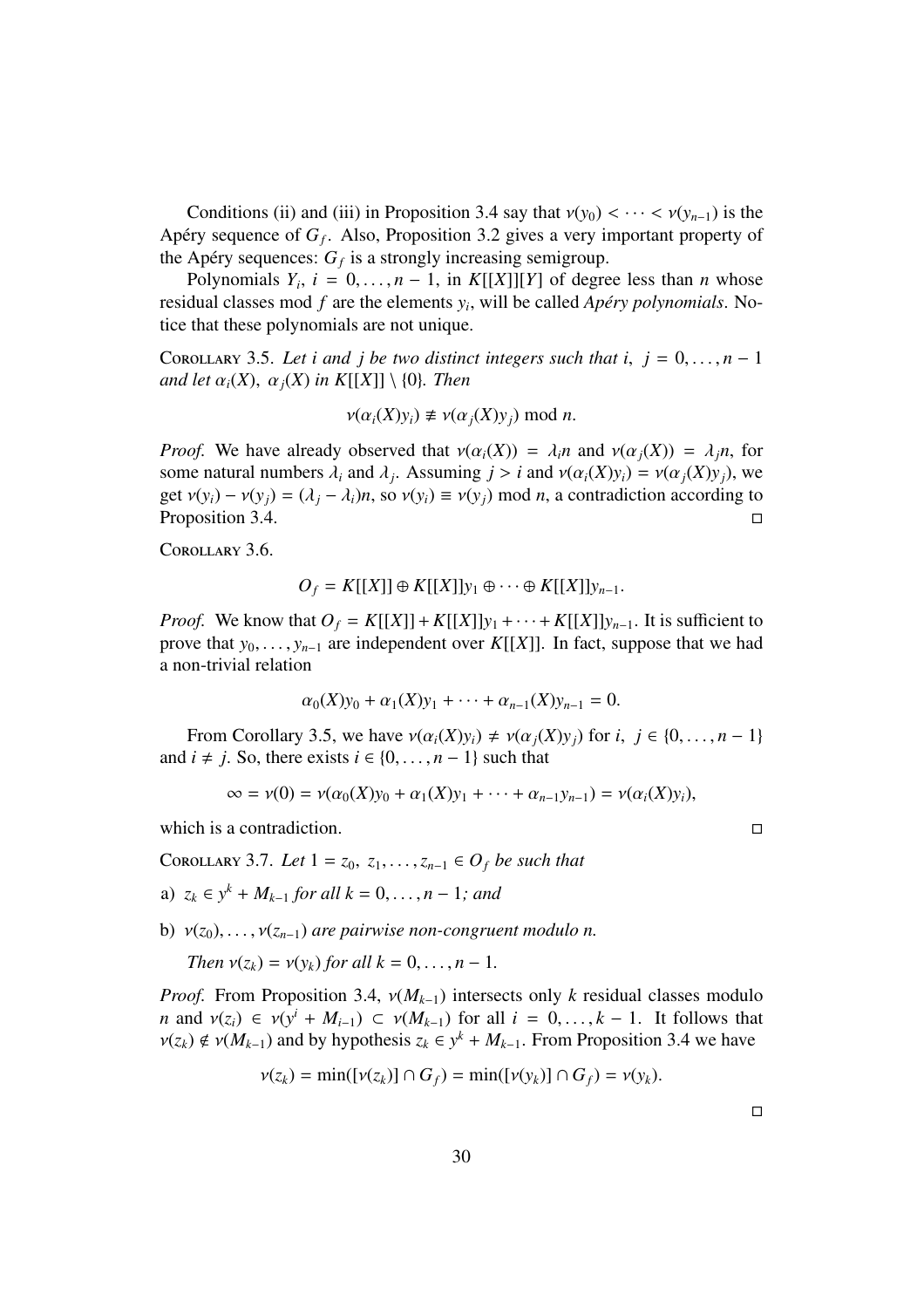### 3.2 Key-polynomials

In this section we will study properties of the Apéry polynomials  $Y_i$  attached to a given branch (*f*) defined by an irreducible series  $f \in K[[X, Y]]$ , regular in *Y* of order  $n = \text{mult}(f)$ .

Since the residual class of  $Y_i$  is in  $y^i + M_{i-1}$ , we may assume that  $Y_i = Y^i +$  $A_{i,1}Y^{i-1} + \cdots + A_{i,i} \in K[[X]][Y]$ . We have the following result:

Proposition 3.8. *Each polynomial Y<sup>i</sup> is a Weierstrass polynomial.*

*Proof.* We want to prove that  $mult(A_{i,j}) > j$  for all *i*, *j*.

First suppose that for some *i* and some *j* we have that  $mult(A_{i,j}) < j$ . This implies that mult( $Y_i$ ) < *i*.

If the tangent cone of  $Y_i$  has a factor not of the form  $Y^r$  for some  $r$ , then we take a factor  $g$  of  $Y_i$  with tangent cone not containing  $Y$  as a factor. Suppose that  $Y_i = gh$ , then

$$
a_i = I(f, Y_i) = I(f, g) + I(f, h) = mult(f) mult(g) + I(f, h) = n mult(g) + I(f, h).
$$

This implies that  $a_i \equiv I(f, h) \mod n$ , which is a contradiction, since  $a_i$  is the *t* element of  $G_i$  in its residual class modulo *n* least element of *G<sup>f</sup>* in its residual class modulo *n*.

Then we have shown that the tangent cone of  $Y_i$  is  $Y^r$  for some  $r < i$ . Now, with the Weightran *S* reparation *Theorem*, we may multiply *Y*, by a unit *u* applying the Weierstrass Preparation Theorem, we may multiply *Y<sup>i</sup>* by a unit *u* in order to get  $uY_i = Y^r + B_1Y^{r-1} + \cdots + B_r \in K[[X]][Y]$ , where  $r < i$ . Hence  $a_i - I(f, Y_i) - I(f, uY_i) \in y(M_i) \subset y(M_{i+1})$ , which is a contradiction  $a_i = I(f, Y_i) = I(f, uY_i) \in v(M_r) \subset v(M_{i-1}),$  which is a contradiction.

So mult $(A_{i,j}) \geq j$ . If mult $(A_{i,j}) = j$ , then mult $(Y_i) = i$  and the tangent cone of  $Y_i$  is not of the form  $Y^i$ . Applying the same argument as above we decompose  $Y_i = gh$  such that the tangent cone of *g* does not contain *Y* as a factor and get, in the same way, a contradiction.

Suppose that *f* is an irreducible power series of multiplicity *n*, let  $G_f$  be its semigroup of values and  $v_0, \ldots, v_g$  be the minimal system of generators. After a change of coordinates in  $K[[X, Y]],$  we may assume that f is regular in Y of order *n*.

Consider now Weierstrass polynomials  $f_{-1} = X$  and  $f_i = Y_{\frac{n}{e_i}}$ , for  $i = 0, \ldots, g -$ 1, so that

$$
\deg_Y f_i = \frac{n}{e_{i-1}} \text{ and } \nu_f(\bar{f}_i) = \mathbf{I}(f, f_{i-1}) = a_{n/e_i} = \nu_{i+1}.
$$
 (3.1)

Since  $v_f(\bar{f}_i) = v_{i+1}$ ,  $i = 0, \ldots, g-1$ , cannot be written as the sum of two zero elements in  $G_i$ , then f is an irreducible power series nonzero elements in  $G_f$ , then  $f_i$  is an irreducible power series.

Irreducible Weierstrass polynomials  $f_{-1} = X, f_0, \ldots, f_{g-1}$  (not uniquely determined) satisfying (3.1) will be called *key-polynomials* of *f* .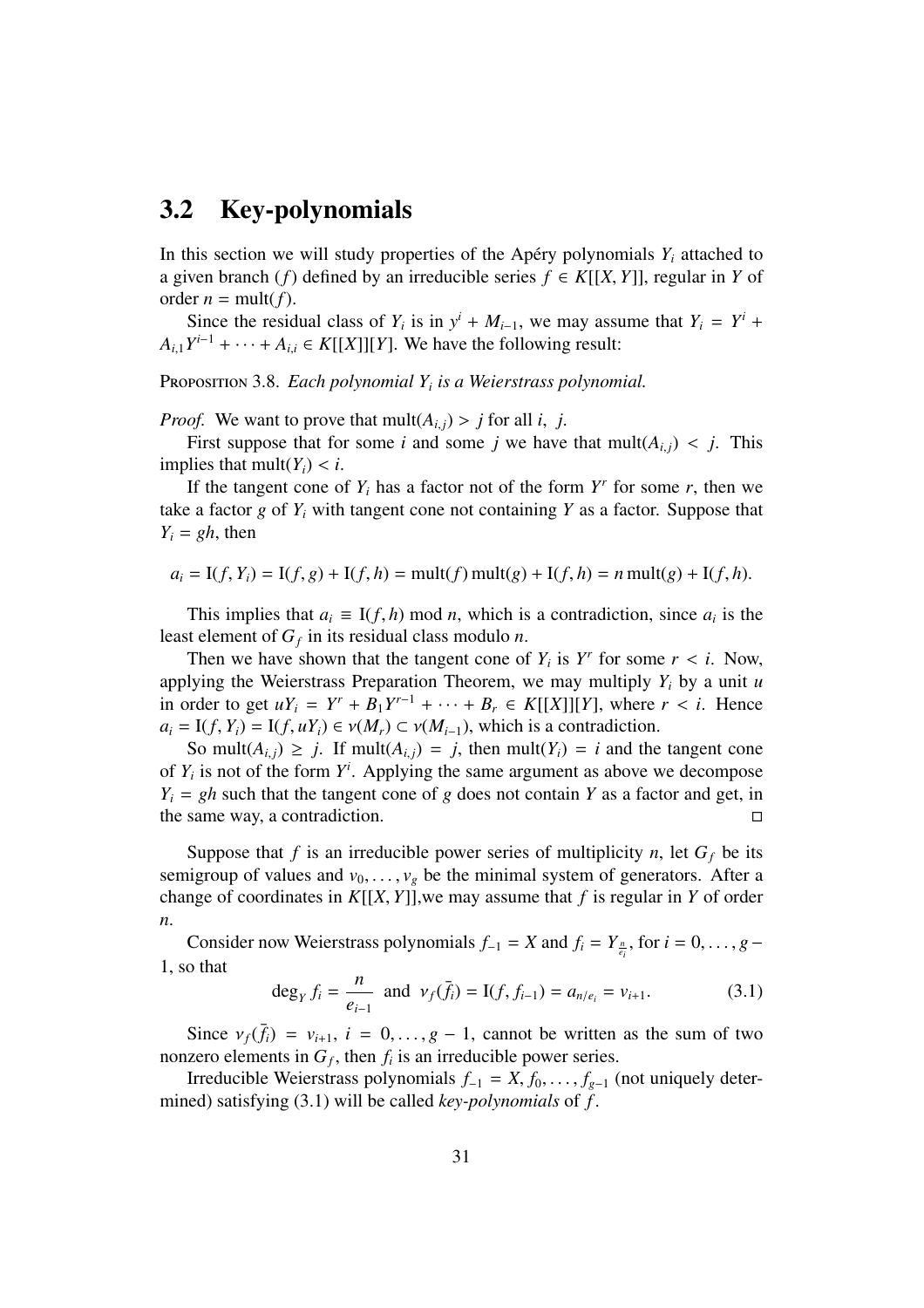### Chapter 4

### The Contact Among Branches

The contact among branches was used by M. Merle to prove in [Me] an important factorization theorem over the complex numbers, where in this case, the contact among branches is defined through Puiseux parametrizations, which we do not have in positive characteristic. Later, A. Granja in [Gr] generalized Merle's result extending it also for arbitrary characteristic, but using in this case Hamburger-Noether expansions which are the substitute for Puiseux parametrizations in any characteristic. The proof we give here is due to A. Ploski and E. García Barroso in [GB-P1], which uses the log-distance and is shorter and more elegant than the original proofs.

#### 4.1 Log-distance

Let *A* be an nonempty set. A *log-distance* between elements in *A* is a function *d* : *A* × *A* →  $\mathbb{R} \cup \{\infty\}$  such that, for all *a*, *b*, *c* ∈ *A*,

- 1.  $d(a, a) = \infty$ ;
- 2.  $d(a, b) = d(b, a)$ ;
- 3.  $d(a, b) \ge \inf \{ d(a, c), d(c, b) \}.$

The condition (3), called the *strong triangular inequality* (STI), is equivalent to the following one:

(3<sup>'</sup>) At least two of the numbers  $d(a, b)$ ,  $d(a, c)$  and  $d(b, c)$  are equal and the third is not smaller than them.

Let us prove this equivalence.

Suppose that (3') holds. Without loss of generality, we may assume that  $d(a, c) = d(b, c)$ , then  $d(a, b)$  is not smaller than  $d(a, c)$  and  $d(b, c)$ , therefore  $d(a, b) \ge \inf \{ d(a, c), d(c, b) \}.$  This shows that (3) holds.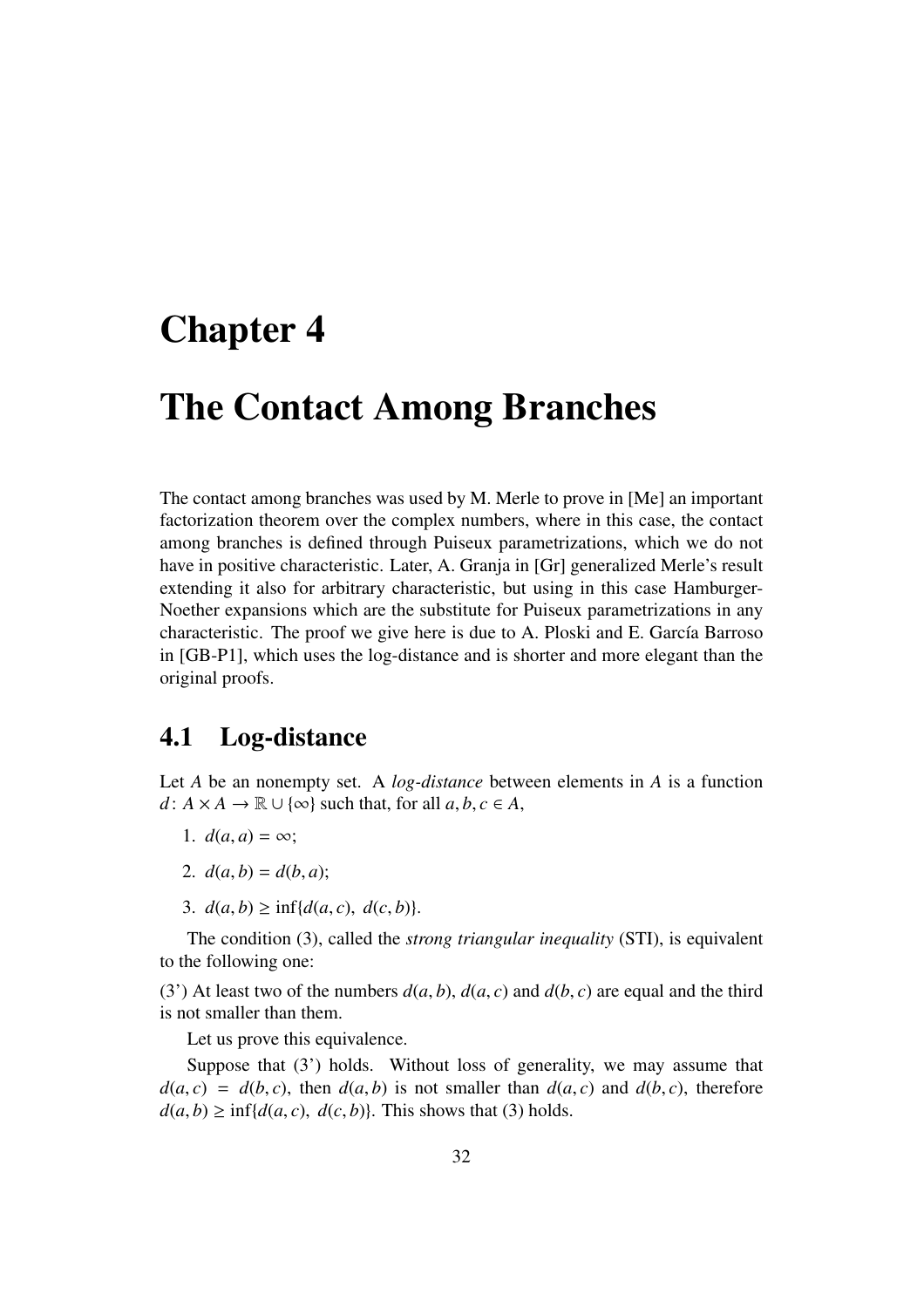Conversely, let us suppose that (3) holds, then

$$
d(a, b) \ge \inf \{d(a, c), d(c, b)\},
$$
  
\n
$$
d(a, c) \ge \inf \{d(a, b), d(c, b)\},
$$
  
\n
$$
d(c, b) \ge \inf \{d(a, c), d(a, b)\}.
$$
\n(4.1)

Because of the symmetry of the above relations, we may assume that  $d(a, b) \le$  $d(b, c) \leq d(a, c)$ . To prove (3'), we must prove that  $d(a, b) = d(b, c)$ . Suppose by reduction to absurdity that  $d(a, b) < d(b, c)$ . From (4.1), one has  $d(a, c) < d(c, b)$ , a contradiction.

LEMMA 4.1. Let d be a log-distance on a set A and let  $a_1, \ldots, a_m, b_1, \ldots, b_n, c \in A$ , *then at least one of the following conditions holds:*

i) *There exists*  $j \in \{1, ..., n\}$  *such that for any*  $i \in \{1, ..., m\}$ ,  $d(a_i, c) \leq d(a_i, b_j)$ .<br>
∴∴ *Tl*<sub>*i*</sub>  $\cdot$  *i*  $\cdot$  *i*  $\cdot$  *i*  $\cdot$  *i*  $\cdot$  *i*  $\cdot$  *i*  $\cdot$  *i*  $\cdot$  *i*  $\cdot$  *i*  $\cdot$  *i*  $\cdot$  *i*  $\cdot$  *i*  $\cdot$  *i*  $\$ 

*ii*) *There exists i* ∈ {1, . . . , *m*} *such that for any*  $j$  ∈ {1, . . . , *n*},  $d(b_j, c) \le d(a_i, b_j)$ .

*Proof.* Suppose that neither (i) nor (ii) holds. Then for any  $j \in \{1, \ldots, n\}$  there exists and index *p*(*j*) ∈ {1, ..., *m*} such that  $d(a_{p(j)}, c) > d(a_{p(j)}, b_j)$  and for any *i* ∈ {1} *m*} there exists *s*(*i*) ∈ {1} *m*} such that  $d(b_{p(x)}, c) > d(a, b_{p(x)})$ . Applying {1,...,*m*} there exists  $s(i) \in \{1, ..., n\}$  such that  $d(b_{s(i)}, c) > d(a_i, b_{s(i)})$ . Applying the STI condition to  $a_{s(i)}, b_{s(i)}$  and to  $a_i, b_{s(i)}$  are set the STI condition to  $a_{p(j)}$ ,  $b_j$ ,  $c$  and to  $a_i$ ,  $b_{s(i)}$ ,  $c$ , we get

$$
d(a_{p(j)}, c) > d(b_j, c) = d(a_{p(j)}, b_j),
$$
\n(4.2)

and

$$
d(b_{s(i)}, c) > d(a_i, c) = d(a_i, b_{s(i)}).
$$
\n(4.3)

Without loss of generality, we may assume that

$$
d(a_{p(1)}, b_1) = \max_{j \in \{1, \dots, m\}} \{d(a_{p(j)}, b_j)\}.
$$

From  $(4.2)$  and  $(4.3)$  and again  $(4.2)$ , we get

$$
d(a_{p(1)},b_1) < d(a_{p(1)},c) < d(b_{s(p(1))},c) = d(a_{p(s(p(1))},b_{s(p(1))}),
$$

a contradiction.

EXAMPLE 4.2. *The function d* :  $K[[s]] \times K[[s]] \rightarrow \mathbb{R} \cup {\infty}$  *given by* 

$$
d(\alpha(s), \beta(s)) = \text{mult}(\alpha(s) - \beta(s))
$$

*is a log-distance in K*[[*s*]]*.*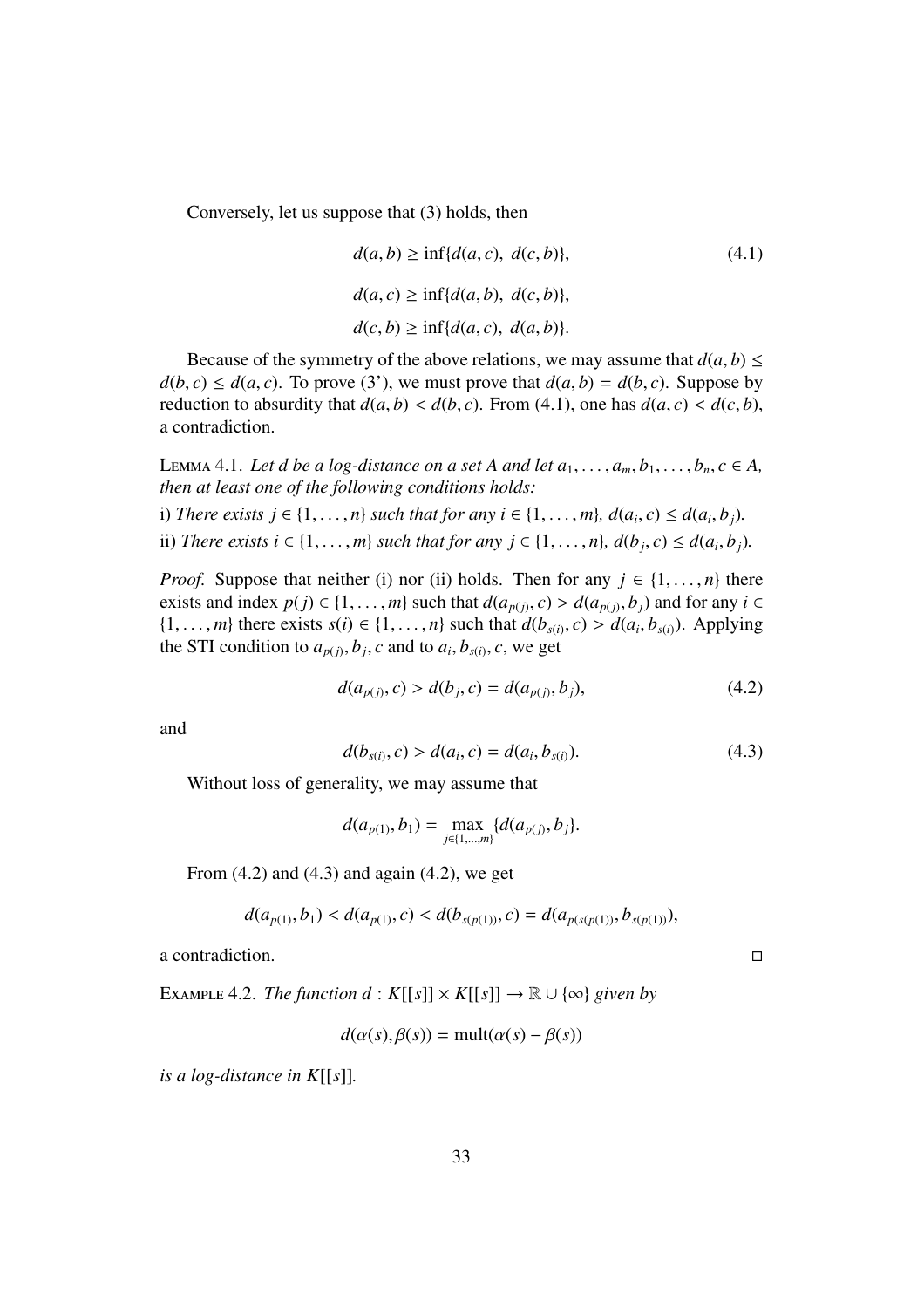Indeed, suppose that  $\alpha(s) - \beta(s) = s^a u$ ,  $\alpha(s) - \gamma(s) = s^b v$  and  $\gamma(s) - \beta(s) = s^c w$ , where *u*, *v* and *w* are units. Suppose that  $a = \min(a, b, c)$ . From the last two equalities above, we get that  $s^a u = \alpha(s) - \beta(s) = s^b v + s^c w$ . Since  $a = \min(a, b, c)$ , it follows that  $a = b$  or  $a = c$  and if  $a = b$  and since  $b \ge a$  and  $c \ge a$ , the result it follows that  $a = b$  or  $a = c$  and if  $a = b$  and since  $b \ge a$  and  $c \ge a$ , the result follows.

THEOREM 4.3. *Let* (*l*) *be a smooth branch. If*  $d_l: K[[X, Y]]] \times K[[X, Y]] \rightarrow \mathbb{R} \cup \{\infty\}$ *<br>is given by is given by*

$$
d_l(f, g) = \frac{I(f, g)}{I(f, l) I(g, l)},
$$
(4.4)

*then d<sup>l</sup> is a log-distance in the set of all branches di*ff*erent from* (*l*)*.*

*Proof.* Without loss of generality, we may assume after a change of coordinates in  $K[[X, Y]]$  that  $l = X$ .

Because of the symmetry of the intersection index, we have that  $d_X(f, g)$  =  $d_X(g, f)$ . It is also clear that  $d_X(f, f) = +\infty$ .

It then suffices to check the STI condition. Let  $(f)$ ,  $(g)$ ,  $(h)$  be three branches different from (*X*), so they are all regular in *Y*. After multiplication by units, we may assume that they are distinguished polynomials in *Y* of degrees  $m = I(f, X)$ ,  $n = I(g, X)$  and  $p = I(h, X)$ . Using Theorem 1.4, there exist power series  $\alpha(s)$ ,  $\alpha_i(s)$ ,  $i = 1, \ldots, m$ ,  $\beta_i(s)$ ,  $j = 1, \ldots, n$  and  $\gamma_k(s)$ ,  $k = 1, \ldots, p$ , such that

$$
f(\alpha(s), Y) = \prod_{i=1}^{m} (Y - \alpha_i(s)),
$$
  
 
$$
g(\alpha(s), Y) = \prod_{j=1}^{n} (Y - \beta_j(s)),
$$
  
 
$$
h(\alpha(s), Y) = \prod_{k=1}^{p} (Y - \gamma_k(s)).
$$

Let us consider the log-distance of Example 4.2 and apply Lemma 4.1 to  $\alpha_1(s), \ldots, \alpha_m(s), \beta_1(s), \ldots, \beta_n(s)$  and  $\gamma(s) = \gamma_k(s)$ , where  $k \in \{1, \ldots, p\}$  is fixed. Then

1) There exists  $j \in \{1, \ldots, n\}$  such that, for all  $i \in \{1, \ldots, m\}$ ,

 $mult(\alpha_i(s) - \gamma(s)) \leq mult(\alpha_i(s) - \beta_i(s)); or$ 

2) There exists  $i \in \{1, \ldots, m\}$  such that, for all  $j \in \{1, \ldots, n\}$ ,

$$
\text{mult}(\beta_j(s) - \gamma(s)) \le \text{mult}(\alpha_i(s) - \beta_j(s)).
$$

If (1) holds, then  $\sum_{i=0}^{m} \text{mult}(\alpha_i(s) - \gamma(s)) \leq \sum_{i=0}^{m} \text{mult}(\alpha_i(s) - \beta_j(s))$ ; that is,

$$
\text{mult}(f(\alpha(s), \gamma(s))) \le \text{mult}(f(\alpha(s), \beta_j(s))).
$$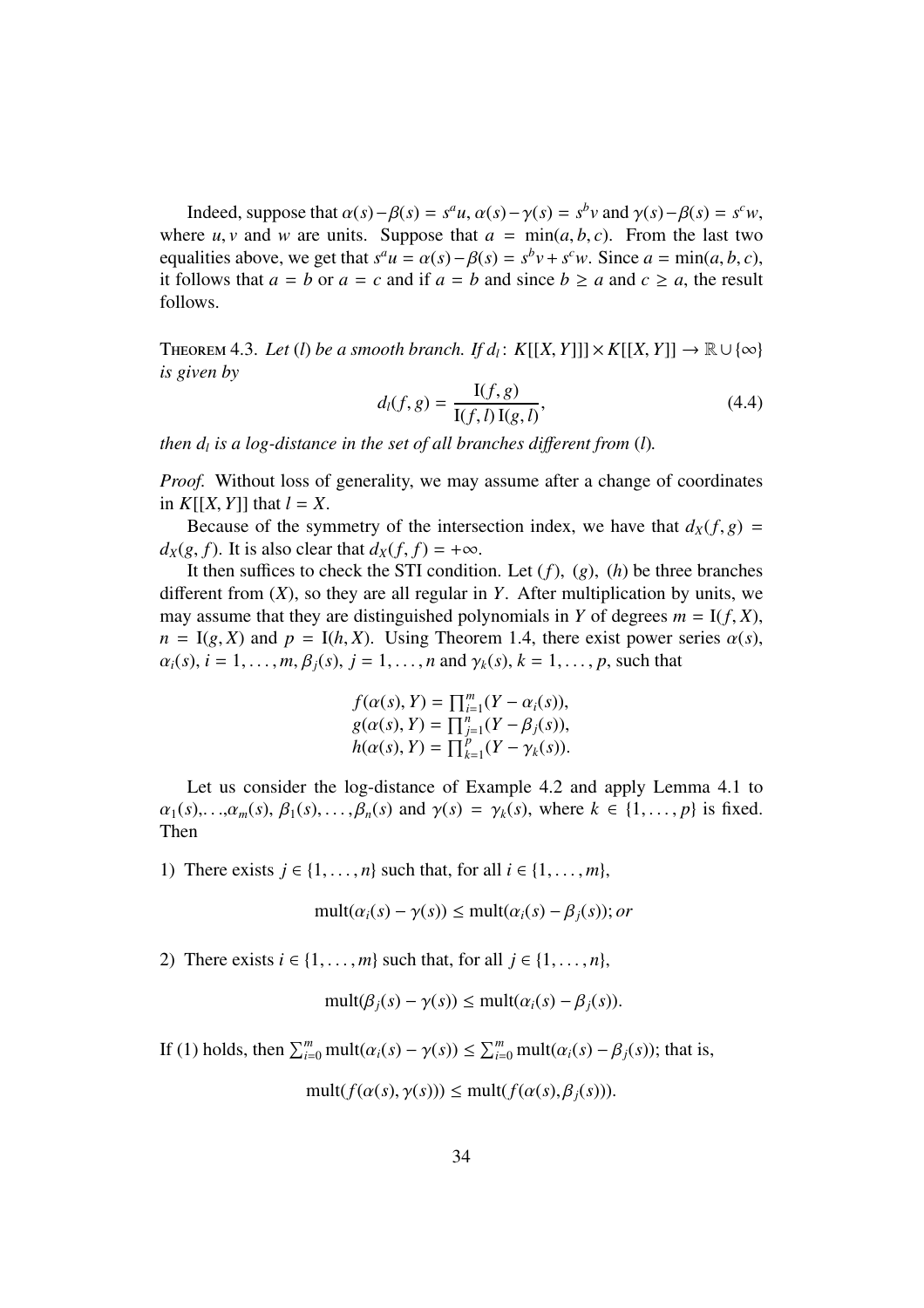Since  $h(\alpha(s), \gamma(s)) = 0$  and  $g(\alpha(s), \beta_i(s)) = 0$ , by Theorem 1.5, we get

$$
\frac{I(h, f)}{I(h, X)} \text{mult}(\alpha(s)) = \text{mult}(f(\alpha(s), \gamma(s))) \le \text{mult}(f(\alpha(s), \beta_j(s))) =
$$

$$
= \frac{I(g, f)}{I(g, X)} \text{mult}(\alpha(s)),
$$

therefore,

$$
d_X(f, h) = \frac{I(h, f)}{I(h, X) I(f, X)} \le \frac{I(g, f)}{I(g, X) I(f, X)} = d_X(f, g). \tag{4.5}
$$
  
On the other hand, if (2) holds, in the same way, one shows that

$$
d_X(g, h) = \frac{I(h, g)}{I(g, X) I(g, X)} \le \frac{I(g, f)}{I(g, X) I(f, X)} = d_X(f, g)
$$
(4.6)

Using (4.5) and (4.6) we have that, in any case,  $d_X(g, f) \ge \inf\{d_X(g, h), d_X(f, h)\}\$  $\Box$ 

Corollary 4.4. *The function*

$$
d(f, g) = \frac{\mathrm{I}(f, g)}{\mathrm{mult}(f) \mathrm{mult}(g)}
$$

*is a log-distance in the set of all plane branches.*

*Proof.* Given  $(f)(g)$  in the set of all branches, take (*l*) different from the tangents of  $(f)$  and  $(g)$ , then

$$
d_l(f, g) = \frac{\mathcal{I}(f, g)}{\mathcal{I}(f, l)\mathcal{I}(g, l)} = \frac{\mathcal{I}(f, g)}{\text{mult}(f)\,\text{mult}(g)}\tag{4.7}
$$

is a logarithmic distance.

We define the *relative contact index* of two branches (*f*) and (*g*) with respect to (*l*) as being the number  $d_l(f, g)$ . The number  $d(f, g)$  will be called simply the *contact index* of *f* and *g*.

In general,  $d(f, g)$  is a rational number greater or equal than 1. One has that  $d(f, g) = 1$  if and only if *f* and *g* have distinct tangents. Notice that this notion of contact among branches is not the same as the classical one that measures the coincidence of the Puiseux parametrizations of the two branches up to a certain order.

EXAMPLE 4.5. Let  $(f)$  be a plane branch and let  $f_0, \ldots, f_{g-1}$  be a sequence of key*polynomials for f . Then*

$$
d(f, f_{i-1}) = \frac{e_{i-1}v_i}{n^2}, i = 1, \ldots, g.
$$

The numbers appearing on the right hand side of the above equality will have an important role in the next sections.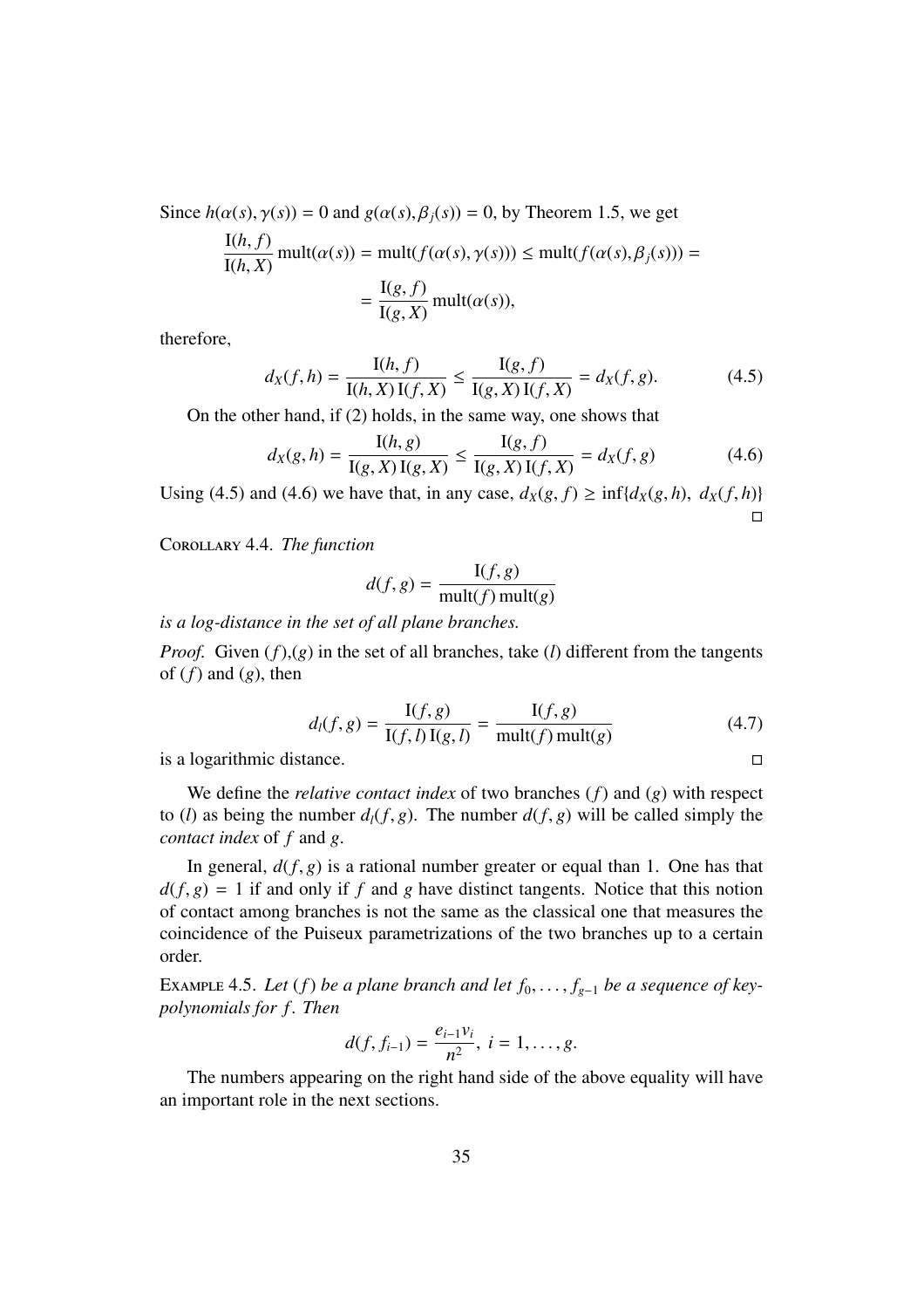#### 4.2 Branches with high contact

We are going now to study pairs of branches with relative high contact. We will show, in particular, that given two irreducible branches (*f*) and (*h*) such that  $d(f, h)$ is sufficiently high, then the semigroups  $G_f = \langle v_0, \ldots, v_g \rangle$  and  $G_h = \langle v'_0 \rangle$ <br>where  $v_0 = n - \mathrm{I}(f, X)$  and  $v'_0 = n' - \mathrm{I}(h, X)$  are closely related up to  $v'_0, \ldots, v'_g$  $'_{g'}\rangle,$ where  $v_0 = n = I(f, X)$  and  $v'_0 = n' = I(h, X)$ , are closely related up to a certain order order.

After a change of coordinates, if necessary, we may assume without loss of generality that *f* and *g* are regular in *Y* of order equal to their multiplicity. We will denote by  $e_i$ ,  $n_i$  (respectively  $e'_i$ <br>to  $G_i$ ) and by  $f_i$ ,  $f_i$ , key-polyn  $\sum_{i}^{\prime}$ ,  $n_i^{\prime}$  $'_{i}$ ) the integers attached to  $G_{f}$  (respectively to  $G_h$ ) and by  $f_0, \ldots, f_{g-1}$  key-polynomials of  $f$  (respectively  $h_0, \ldots, h_{g'-1}$  of  $h$ ).<br>In the sequel we will need the following remark

In the sequel we will need the following remark.

REMARK 4.6. *If the equalities*  $\frac{v_i}{n} = \frac{v'_i}{n'}$ , for all  $i \in \{1, \ldots, k\}$ , where  $k \le \min\{g, g'\}$ ,<br>hold than  $\frac{n}{n} = \frac{n'}{n}$  for all  $i \in \{1, \ldots, k\}$ *hold, then*  $\frac{n}{e_i} = \frac{n'}{e'_i}$  $\frac{n'}{e'_i}$  for all  $i \in \{1, \ldots, k\}.$ 

The proof of this assertion is by elementary arithmetic.

LEMMA 4.7. Let  $n = I(f, X) > 1$ , and suppose that  $d_X(f, h) > \frac{e_{k-1}v_k}{n^2}$ *n* 2 *for some integer*  $k \in \{1, \ldots, g\}$ *. Then* 

- i)  $n \text{ I}(h, f_{i-1}) = n'v_i$ , for all  $i \in \{1, ..., k\}$ ;
- ii)  $n' \equiv 0 \mod \frac{n}{e_k}$ ;
- iii)  $d_X(f_{i-1}, h_{i-1}) = \frac{e_{i-1}e'_{i-1} \cdot 1(f_{i-1}, h_{i-1})}{nn'}$ , for 0 < *i* ≤ min{*k*, *g*<sup>'</sup>};
- iv) *We have n'* > 1 *and*  $\frac{v_1}{n} = \frac{v'_1}{n'}$ ;
- v) Let  $0 < i < k$ ,  $i < g'$  and assume that  $\frac{v_j}{n} = \frac{v'_j}{n'}$ , for all  $j \le i$ . Then  $i < g'$  and *vi*+<sup>1</sup>  $\frac{v'_{i+1}}{n} = \frac{v'_{i+1}}{n'}$ .

*Proof.* (i) Fix  $i \in \{1, \ldots, k\}$ . From our hypothesis, by Remark 2.24 (iv) and by Example 4.5, we have

$$
d_X(f, h) = \frac{I(f, h)}{nn'} > \frac{e_{k-1}v_k}{n^2} > \frac{e_{i-1}v_i}{n^2} = d_X(f, f_{i-1}).
$$

From the STI condition applied to  $f$ ,  $f_{i-1}$  and  $h$ , we have

$$
\frac{\mathrm{I}(h, f_{i-1})e_{i-1}}{n'n} = d_X(h, f_{i-1}) = d_X(f, f_{i-1}) = \frac{e_{i-1}v_i}{n^2},
$$

from which the result follows.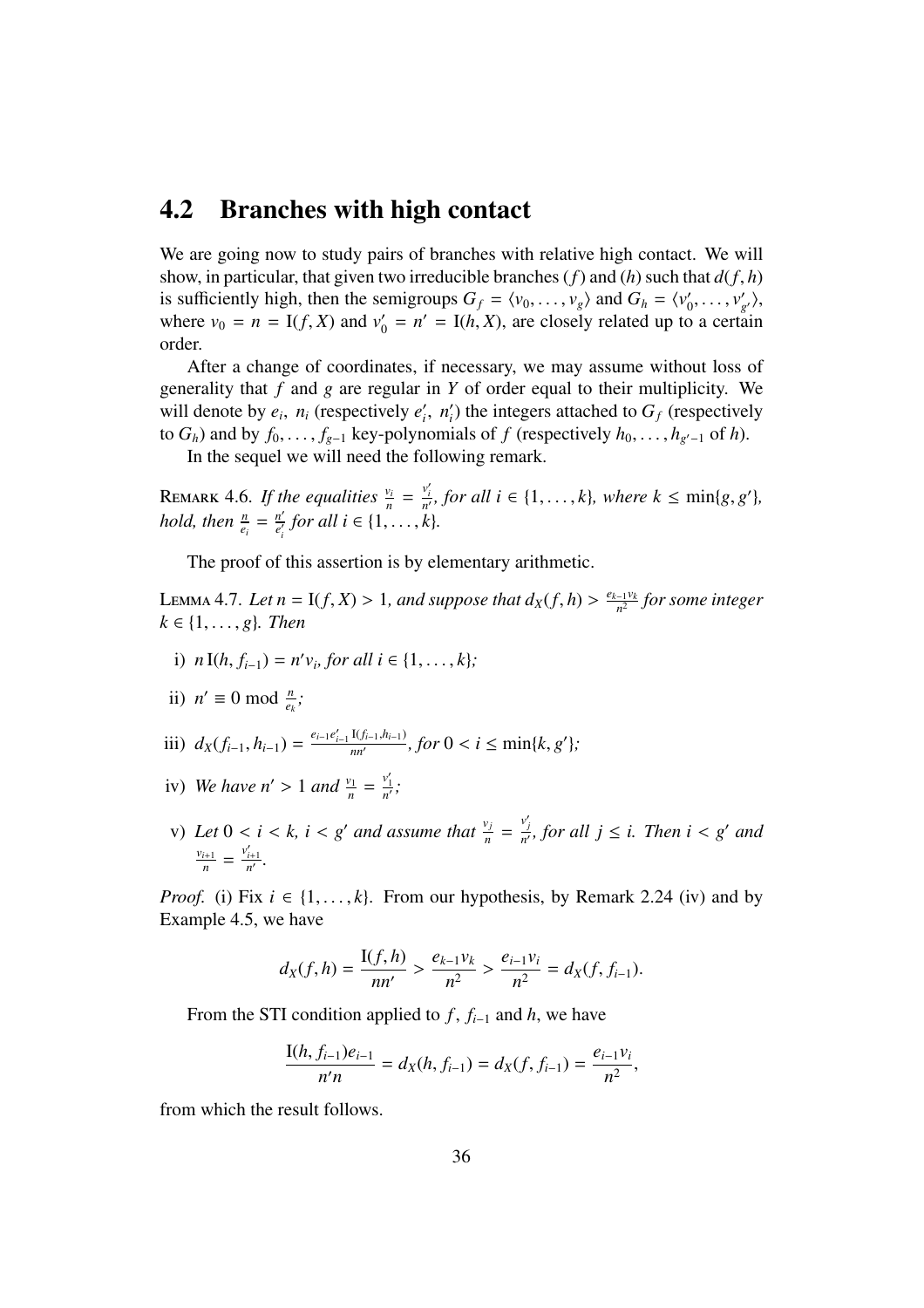ii) From part (i), we have

$$
n'e_k = n' \gcd(v_i; i = 0, ..., k) = n \gcd(I(h, f_{i-1}); i = 0, ..., k) \equiv 0 \mod n.
$$

iii) One has

$$
d_X(f_{i-1}, h_{i-1}) = \frac{\mathrm{I}(f_{i-1}, h_{i-1})}{\mathrm{I}(f_{i-1}, X) \mathrm{I}(h_{i-1}, X)} = \frac{e_{i-1}e'_{i-1} \mathrm{I}(f_{i-1}, h_{i-1})}{nn'}.
$$

iv) That  $n' > 1$  follows from (ii). Now, Applying (i) and Example 4.5, one gets

$$
d_X(h, f_0) = \frac{e_0 v_1}{n^2} = \frac{v_1}{n} \notin \mathbb{N}
$$
 and  $d_X(h, h_0) = \frac{e'_0 v'_1}{(n')^2} = \frac{v'_1}{n'} \notin \mathbb{N}$ .

On the other hand,

$$
d_X(f_0, h_0) = \frac{e_0 e'_0 I(f_0, h_0)}{nn'} = I(f_0, h_0) \in \mathbb{N},
$$

so, by the STI condition applied to *h*, *h*<sub>0</sub> and *f*<sub>0</sub>, one gets  $\frac{v_1}{n} = \frac{v'_1}{n'}$ . *n n* v) Since  $\frac{v_j}{n} = \frac{v'_j}{n'}$ , by Remark 4.6,  $\frac{e_j}{n} = \frac{e'_j}{n'}$ . By (ii) there exists an integer  $l > 0$  such that  $n' = l\frac{n}{e'}$ . Thus,  $\frac{n}{e_k}$ . Thus,

$$
e'_i = n' \frac{e_i}{n} = l \frac{n}{e_k} \frac{e_i}{n} = l \frac{e_i}{e_k} > 1,
$$

since  $i < k$ , then, obviously,  $i < g'$ . From what we obtained above, we have

$$
d_X(h, f_i) = \frac{e_i v_{i+1}}{n^2}
$$
,  $d_X(h, h_i) = \frac{e'_i v'_{i+1}}{(n')^2}$  and  $d_X(f_i, h_i) = \frac{e_i e'_i I(f_i, h_i)}{nn'}$ .

We claim that  $d_X(h, f_i) \neq d_X(f_i, h_i)$ , because if the equality was true, we would have

$$
\frac{e_i v_{i+1}}{n^2} = \frac{e_i e'_i \operatorname{I}(f_i, h_i)}{nn'}
$$

,

then

$$
v_{i+1} = \frac{ne'_i \, \mathrm{I}(f_i, h_i)}{n'} = \frac{n'e_i \, \mathrm{I}(f_i, h_i)}{n'} = e_i \, \mathrm{I}(f_i, h_i),
$$

which is absurd, since  $v_{i+1} \neq 0 \text{ mod } e_i$ .

We also claim that  $d_X(h, h_i) \neq d_X(f_i, h_i)$ , because otherwise  $\frac{e'_i v'_{i+1}}{(n')^2} = \frac{e_i e'_i I(f_i, h_i)}{nn'}$ , thus

$$
v'_{i+1} = \frac{n' e_i I(f_i, h_i)}{n} = \frac{ne'_i I(f_i, h_i)}{n} = e'_i I(f_i, h_i),
$$

which is absurd too, by the same reason.

Therefore, by the STI condition,  $d_X(h, f_i) = d_X(h, h_i)$ , hence  $\frac{e_i v_{i+1}}{n^2} = \frac{e'_i v'_{i+1}}{(n')^2}$ , so *vi*+<sup>1</sup>  $\frac{v'_{i+1}}{n} = \frac{v'_{i+1}}{n'}$ .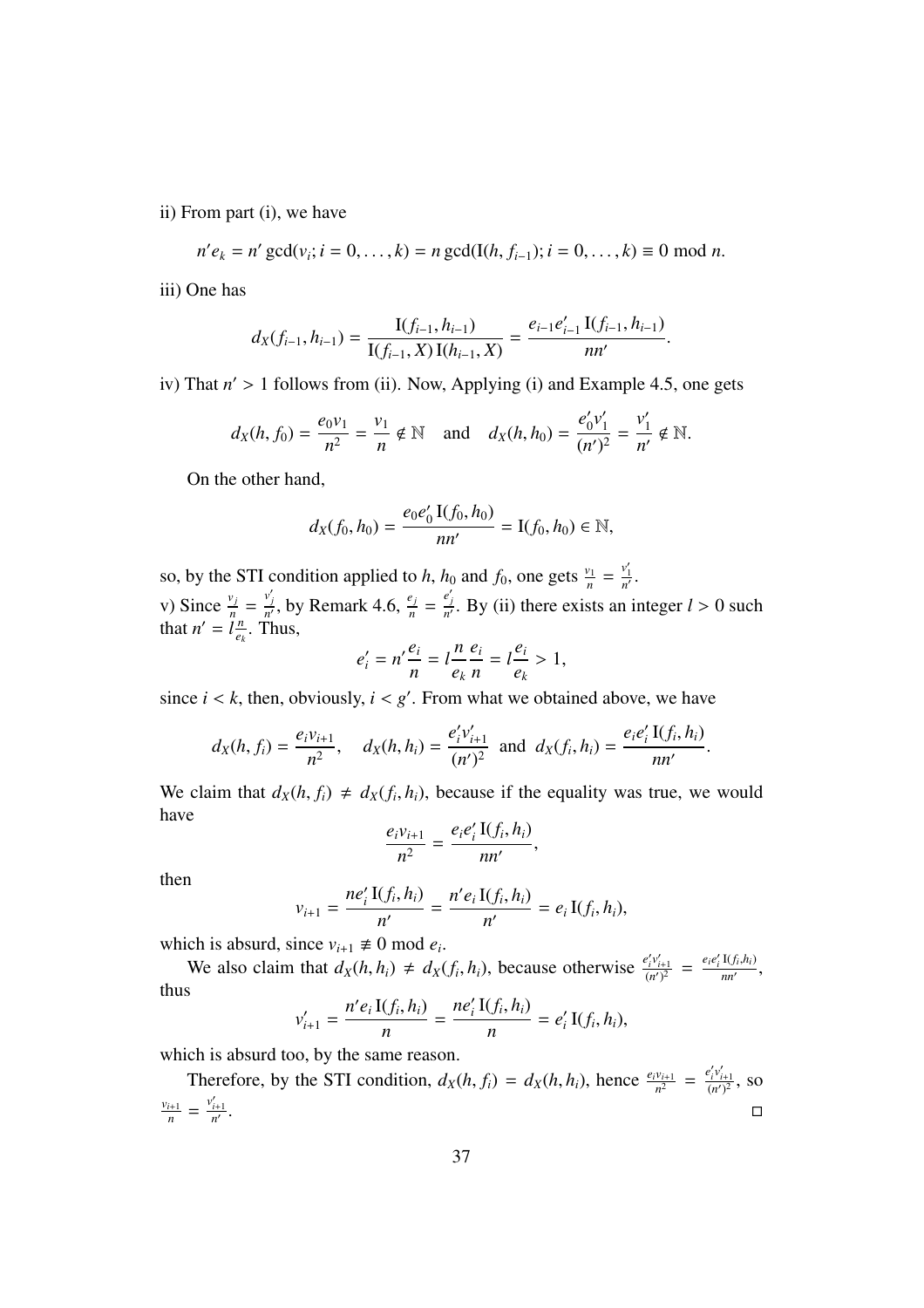THEOREM 4.8. Let  $n = I(f, X) > 1$  and suppose that  $d_X(f, h) > \frac{e_{k-1}v_k}{n^2}$ *n* 2 *for an integer k* ∈ {1, . . . , *g*}*.* Then  $k ≤ g'$  and  $\frac{v_i}{n} = \frac{v'_i}{n'}$ , for all  $i ∈ \{1, ..., k\}$ *, and the first k*<br>key-polynomials f<sub>o</sub> f<sub>r</sub> is of f are the first k key-polynomials of h *key-polynomials*  $f_0, \ldots, f_{k-1}$  *of f are the first k key-polynomials of h.* 

*Proof.* From Lemma 4.7, we conclude that  $k \leq g'$  and  $\frac{v_i}{n} = \frac{v'_i}{n'}$  for  $i \in \{1, ..., k\}$ , which proves the first part of the theorem. By Lemma 4.7 (i) we have  $I(h, f, \cdot)$ which proves the first part of the theorem. By Lemma 4.7 (i) we have  $I(h, f_{i-1}) =$ <br> $n'v_i = v'$  and since  $v_i = v'_i$ , by Bernsels 4.6 we get dog(f) =  $n = n'$ . Therefore,  $n'$ <sup>*v<sub>i</sub>*</sup>  $\frac{v_i}{n} = v'_i$ *i*<sub>i</sub> and since  $\frac{v_i}{n} = \frac{v'_i}{n'}$ , by Remark 4.6 we get deg( $f_{i-1}$ ) =  $\frac{n}{e_i}$  $\frac{n}{e_{i-1}} = \frac{n'}{e'_{i-1}}$  $\frac{n'}{e_{i-1}'}$ . Therefore, *f*<sub>*i*−1</sub> is a key-polynomial of *h*, for  $i \in \{1, \ldots, k\}$ .

**THEOREM 4.9.** *Let* ( $\phi$ ) *be an algebroid plane curve such that*  $d_X(f, \phi) > \frac{e_{k-1}v_k}{n^2}$ <br>some integer k, If  $n' = I(\phi, X) = \frac{n}{n}$ , then  $\phi$  is irreducible and  $G_x = \frac{\psi_0}{\phi}$ ,  $\frac{-1\mathcal{V}_k}{n^2}$ , for *some integer k. If*  $n' = I(\phi, X) = \frac{n}{e_k}$  $\frac{n}{e_k}$ , then  $\phi$  is irreducible and  $G_{\phi} = \langle \frac{v_0}{e_k} \rangle$  $e_k$ <sup>, ...</sup>, *vk*  $\frac{v_k}{e_k}$ .

*Proof.* First we are going to prove that  $\phi$  is irreducible. By hypothesis we have I(*f*,  $\phi$ ) >  $n_k v_k$  and suppose that  $\phi = \phi_1 \cdots \phi_s$ , where  $\phi_1, \dots, \phi_s \in K[[X, Y]]$  are irreducible Let us show that there exists  $i \in \{1, \dots, k\}$  such that irreducible. Let us show that there exists  $j \in \{1, \ldots, h\}$  such that

$$
\frac{I(f,\phi_j)}{I(X,\phi_j)} > \frac{e_{k-1}v_k}{n}.\tag{4.8}
$$

If I(*f*,  $\phi_j$ )  $\leq \frac{e_{k-1}v_k}{n}$  $\frac{1}{n}$  I(*X*,  $\phi_j$ ) for all  $j \in \{1, ..., s\}$ , then

$$
I(f, \phi) = \sum_{j=1}^{s} I(f, \phi_j) \leq \sum_{j=1}^{s} \frac{e_{k-1}v_k}{n} I(X, \phi_j) = \frac{e_{k-1}v_k}{n} I(X, h) = \frac{e_{k-1}v_k}{n} \cdot \frac{n}{e_k} = n_kv_k,
$$

which contradicts the assumption about  $I(f, \phi)$ . By Lemma 4.7 (ii) the inequality (4.8) implies that  $I(X, \phi_j) = q \frac{n}{e_j}$ <br> $I(X, \phi_j) \leq I(X, h)$  so  $q \frac{n}{e_j} \leq \frac{n}{e_j}$  $\frac{n}{e_k}$ , for some integer *q* > 0. On the other hand,  $I(X, \phi_j) \leq I(X, h)$ , so  $q \frac{n}{e_k}$ <br>*φ* it follows that order *φ*  $\frac{n}{e_k} \leq \frac{n}{e_k}$  $\frac{n}{e_k}$ , then *q* = 1. Since  $\phi_j$  is irreducible and divides<br>ord<sub>u</sub>  $\phi$ , thus  $\phi_k$  is associated with  $\phi_k$  therefore  $\phi_k$  is  $\phi$ , it follows that ord<sub>*Y*</sub>  $\dot{\phi}_j = \text{ord}_Y \phi$ , thus  $\phi_j$  is associated with  $\phi$ , therefore  $\phi$  is irreducible irreducible.

Let  $n' = v'_0, v'_1, \ldots, v'_g$ , the minimal set of generators of  $G_{\phi}$  and let  $e'_i$  their Let  $n' = v'_0, v'_1, \ldots, v'_{g'}$  the minimal set of generators of  $G_{\phi}$  and let  $e'_i$  their associated integers. From Lemma 4.7 we know that  $n' \equiv 0 \mod \frac{n}{e_k}$ . If  $n' = \frac{n}{e_k}$  $\frac{n}{e_k}$ , from Theorem 4.8 one has that  $\frac{v_i}{n} = \frac{v_i'}{n'}$ , for all  $0 < i \le k$ . Then  $\frac{v_i}{n} = \frac{\hat{v}_i'}{n/e_k}$ , so  $v_i' = \frac{\hat{v}_i}{e_k}$  $\frac{v_i}{e_k}$ , for  $i = 1, ..., k$ . Since gcd  $\left(\frac{v_1}{e_k}\right)$  $e_k$ <sup>, ...</sup>, *vk*  $\left(\frac{v_k}{e_k}\right) = 1$ , it follows that  $G_\phi = \langle \frac{v_1}{e_k} \rangle$  $e_k$ <sup>, ...</sup>, *vk ek*  $\rangle.$   $\Box$ 

COROLLARY 4.10 (Abhyankar-Moh irreducibility criterion). *If*  $I(X, \phi) = n$  and  $d_X(f, \phi) > \frac{e_{g-1}v_g}{n^2}$  $\frac{f_1 V_g}{n^2}$  then  $\phi$  is irreducible and  $G_f = G_{\phi}$ .

*Proof.* The Corollary follows from Theorem 4.9, where we take  $k = g$ .

Remark 4.11. *Under the notations and assumptions of Theorem 4.9, we get*

$$
d_X(f, \phi) > \frac{e_{k-1}v_k}{n^2} = \frac{e_{k-1}}{n} \frac{v_k}{n} = \frac{e'_{k-1}}{n'} \frac{v'_k}{n'} = \frac{e'_{k-1}v'_k}{(n')^2}
$$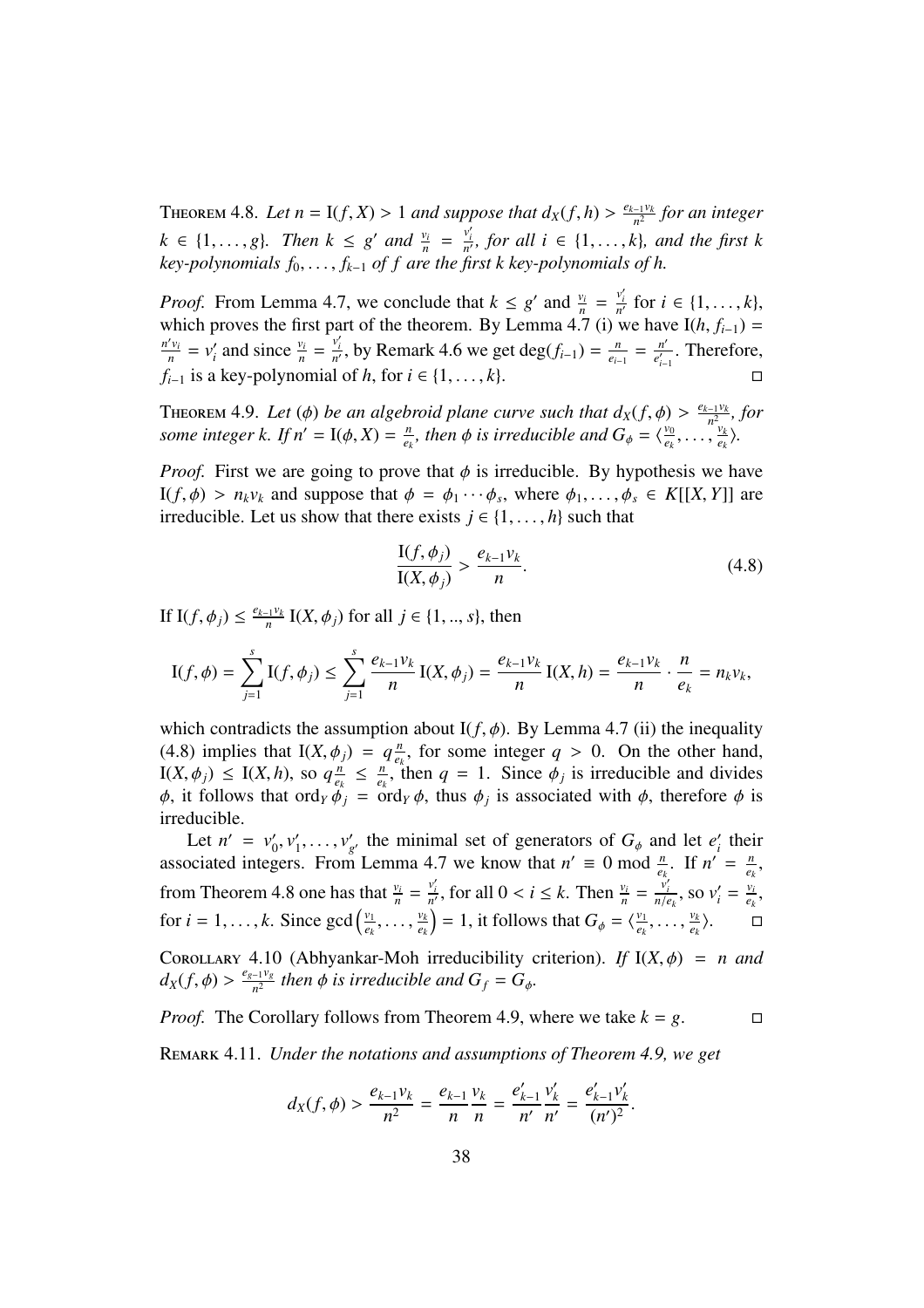COROLLARY 4.12. *If* (*f*) *is a branch with semigroup of values*  $G_f = \langle v_0, \ldots, v_g \rangle$  *and*  $f_{k-1}$  *is a key-polynomial of f, then*  $G_{f_{k-1}} = \langle \frac{v_0}{e_{k-1}} \rangle$  $e_{k-1}$ <sup>, ...</sup>, *vk*−<sup>1</sup>  $\frac{v_{k-1}}{e_{k-1}}$ 

*Proof.* Since  $I(f_{k-1}, X) = \frac{n}{e_{k-1}}$  $\frac{n}{e_{k-1}}$  and

$$
d(f, f_{k-1}) = \frac{e_{k-1}v_k}{n^2} > \frac{e_{k-2}v_{k-1}}{n^2},
$$

the result follows from Theorem 4.9

.

Later we will need the following result.

Proposition 4.13. Let (*f*) *be a branch with semigroup of values*  $G_f = \langle v_0, \ldots, v_g \rangle$ . *If* (*h*) *is a branch such that*  $d_X(f, h) < \frac{e_{k-1}v_k}{n^2}$  $\frac{1}{n^2}$ , for some 0 < *k* ≤ *g*, then I(*f*, *h*) ∈  $\langle v_0, \ldots, v_{k-1} \rangle$ .

*Proof.* Let  $f_{k-1}$  be a  $(k-1)$ -th key-polynomial of  $f$ , so  $I(f_{k-1}, X) = \frac{n}{e_k}$ <br>*I*(*f*  $f_{k-1}$ ) = *v*.  $\frac{n}{e_{k-1}}$  and  $I(f, f_{k-1}) = v_k$ .<br>From our *s* 

From our assumption, we get

$$
d_X(f, h) < \frac{e_{k-1}v_k}{n} = d_X(f, f_{k-1}).
$$

Applying the STI condition to *f*,  $f_{k-1}$  and *h*, we have  $d_X(f_{k-1}, h) = d_X(f, h)$ . Hence

$$
I(f,h) = \frac{I(f_{k-1},h)}{n/e_{k-1}} \cdot n = e_{k-1}I(f_{k-1},h) \in \langle v_0,\ldots,v_{k-1} \rangle.
$$

 $\Box$ 

### 4.3 The Theorems of Merle and Granja

Using what we have already developed in this chapter we will prove a result on factorization of power series that have high contact with a given branch. This will be the content of Theorem 4.15 which is very close to Granja's theorem which in turn is a generalization of Merle's result on polar curves. Merle's Theorem was proved over the field of complex numbers, using the notion of contact among curves through Puiseux parametrizations, while Granja's result was proved using Hamburguer-Noether expansions more suited for the positive characteristic case. The strategy we will use is that of Garcia Barroso and Ploski, which makes use of the log-distance  $d(f, h)$ .

LEMMA 4.14. Let  $\phi$  be an irreducible power series such that, for some  $k > 0$ ,  $d_X(f, \phi) = \frac{e_{k-1}v_k}{n^2}$ *n* 2 *. Then*  $I(\phi, X) \equiv 0 \text{ mod } \frac{n}{e_{k-1}}$  *and*  $I(f, \phi) \equiv 0 \text{ mod } v_k$ *.*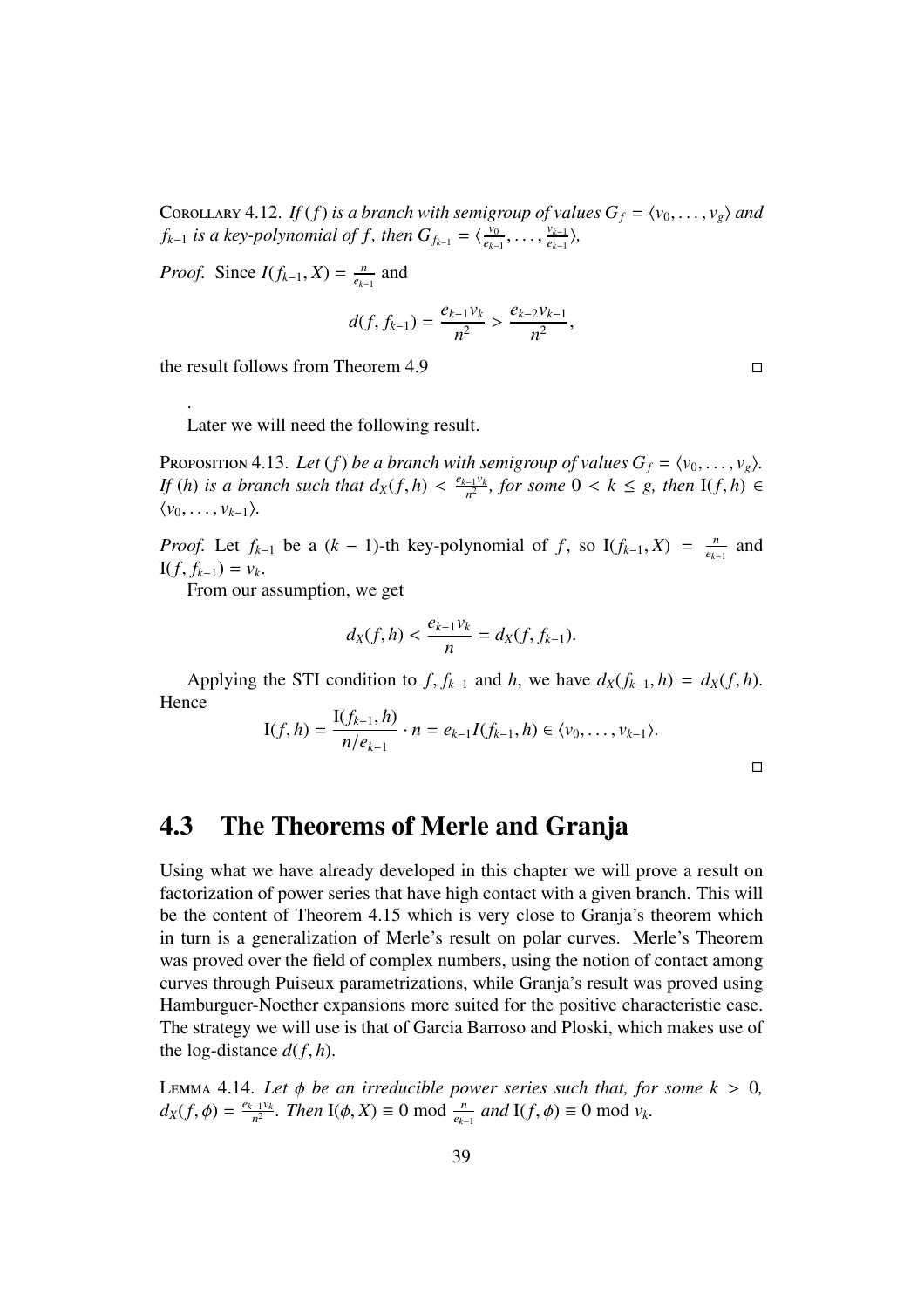*Proof.* If  $k = 1$ , our hypothesis implies that  $I(f, \phi) = v_1 I(\phi, X)$  and obviously  $I(\phi, X) \equiv 0 \text{ mod } 1 \text{ and } I(f, \phi) \equiv 0 \text{ mod } v_1.$ 

If  $k > 1$ , our hypothesis implies that  $I(f, \phi) = \frac{e_{k-1}v_k}{n}$ <br>theck that  $I(\phi, X) = 0 \text{ mod } \frac{n}{n}$ . Our hypothesis also in  $\prod_{n=1}^{N} I(\phi, X)$ , so it suffices to check that  $I(\phi, X) \equiv 0 \text{ mod } \frac{n}{e_{k-1}}$ . Our hypothesis also implies that  $d_X(f, \phi) = \frac{e_{k-1}v_k}{e_{k-2}v_{k-1}}$  hence by Lemma *A* 7 *n'* –  $I(\phi, X) = 0 \text{ mod } \frac{n}{e_{k-1}}$  $n^2$ *ek*−2*vk*−<sup>1</sup>  $\frac{2^{v_{k-1}}}{n^2}$ , hence by Lemma 4.7 *n'* = I( $\phi$ , *X*) ≡ 0 mod  $\frac{n}{e_{k-1}}$ .

Theorem 4.15 (Merle-Granja's Factorization Theorem). *Let* (*f*) *be a plane branch with semigroup of values*  $G_f = \langle v_0, \ldots, v_g \rangle$  *and associated integers e<sub>i</sub>, n<sub>i</sub>, i* = 0  $\sigma$  *Let k* be such that  $1 \le k \le \sigma$  *If h*  $\in$  *K*IIX *Y*II is such that 0, ..., *g.* Let k be such that  $1 \leq k \leq g$ . If  $h \in K[[X, Y]]$  is such that

- a)  $I(h, X) < \frac{n}{e_h}$  $\frac{n}{e_k}$ *, and*
- b) I(*f*, *h*) =  $\sum_{i=1}^{k} (n_i 1)v_i$ ,

*then there is a factorization*  $h = h_1 \cdots h_k \in K[[X, Y]]$  *such that for any irreducible factor* <sup>φ</sup> *of h<sup>i</sup> one has*

i)  $I(h_i, X) = \frac{n}{e_i}$  $\frac{n}{e_i} - \frac{n}{e_i}$  $\frac{n}{e_{i-1}}$ *, for i* ∈ {1, . . . *, k*}*,* 

ii) 
$$
d_X(f, \phi) = \frac{e_{i-1}v_i}{n^2}
$$
,

iii) I( $\phi$ , X)  $\equiv$  0 mod  $\frac{n}{e_{i-1}}$ .

*Proof.* Let  $h \in K[[X, Y]]$  be such that the conditions (a) and (b) hold. Firstly we check the following two claims:

**Claim 1.** If  $\phi$  is an irreducible factor of *h*, then  $d_X(f, \phi) \leq \frac{e_{k-1}v_k}{n^2}$  $\frac{-1 \nu_k}{n^2}$ .

Indeed, suppose that there exists an irreducible factor  $\phi$  of *h* such that  $d_X(f, \phi)$ *ek*−1*v<sup>k</sup> n* 2 . By Lemma 4.7 (ii) we get that I(*ϕ*, *X*) ≡ 0 mod  $\frac{n}{e_k}$ , which is a contradiction,  $\lambda$  0 < I(*A X*) < I(*h X*) <  $\frac{n}{e_k}$ since  $0 < I(\phi, X) \leq I(h, X) < \frac{n}{e_h}$  $\frac{n}{e_k}$ .

**Claim 2.** There exists an irreducible factor,  $\phi$  of *h* such that  $d_X(f, \phi) = \frac{e_{k-1}v_k}{n^2}$ <br>Indeed if  $d_Y(f, \phi) \le \frac{e_{k-1}v_k}{n^2}$  for all irreducible factor  $\phi$  of *f* by Proposition  $\frac{-1 \nu_k}{n^2}$ .

Indeed, if  $d_X(f, \phi) < \frac{e_{k-1}v_k}{n^2}$ <br>have that  $I(f, \phi) \in \{v_k\}$ <sup>-1Vk</sup> for all irreducible factor  $\phi$  of *f*, by Proposition 4.13 we have that  $I(f, \phi) \in \langle v_0, \ldots, v_{k-1} \rangle$  for all  $\phi$ , then

$$
I(f,h)=\sum_{\phi}I(f,\phi)\in \langle v_0,\ldots,v_{k-1}\rangle.
$$

But, by Remark 2.24, we have that  $I(f, h) = \sum_{i=1}^{k} (n_i - 1)v_i \neq 0 \text{ mod } e_{k-1}$ , a contradiction tradiction.

Now, let us denote by  $h_k$  the product of all irreducible factors  $\phi$  of *h* such that  $f(\phi) = \frac{e_{k-1}v_k}{\phi}$ . So, we get  $h = h'h$ , with  $d_V(f, \psi) \le \frac{e_{k-1}v_k}{\phi}$  for all irreducible factors  $d_X(f, \phi) = \frac{e_{k-1}v_k}{n^2}$ <br>*d*<sub>k</sub> of *h*<sup>*l*</sup> So freq  $\frac{e^{-(1-v_k)}}{n^2}$ . So, we get *h* = *h'h<sub>k</sub>* with  $d_X(f, \psi) < \frac{e_{k-1}v_k}{n^2}$ <br>from I emma 4.14 we get I(*f h*<sub>1</sub>) = 0 mod  $\frac{-1}{n^2}$  for all irreducible factor  $\psi$  of *h*'. So, from Lemma 4.14 we get I(*f*, *h<sub>k</sub>*)  $\equiv$  0 mod  $v_k$  and using Proposition 4.13 one has I(*h*' *f*)  $\in$  (*v*<sub>0</sub>  $\equiv$  *N<sub>i</sub>*  $\land$ ) 4.13 one has  $I(h', f) \in \langle v_0, ..., v_{k-1} \rangle$ .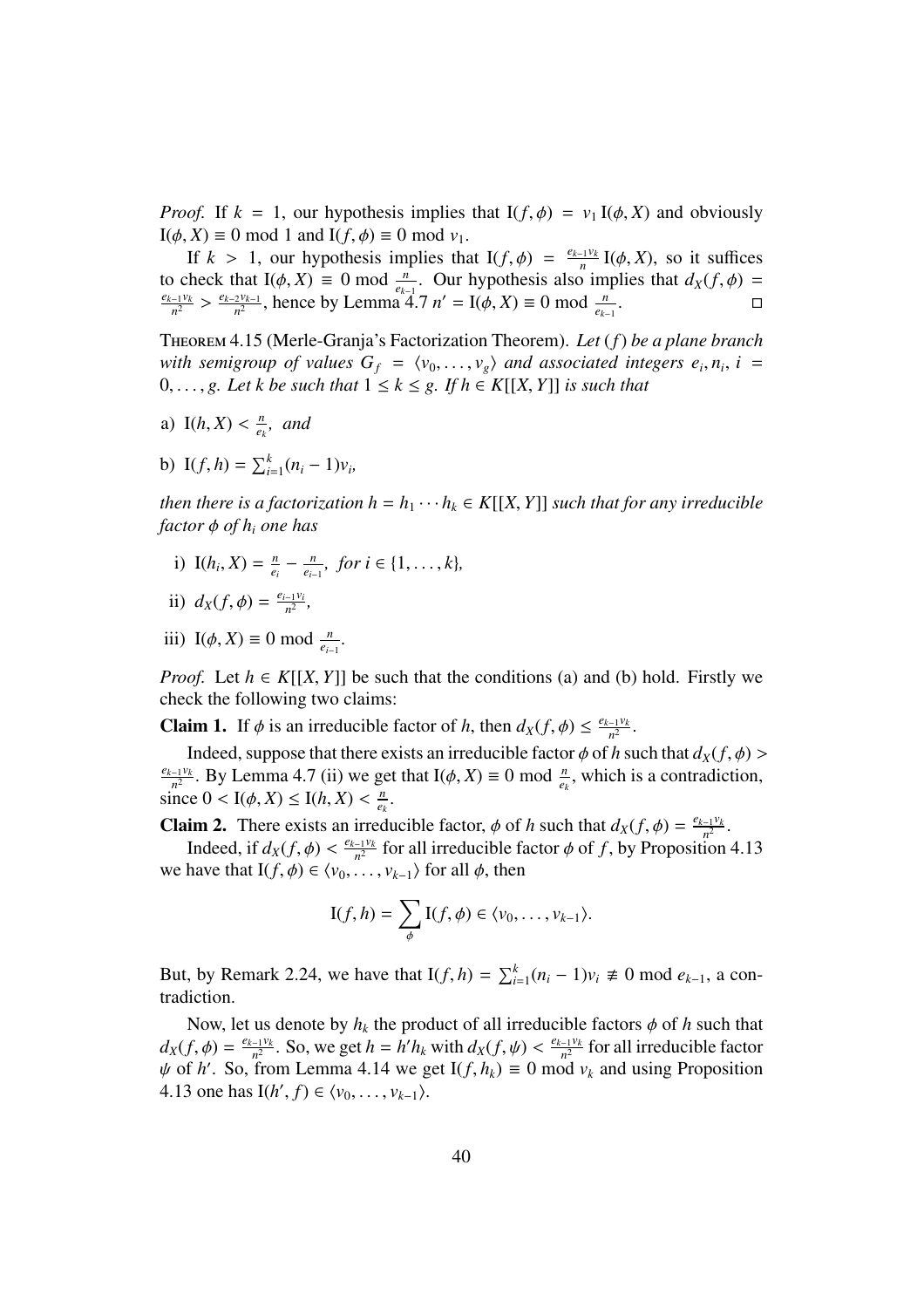Now write  $I(f, h') = m_0v_0 + \cdots + m_{k-1}v_{k-1}$  whith  $m_0 \ge 0$  and  $0 \le m_i \le n_i - 1$ <br> $I(f, h_i) = m_1v_i$ ,  $m_i > 0$ . From the hypothesis we have and I(*f*,  $h_k$ ) =  $m_k v_k$ ,  $m_k \ge 0$ . From the hypothesis we have

$$
\sum_{i=1}^k (n_i-1)v_i = \mathbf{I}(f,h) = \mathbf{I}(f,h') + \mathbf{I}(f,h_k) = m_0v_0 + \cdots + m_{k-1}v_{k-1} + m_kv_k,
$$

thus by Remark 2.24 we must have  $m_0 = 0$  and  $m_i = n_i - 1$ , for  $i \in \{1, \ldots, k\}$ , so  $I(f, h_k) = (n_k - 1)v_k$  and

$$
I(h_k, X) = \sum_{\phi} I(\phi, X) = \sum_{\phi \in I} \left( \frac{I(f, \phi)}{\frac{e_{k-1}v_k}{n}} \right) = \frac{I(f, h_k)}{\frac{e_{k-1}v_k}{n}} = \frac{(n_k - 1)v_k}{\frac{e_{k-1}v_k}{n}} = \frac{n}{e_k} - \frac{n}{e_{k-1}}.
$$

We conclude our proof by induction on *k*. If  $k = 1$ , then  $h = h'h_1$  with I(*f*, *h*') =  $m_0v_0 = 0$ , hence *h*' is a unit. Call *h*' $h_1$  just  $h_1$ .<br>Suppose that Theorem 4.15 is true for  $k - 1$ . Then w

Suppose that Theorem 4.15 is true for  $k-1$ . Then we have that  $h' = \frac{h}{h}$  $\frac{h}{h_k}$  satifies the assumptions of the theorem for *k*−1, so we may apply the inductive hypothesis and we are done.

The proof of (iii) follows from Lemma 4.7 (ii).  $\Box$ 

To prove the following result we will recall a classical formula due essentially to Dedekind. We will denote by  $f_X$  and  $f_Y$  the partial derivatives of  $f$ .

Theorem 4.16 (Dedekind's Formula). *Let* (*f*) *be a plane branch defined over an algebraically closed field K and let*  $n = I(f, X)$ *. Then one has* 

$$
I(f, f_Y) \ge c + n - 1,
$$

*with equality if and only if* char( $K$ )  $\nmid n$ .

*Proof.* For a detailed proof of this result see [RJ, Corollary 3.1.8]. □

Corollary 4.17 (Merle's factorization theorem). *Let* (*f*) *be a plane branch defined over an algebraically closed field K. Suppose that*  $G_f = \langle v_0, \ldots, v_g \rangle$ , with  $v_0 = n > 1$  *and*  $n \neq 0$  mod char(*K*)*. Then*  $f_Y = h_1 \cdots h_g$  *in K*[[*X, Y*]]*, where* 

i)  $I(h_i, X) = \frac{n}{e_i}$  $\frac{n}{e_i} - \frac{n}{e_i}$ *ei*−<sup>1</sup> *, for i* ∈ {1, . . . , *<sup>g</sup>*}*, and*

*.*

ii) *if*  $\phi \in K[[X, Y]]$  *is an irreducible factor of h<sub><i>i*</sub>,  $i \in \{1, \ldots, k\}$ ,

*then*

a) 
$$
d_X(f, \phi) = \frac{e_{i-1}v_i}{n^2}
$$
;

b) I( $\phi$ , *X*) ≡ 0 mod  $\frac{n}{e_{i-1}}$ 

*Proof.* Since  $n \neq 0$  mod char(*K*) we have  $I(f_Y, X) = n-1$ . By Dedekind's Formula (Theorem 4.16), we have  $I(f_Y, f) = n - 1 + c$  and from the Conductor Formula (Proposition 2.14), we have  $c = \sum_{i=1}^{g} (n_i - 1)v_i - n + 1$ , so  $I(f_Y, X) = \sum_{i=1}^{g} (n_i - 1)v_i$ , then we can apply Theorem 4.15 to  $h = f_Y$  and  $k = g$  and we obtain the result then we can apply Theorem 4.15 to  $h = f_Y$  and  $k = g$  and we obtain the result.  $\Box$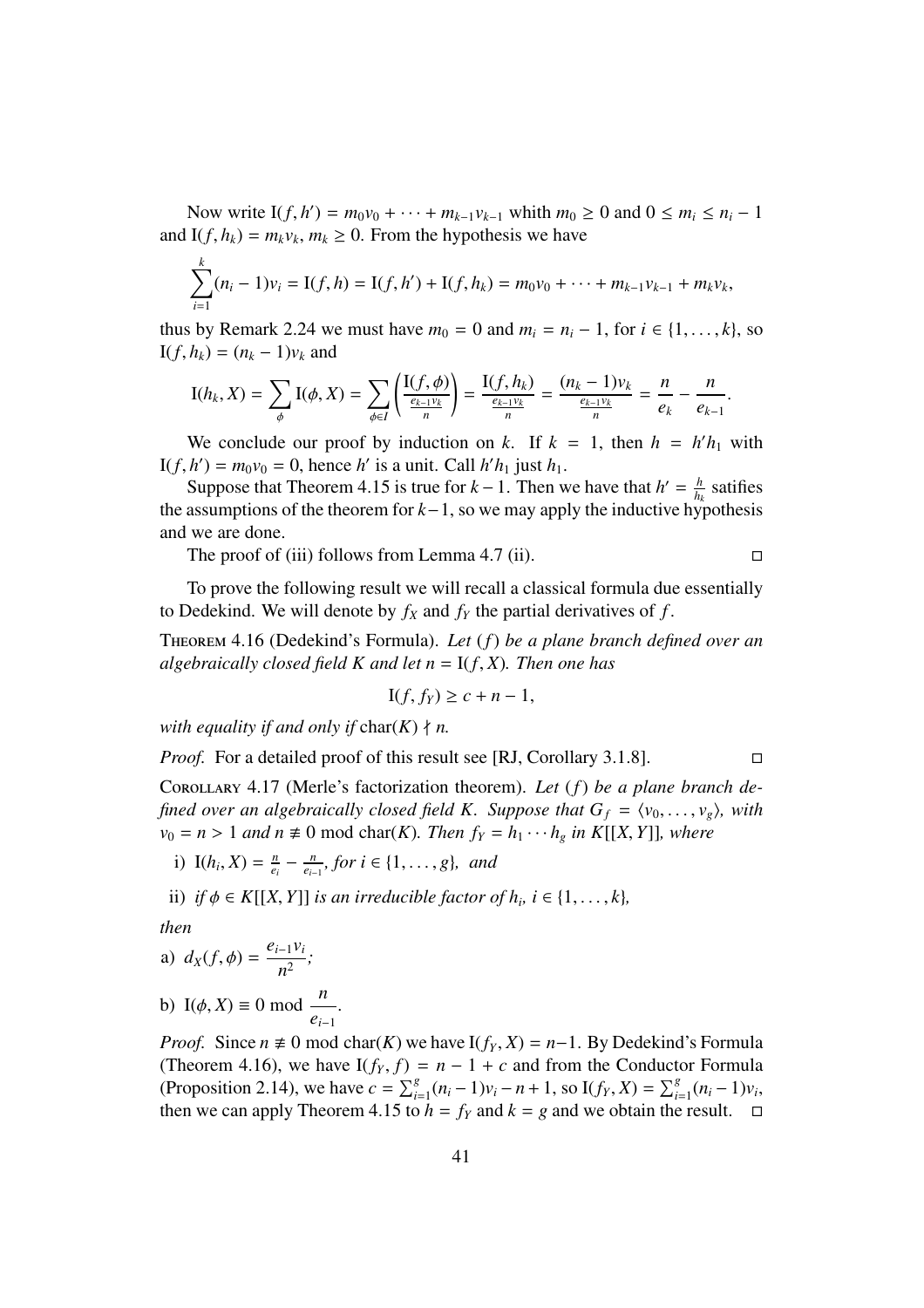#### 4.4 The Milnor number and the main result

Let *K* be an algebraically closed field of characteristic  $p \ge 0$  and let  $f \in K[[X, Y]]$ be an irreducible power series. The *Milnor number* of *f* is by definition

$$
\mu(f) = \dim_K \frac{K[[X, Y]]}{\langle f_X, f_Y \rangle}.
$$

The Milnor number is invariant under the action of an automorphism  $\phi$  =  $(\phi_1(X, Y), \phi_2(X, Y))$  of  $K[[X, Y]],$  as one may easily verify with the chain rule.

On the other hand, the Milnor number is not invariant by multiplication of *f* by a unit, as one can verify in the following example.

EXAMPLE 4.18. *Suppose that* char  $K = p > 0$  *and let*  $f = Y^p + X^{p+1} \in k[[X, Y]].$ <br>*Then*  $(f)$  is a plane branch such that *Then* (*f*) *is a plane branch such that*

$$
\mu(f) = \infty
$$
, but  $\mu((1 + Y)f) = p^2 \neq \mu(f)$ .

Deligne, in [De], has shown that in arbitrary characteristic, one has  $\mu(f) \geq c$ , where *c* is the conductor of  $G_f$ . It is classically known that if char(*K*) = 0, then  $\mu(f) = c$ .

In what follows, we will give a necessary and sufficient condition, under the restrictive hypothesis that  $p > \text{mult}(f)$ , to have  $\mu(f)g = c$ .

Since *f* is irreducible, then either *f* is regular in *Y* or in *X* of order  $n = \text{mult}(f)$ . We may assume, after a change of coordinates in  $K[[X, Y]]$ , if necessary, that f is regular in *Y* of order mult(*f*), that is,  $I(f, X) = n$ .

THEOREM 4.19. *Suppose that*  $p > \text{mult}(f) = n$ . *Then* 

$$
I(f, f_Y) \le \mu(f) + \text{mult}(f) - 1
$$

*with equality if, and only if, p*  $\nmid v_k$ *, for all*  $k \in \{1, \ldots, g\}$ *.* 

*Proof.* Recall that we are assuming that *f* is irreducible and  $I(f, X) = mult(f) = n$ , hence *f* has as tangent cone *Y<sup>n</sup>*. Since  $p > \text{mult}(f) = n$ , the tangent cone of  $f_Y$  is  $Y^{n-1}$  and consequently any irreducible component  $\phi$  of  $f_Y$  has as tangent cone *Y<sup>r</sup> Y*<sup>*n*−1</sup>, and consequently, any irreducible component  $\phi$  of  $f_Y$  has as tangent cone *Y*<sup>*r*</sup> for some  $r \le n - 1$  bence one has  $I(\phi, Y) \le n - 1$ for some  $r \leq n - 1$ , hence one has  $I(\phi, X) \leq n - 1$ .

Now we state and prove a couple of claims.

**Claim 1.** For every irreducible factor  $\phi$  of  $f_Y$  we have

$$
I(f_X, \phi) + mult(\phi) \ge I(f, \phi),
$$

with equality if, and only if,  $I(f, \phi) \neq 0 \text{ mod } p$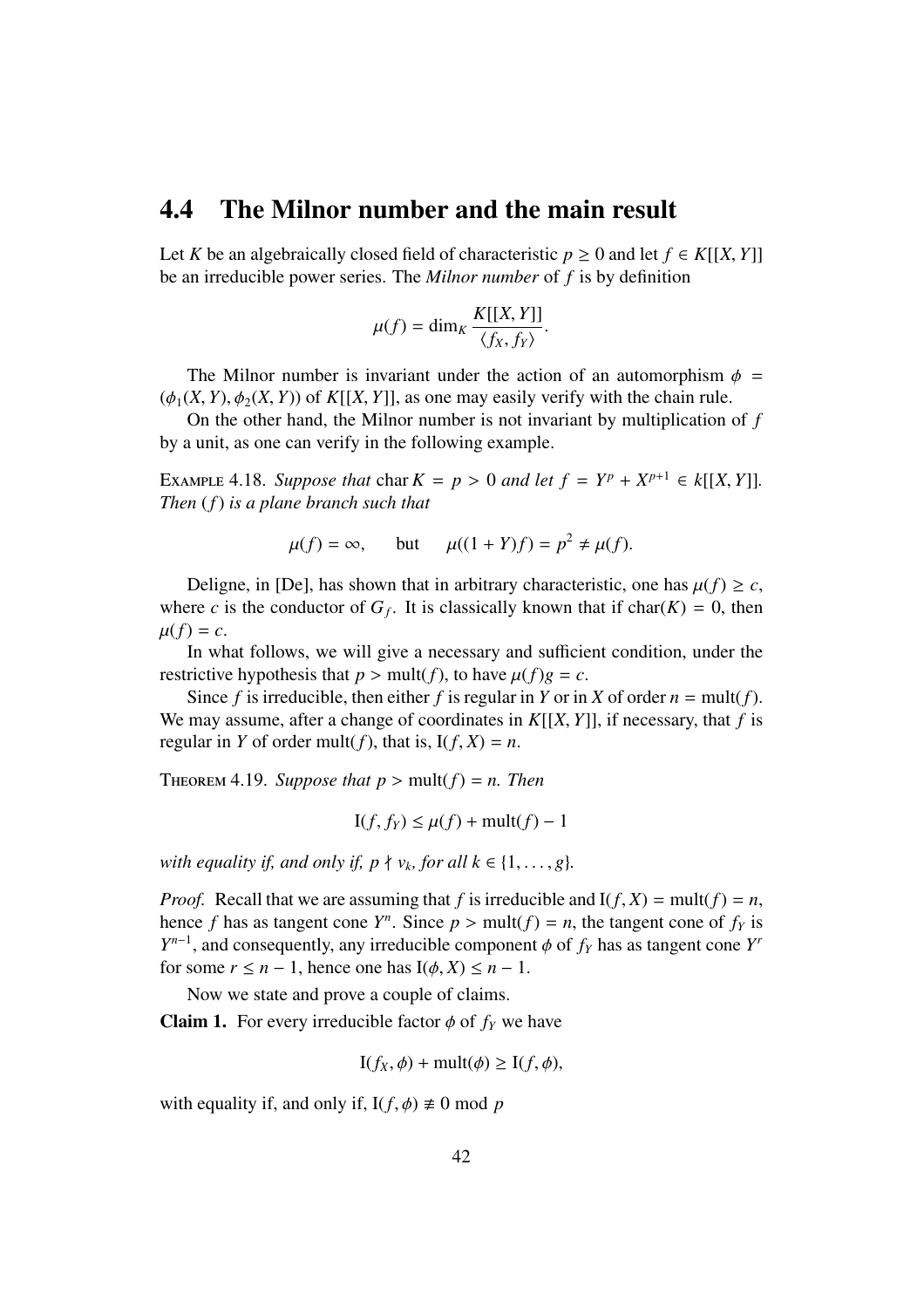Indeed, if  $(X(t), Y(t))$  is a good parametrization of  $(\phi)$ , then

$$
\text{mult}(X(t)) = \text{I}(X, \phi) = \text{mult}(\phi) \le \text{mult}(f_Y) = n - 1 < n < p,
$$

consequently, mult( $X(t)$ )  $\neq 0$  mod *p*, which implies

$$
\text{mult}(X'(t)) = \text{mult}(X(t)) - 1.
$$

Since  $\phi$  is an irreducible factor of  $f_Y$  and  $(X(t), Y(t))$  is a good parametrization of  $\phi$ , we have

$$
\frac{d}{dt}f(X(t), Y(t)) = f_X(X, Y)X'(t) + f_Y(X, Y)Y'(t) = f_X(X, Y)X'(t).
$$

This implies that

$$
\begin{aligned} \text{mult}(f(X(t), Y(t))) - 1 &\leq \text{mult}\left(\frac{d}{dt}f(X(t), Y(t))\right) \\ &= \text{mult}(f_X(X(t), Y(t))X'(t)) \\ &= \text{mult}(f_X(X(t), Y(t))) + \text{mult}(X'(t)) \\ &= \text{mult}(f_X(X(t), Y(t))) + \text{mult}(X(t)) - 1, \end{aligned}
$$

with equality if, and only if,  $I(f, \phi) = \text{mult}(f(X(t), Y(t))) \neq 0 \mod p$ .

Therefore,

$$
I(f_X, \phi) + I(X, \phi) \ge I(f, \phi),
$$

with equality if and only if  $I(f, \phi) \neq 0 \mod p$ , proving Claim 1.

**Claim 2.** Suppose that  $p > \text{mult}(f)$  and let  $f_Y = h_1 \cdots h_g$  be the Merle factorization of  $f_Y$ . Let  $\phi$  be an irreducible factor of  $h_k$ . Then  $I(f, \phi) \neq 0$  mod *p* if, and only if  $v_k \neq 0$  mod *p* only if  $v_k \neq 0$  mod p.

Indeed, by Merle's Factorization Theorem (b), we can write mult( $\phi$ ) =  $m_k \frac{n}{e_k}$ <br>re  $m_k > 1$  is an integer. Since mult( $\phi$ ) < mult( $f_k$ ) = mult( $f_k$ ) = 1 < n it follows  $\frac{n}{e_{k-1}}$ where  $m_k$  ≥ 1 is an integer. Since mult( $\phi$ ) ≤ mult( $f_Y$ ) = mult( $f$ )−1 <  $p$ , it follows that mult( $\phi$ )  $\neq$  0 mod *p*, which implies that  $m_k \neq$  0 mod *p*.

By Merle's Factorization Theorem (a) we have

$$
I(f, \phi) = \frac{e_{k-1}v_k}{n} \text{ mult}(\phi) = \frac{e_{k-1}v_k}{n} \cdot m_k \frac{n}{e_{k-1}} = m_k v_k
$$

Therefore I(f,  $\phi$ )  $\neq$  0 mod *p* if and only if  $v_k \neq 0$  mod *p*.

Now we proceed with the proof of the theorem. Let  $\mathcal F$  be the set of all irreducible factors of *f<sup>Y</sup>* . Then by Claim 1,

$$
\begin{array}{rcl}\n\text{I}(f, f_Y) & = & \sum_{\phi \in \mathcal{F}} \text{I}(f, \phi) \leq \sum_{\phi \in \mathcal{F}} \text{I}(f_X, \phi) + \sum_{\phi \in \mathcal{F}} \text{mult}(\phi) = \mu(f) + \text{mult}(f_Y) \\
& = & \mu(f) + \text{mult}(f) - 1.\n\end{array}
$$

with equality if and only if I( $f, \phi$ )  $\neq 0$  mod p for all  $\phi \in \mathcal{F}$ . According to Claim 2, I(*f*,  $\phi$ )  $\neq$  0 mod *p* for all  $\phi \in \mathcal{F}$  if and only if  $v_k \neq 0$  mod *p* for  $k \in \{1, ..., g\}$  and the theorem follows. and the theorem follows.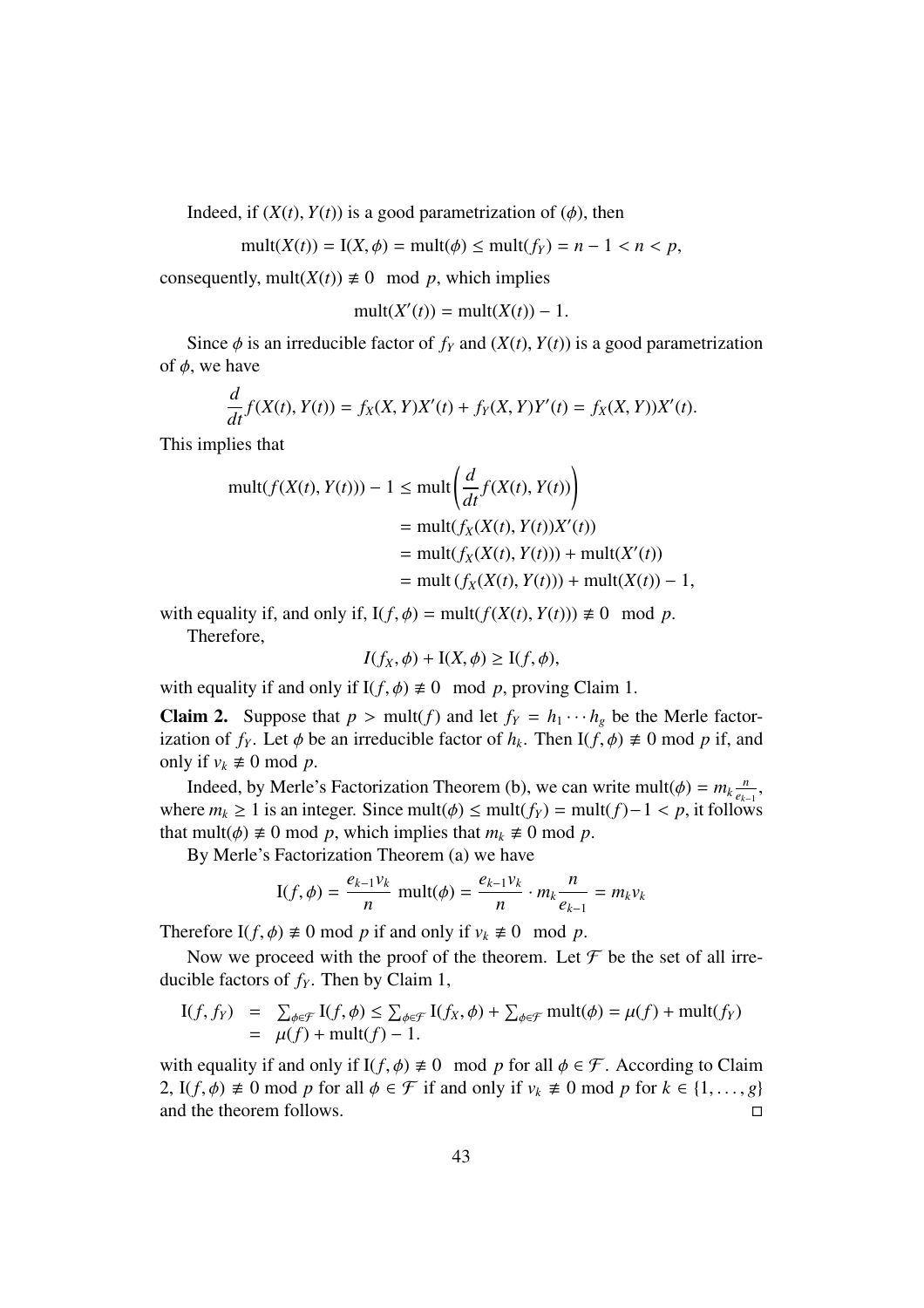COROLLARY 4.20. Let  $f \in K[[X, Y]]$  be an irreducible power series with mult( $f$ ) =  $n > 1$  *and let*  $n = v_0, \ldots, v_g$  *be the minimal system of generators of*  $G_f$ *. Suppose*<br>*that*  $n = \text{char}(K) > \text{mult}(f)$ , then the following conditions are equivalent: *that*  $p = \text{char}(K)$  >  $\text{mult}(f)$ *, then the following conditions are equivalent:* 

- i)  $v_k \neq 0 \text{ mod } p$ , for all  $k \in \{1, ..., g\}$ ;
- ii)  $\mu(f) = c(f)$ .

*Proof.* By the Dedekind's formula and Theorem 4.19 one has

$$
c + n - 1 \leq I(f, f_Y) \leq \mu(f) + n - 1,
$$

with equality of the ends if and only if  $p \nmid v_0 \cdots v_g$ .

Remarks.

1) Theorem 4.19 gives Deligne's inequality  $\mu(f) \geq c$ , under the hypothesis  $p >$ mult $(f)$ .

2) In [HRS], Hefez, Rodrigues and Salomão proved, without any assumption on the characteristic  $p$ , the following implication:

*If*  $p \nmid v_0 \cdots v_g$ *, then*  $\mu(f) = c$ .

The above result was stated as a conjecture in [GB-P2].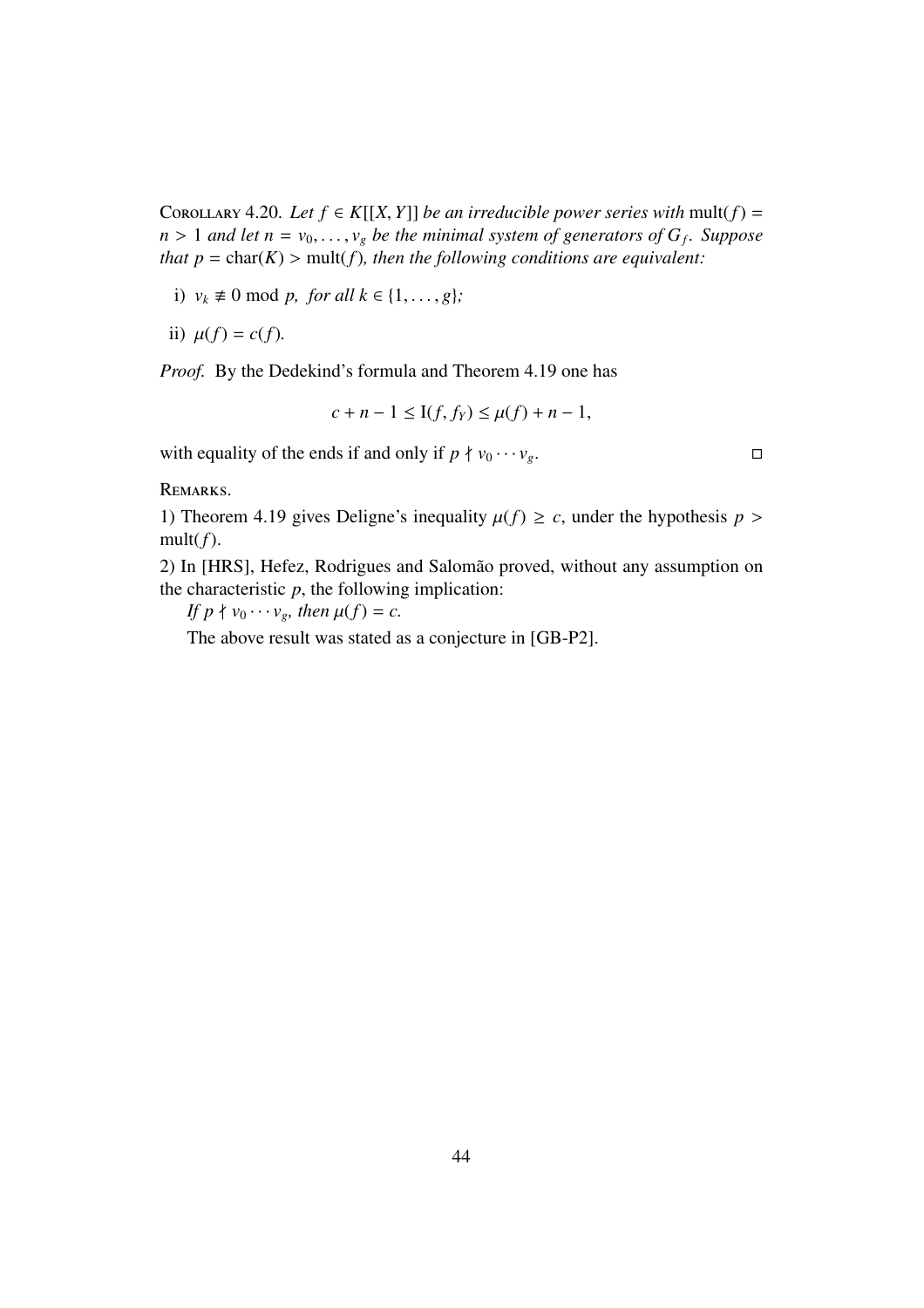# Bibliography

- [An] Angermüller, G. *Die Wertehalbgruppe einer ebenen irreduziblen algebroiden Kurve*. Math. Zeitschr. 153 (1977) 267-282.
- [Ap] Apéry, R. Sur les branches superlinéaires des courbes algébriques. C.R.A.S. Paris, vol. 222 (1946) 1198-1200.
- [Az] Azevedo, A. *The Jacobian Ideal of a Plane Algebroid Curve*. PhD Thesis, Purdue (1967).
- [CP] Chadzynski, J. and Ploski, A. *An inequality for the intersection multiplicity of analytic curves*. Bull. of the Polish Ac. of Sc. Math. 36, n. 3-4 (1988) 113-117.
- [De] Deligne, P. *La Formule de Milnor*. SGA 7 II, Expose XVI, LNM 340, pp. ´ 197-211 (1973).
- [GB-P1] García Barroso, E. and Ploski, A. *An approach to plane algebroid branches*. Rev. Mat. Complut. 28 (2015) 227-252.
- [GB-P2] García Barroso, E. and Ploski, A. *The Milnor number of plane irreducible singularities in positive characteristic*. Bull. London Math. Soc. 48 (2016) 94-98.
- [Gr] Granja A. *Ap´ery basis and polar invariants of plane curve singularities*. Pacific J. Math. 140, n. 1 (1989) 85-96.
- [He] Hefez, A. *Irreducible plane curves singularities*. Real and Complex singularities. Lectures Notes in Pure and Appl, Math. 232 (2003)
- [HRS] Hefez, A.; Rodrigues J.H.O. and Salomão R. *The Milnor number of a hypersurface singularity in arbitrary characteristic*. arXiv: 1507.03179.
- [Me] Merle M. *Invariants polaires des courbes planes*. Invent. Math. 41 (1977) 103-111.